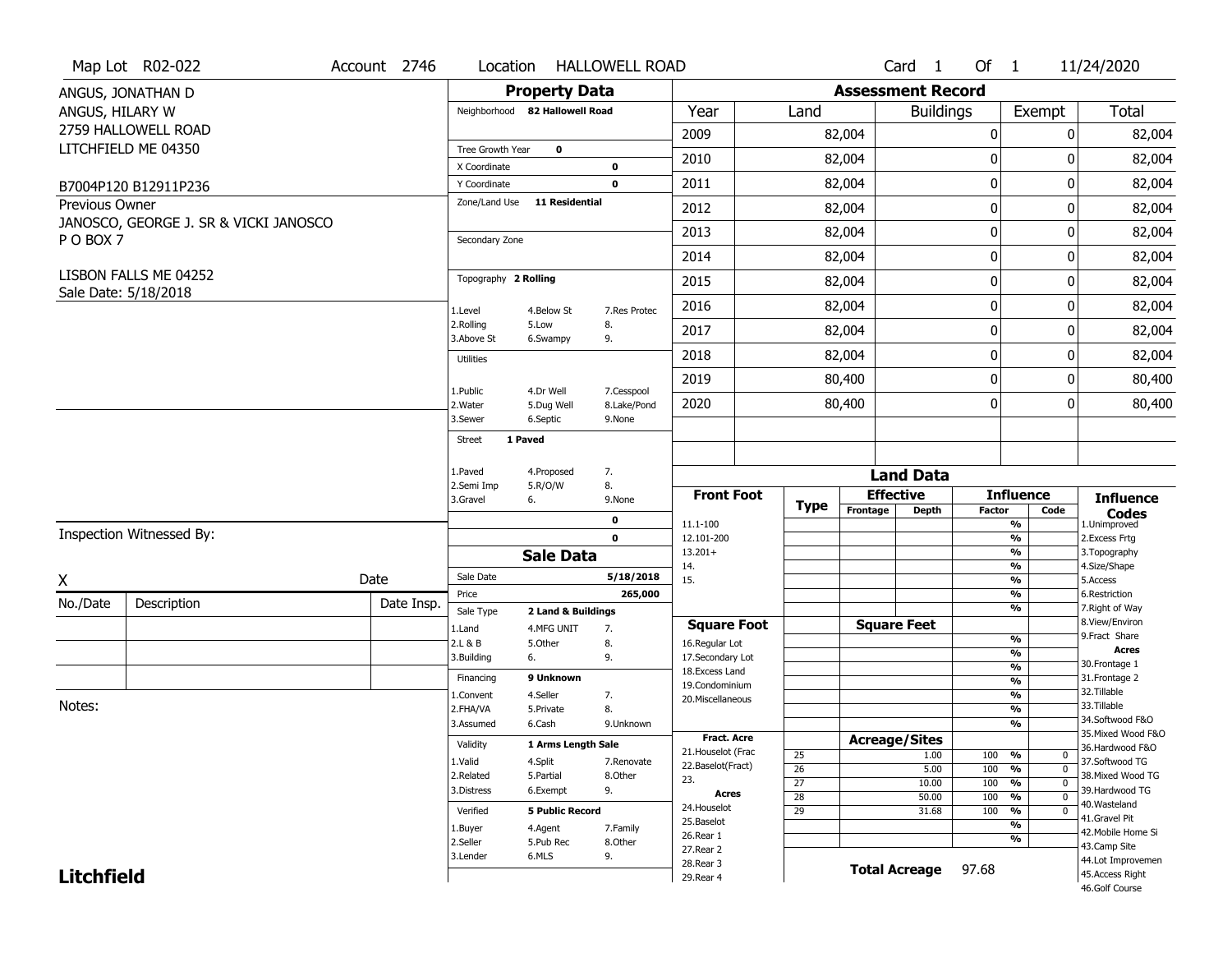|                       |                 |                                                   |                 |                  |            |                                       |                          |                        |             |                 | <b>Litchfield</b>     |                   |      |            |
|-----------------------|-----------------|---------------------------------------------------|-----------------|------------------|------------|---------------------------------------|--------------------------|------------------------|-------------|-----------------|-----------------------|-------------------|------|------------|
|                       | Map Lot R02-022 |                                                   |                 |                  |            | Account 2746                          |                          | Location               |             |                 | <b>HALLOWELL ROAD</b> | Card <sub>1</sub> | Of 1 | 11/24/2020 |
| <b>Building Style</b> |                 |                                                   | SF Bsmt Living  |                  |            |                                       |                          | Layout                 |             |                 |                       |                   |      |            |
| 0.Uncoded             | 4.Cape          | 8.Log                                             | Fin Bsmt Grade  |                  |            |                                       |                          | 1. Typical             | 4.          |                 | 7.                    |                   |      |            |
| 1.Conv.               | 5.Garrison      | 9.0ther                                           |                 | OPEN-5-CUSTOMIZE |            |                                       |                          | 2.Inadeq               | 5.          |                 | 8.                    |                   |      |            |
| 2.Ranch               | 6.Split         | 10.Tri-Lev                                        | Heat Type       | 100%             |            |                                       |                          | 3.                     | 6.          |                 | 9.                    |                   |      |            |
| 3.R Ranch             | 7.Contemp       | 11.Earth O                                        | 0.Uncoded       |                  | 4.Steam    |                                       | 8.Fl/Wall                | Attic                  |             |                 |                       |                   |      |            |
| <b>Dwelling Units</b> |                 |                                                   | 1.HWBB          |                  | 5.FWA      |                                       | 9.No Heat                | 1.1/4 Fin              | 4.Full Fin  |                 | 7.                    |                   |      |            |
| Other Units           |                 |                                                   | 2.HWCI          |                  | 6.GravWA   |                                       | 10.Radiant               | 2.1/2 Fin              | 5.Fl/Stair  |                 | 8.                    |                   |      |            |
| Stories               |                 |                                                   | 3.H Pump        |                  | 7.Electric |                                       | 11.Radiant               | 3.3/4 Fin              | 6.          |                 | 9.None                |                   |      |            |
| 1.1                   | 4.1.5           | 7.1.25                                            | Cool Type       | 0%               |            |                                       |                          | Insulation             |             |                 |                       |                   |      |            |
| 2.2                   | 5.1.75          | 8.3.5                                             | 1.Refrig        |                  | 4.W&C Air  |                                       | 7.RadHW                  | 1.Full                 | 4.Minimal   |                 | 7.                    |                   |      |            |
| 3.3                   | 6.2.5           | 9.4                                               | 2.Evapor        |                  | 5.Monitor- | 8.                                    |                          | 2. Heavy               | 5.Partial   |                 | 8.                    |                   |      |            |
| <b>Exterior Walls</b> |                 |                                                   |                 |                  |            |                                       |                          |                        |             |                 |                       |                   |      |            |
|                       |                 |                                                   | 3.H Pump        |                  | 6.Monitor- | 9.None                                |                          | 3.Capped               | 6.          |                 | 9.None                |                   |      |            |
| 0.Uncoded             | 4.Asbestos      | 8.Concrete                                        | Kitchen Style   |                  |            |                                       |                          | Unfinished %           |             |                 |                       |                   |      |            |
| 1.Wd Clapb            | 5.Stucco        | 9.0ther                                           | 1.Modern        |                  | 4.Obsolete | 7.                                    |                          | Grade & Factor         |             |                 |                       |                   |      |            |
| 2.Vinyl               | 6.Brick         | 10.Wd shin                                        | 2. Typical      | 5.               |            | 8.                                    |                          | 1.E Grade              | 4.B Grade   |                 | 7.AAA Grad            |                   |      |            |
| 3.Compos.             | 7.Stone         | $11. T1 - 11$                                     | 3.Old Type      | 6.               |            | 9.None                                |                          | 2.D Grade              |             | 5.A Grade       | 8.M&S                 |                   |      |            |
| Roof Surface          |                 |                                                   | Bath(s) Style   |                  |            |                                       |                          | 3.C Grade              |             | 6.AA Grade      | 9.Same                |                   |      |            |
| 1.Asphalt             | 4.Composit      | 7.Rolled R                                        | 1.Modern        |                  | 4.Obsolete | 7.                                    |                          | SQFT (Footprint)       |             |                 |                       |                   |      |            |
| 2.Slate               | 5.Wood          | 8.                                                | 2. Typical      | 5.               |            | 8.                                    |                          | Condition              |             |                 |                       |                   |      |            |
| 3. Metal              | 6.Other         | 9.                                                | 3.Old Type      | 6.               |            | 9.None                                |                          | 1.Poor                 | 4.Avg       |                 | 7.V G                 |                   |      |            |
| SF Masonry Trim       |                 |                                                   | # Rooms         |                  |            |                                       |                          | 2.Fair                 | $5.Avg+$    |                 | 8.Exc                 |                   |      |            |
| OPEN-3-CUSTOM         |                 |                                                   | # Bedrooms      |                  |            |                                       |                          | 3.Avg-                 | 6.Good      |                 | 9.Same                |                   |      |            |
| OPEN-4-CUSTOM         |                 |                                                   | # Full Baths    |                  |            |                                       |                          | Phys. % Good           |             |                 |                       |                   |      |            |
| Year Built            |                 |                                                   | # Half Baths    |                  |            |                                       |                          | Funct. % Good          |             |                 |                       |                   |      |            |
| Year Remodeled        |                 |                                                   | # Addn Fixtures |                  |            |                                       |                          | <b>Functional Code</b> |             |                 |                       |                   |      |            |
| Foundation            |                 |                                                   | # Fireplaces    |                  |            |                                       |                          | 1.Incomp               | 4.Delap     |                 | 7.No Power            |                   |      |            |
| 1.Concrete            | 4.Wood          | 7.                                                |                 |                  |            |                                       |                          | 2.0-Built              | 5.Bsmt      |                 | 8.LongTerm            |                   |      |            |
| 2.C Block             | 5.Slab          | 8.                                                |                 |                  |            |                                       |                          | 3.Damage               |             | 6.Common        | 9.None                |                   |      |            |
| 3.Br/Stone            | 6.Piers         | 9.                                                |                 |                  |            |                                       |                          | Econ. % Good           |             |                 |                       |                   |      |            |
| Basement              |                 |                                                   |                 |                  |            |                                       |                          | Economic Code          |             |                 |                       |                   |      |            |
| $1.1/4$ Bmt           | 4.Full Bmt      | 7.                                                |                 |                  |            |                                       |                          | 0.None                 |             | 3.No Power      | 9.None                |                   |      |            |
| 2.1/2 Bmt             | 5.Crawl Sp      | 8.                                                |                 |                  |            |                                       |                          | 1.Location             |             | 4.Generate      | 8.                    |                   |      |            |
| 3.3/4 Bmt             | 6.              | 9.None                                            |                 |                  |            | <i>Software</i>                       |                          | 2.Encroach             | 5.Multi-Fa  |                 | 9.                    |                   |      |            |
| Bsmt Gar # Cars       |                 |                                                   |                 |                  |            |                                       |                          | <b>Entrance Code</b>   | $\mathbf 0$ |                 |                       |                   |      |            |
| Wet Basement          |                 |                                                   |                 |                  |            | A Division of Harris Computer Systems |                          | 1.Interior             | 4.Vacant    |                 | 7.                    |                   |      |            |
| 1.Dry                 | 4.Dirt Flr      | 7.                                                |                 |                  |            |                                       |                          | 2.Refusal              |             | 5.Estimate      | 8.                    |                   |      |            |
| 2.Damp                | 5.              | 8.                                                |                 |                  |            |                                       |                          | 3.Informed             | 6.Existing  |                 | 9.                    |                   |      |            |
| 3.Wet                 | 6.              | 9.                                                |                 |                  |            |                                       |                          | Information Code 0     |             |                 |                       |                   |      |            |
|                       |                 |                                                   |                 |                  |            |                                       |                          |                        |             |                 |                       |                   |      |            |
|                       |                 |                                                   |                 |                  |            |                                       |                          | 1.Owner                | 4.Agent     |                 | 7.Vacant              |                   |      |            |
|                       |                 |                                                   | Date Inspected  |                  |            |                                       |                          | 2.Relative             |             | 5.Estimate      | 8.                    |                   |      |            |
|                       |                 |                                                   |                 |                  |            |                                       |                          | 3. Tenant              | 6.Other     |                 | 9.                    |                   |      |            |
|                       |                 | <b>Additions, Outbuildings &amp; Improvements</b> |                 |                  |            |                                       |                          |                        |             |                 | 1.One Story Fram      |                   |      |            |
| Type                  |                 | Year                                              | Units           | Grade            | Cond       | Phys.                                 | Funct.                   | Sound Value            |             |                 | 2. Two Story Fram     |                   |      |            |
|                       |                 |                                                   |                 |                  |            | $\%$                                  | $\%$                     |                        |             |                 | 3. Three Story Fr     |                   |      |            |
|                       |                 |                                                   |                 |                  |            |                                       |                          |                        |             | 4.1 & 1/2 Story |                       |                   |      |            |
|                       |                 |                                                   |                 |                  |            | $\%$                                  | $\%$                     |                        |             | 5.1 & 3/4 Story |                       |                   |      |            |
|                       |                 |                                                   |                 |                  |            | $\frac{0}{0}$                         | $\frac{0}{0}$            |                        |             | 6.2 & 1/2 Story |                       |                   |      |            |
|                       |                 |                                                   |                 |                  |            | $\sqrt{2}$                            | $\frac{0}{0}$            |                        |             |                 | 21.Open Frame Por     |                   |      |            |
|                       |                 |                                                   |                 |                  |            | $\frac{0}{6}$                         | $\overline{\frac{0}{0}}$ |                        |             |                 | 22.Encl Frame Por     |                   |      |            |
|                       |                 |                                                   |                 |                  |            |                                       |                          |                        |             |                 | 23. Frame Garage      |                   |      |            |
|                       |                 |                                                   |                 |                  |            | $\frac{0}{6}$                         | $\overline{\frac{0}{0}}$ |                        |             | 24.Frame Shed   |                       |                   |      |            |
|                       |                 |                                                   |                 |                  |            | $\frac{0}{6}$                         | $\overline{\frac{0}{0}}$ |                        |             |                 | 25. Frame Bay Wind    |                   |      |            |
|                       |                 |                                                   |                 |                  |            | $\sqrt{2}$                            | $\%$                     |                        |             |                 | 26.1SFr Overhang      |                   |      |            |
|                       |                 |                                                   |                 |                  |            |                                       |                          |                        |             |                 | 27. Unfin Basement    |                   |      |            |
|                       |                 |                                                   |                 |                  |            | $\%$                                  | $\%$                     |                        |             |                 | 28. Unfinished Att    |                   |      |            |
|                       |                 |                                                   |                 |                  |            | $\sqrt{6}$                            | $\%$                     |                        |             |                 | 29. Finished Attic    |                   |      |            |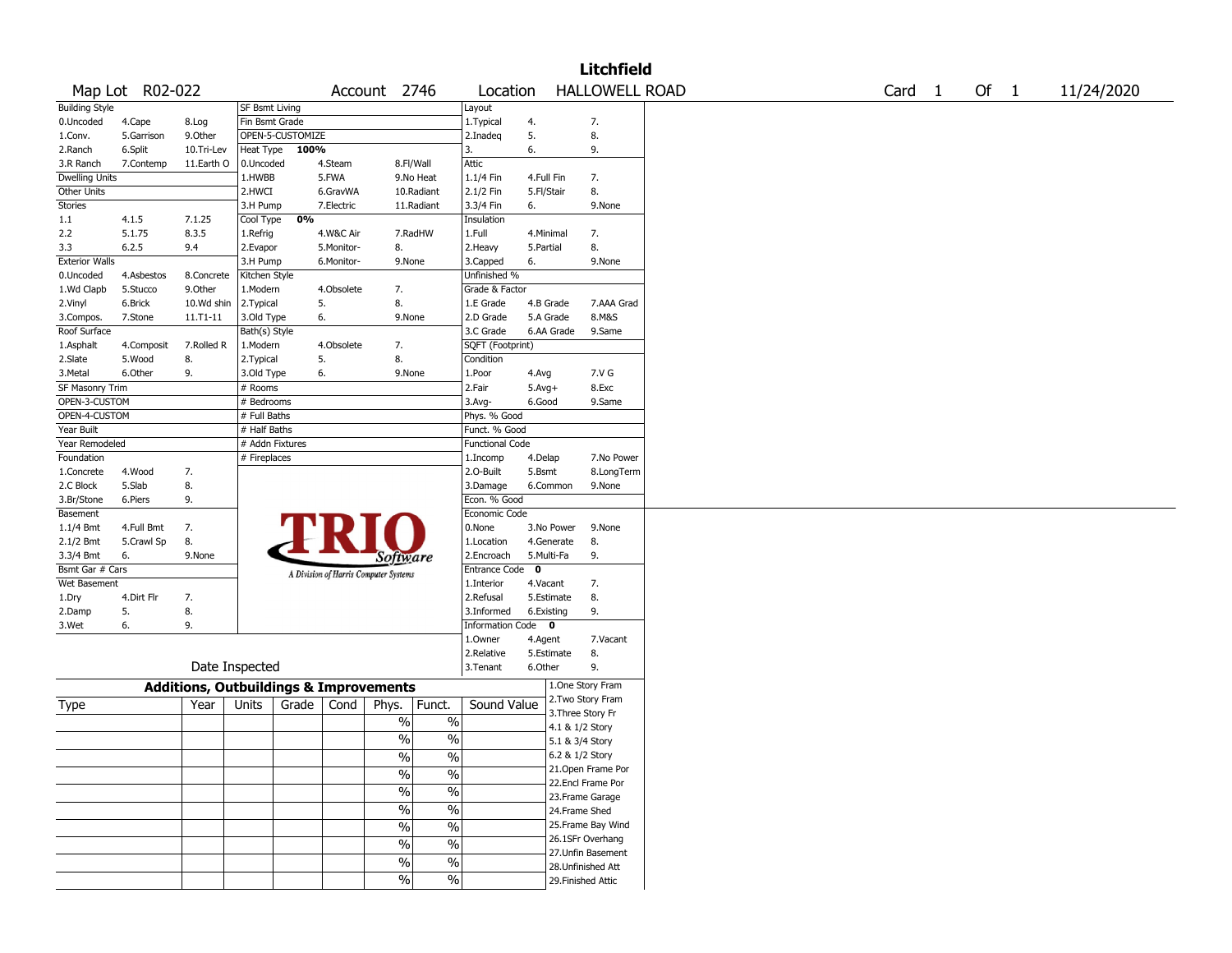|                       | Map Lot R02-022A                                     | Account 126 | Location              |                                | 2759 HALLOWELL ROAD    |                                    |             |                          | Card <sub>1</sub>    | Of $1$        |                                | 11/24/2020                          |
|-----------------------|------------------------------------------------------|-------------|-----------------------|--------------------------------|------------------------|------------------------------------|-------------|--------------------------|----------------------|---------------|--------------------------------|-------------------------------------|
|                       | ANGUS, JONATHAN D                                    |             |                       | <b>Property Data</b>           |                        |                                    |             | <b>Assessment Record</b> |                      |               |                                |                                     |
| ANGUS, HILARY W       |                                                      |             |                       | Neighborhood 82 Hallowell Road |                        | Year                               | Land        |                          | <b>Buildings</b>     |               | Exempt                         | <b>Total</b>                        |
|                       | 2759 HALLOWELL ROAD                                  |             |                       |                                |                        | 2007                               |             | 113,845                  |                      | 101,131       | 0                              | 214,976                             |
|                       | LITCHFIELD ME 04350                                  |             | Tree Growth Year      | $\mathbf 0$                    |                        | 2008                               |             | 113,845                  |                      | 101,131       | O                              | 214,976                             |
|                       |                                                      |             | X Coordinate          |                                | 0                      |                                    |             |                          |                      |               |                                |                                     |
|                       | B7004P120 B12911P236                                 |             | Y Coordinate          |                                | $\mathbf 0$            | 2009                               |             | 43,775                   |                      | 144,982       | 0                              | 188,757                             |
| Previous Owner        |                                                      |             | Zone/Land Use         | <b>11 Residential</b>          |                        | 2010                               |             | 43,775                   |                      | 119,716       | 0                              | 163,491                             |
| BELANGER, LEO P.      | BELANGER, WENDY L.                                   |             | Secondary Zone        |                                |                        | 2011                               |             | 43,775                   |                      | 110,958       | O                              | 154,733                             |
|                       | 230 HARDSCRABBLE ROAD                                |             |                       |                                |                        | 2012                               |             | 43,775                   |                      | 110,958       | 0                              | 154,733                             |
|                       | LITCHFIELD ME 04350                                  |             | Topography 2 Rolling  |                                |                        | 2013                               |             | 43,775                   |                      | 115,756       | 0                              | 159,531                             |
|                       | Sale Date: 7/29/2014                                 |             |                       |                                |                        | 2014                               |             | 43,775                   |                      | 115,756       | 0                              | 159,531                             |
| <b>Previous Owner</b> | JANOSCO, GEORGE J. SR, JANOSCO VICKI L               |             | 1.Level<br>2.Rolling  | 4.Below St<br>5.Low            | 7.Res Protec<br>8.     |                                    |             |                          |                      |               |                                |                                     |
| P.O. BOX 7            |                                                      |             | 3.Above St            | 6.Swampy                       | 9.                     | 2015                               |             | 43,775                   |                      | 115,756       | 0                              | 159,531                             |
|                       |                                                      |             | Utilities             | 4 Drilled Well                 | <b>6 Septic System</b> | 2016                               |             | 43,775                   |                      | 115,756       | 0                              | 159,531                             |
|                       | LISBON FALLS ME 04252                                |             | 1.Public              | 4.Dr Well                      | 7.Cesspool             | 2017                               |             | 43,775                   |                      | 115,756       | 0                              | 159,531                             |
|                       | Sale Date: 5/07/2014                                 |             | 2. Water              | 5.Dug Well                     | 8.Lake/Pond            | 2018                               |             | 43,775                   |                      | 115,756       | 0                              | 159,531                             |
| Previous Owner        |                                                      |             | 3.Sewer               | 6.Septic                       | 9.None                 | 2019                               |             | 49,500                   |                      | 161,500       | O                              | 211,000                             |
|                       | <b>OUELLETTE, PATRICIA L</b><br>2759 HALLOWELL ROAD  |             | <b>Street</b>         | 1 Paved                        |                        | 2020                               |             | 49,500                   |                      | 163,700       | 25,000                         | 188,200                             |
|                       |                                                      |             | 1.Paved               | 4.Proposed                     | 7.                     |                                    |             |                          | <b>Land Data</b>     |               |                                |                                     |
|                       |                                                      |             |                       |                                |                        |                                    |             |                          |                      |               |                                |                                     |
|                       | LITCHFIELD ME 04250                                  |             | 2.Semi Imp            | 5.R/O/W                        | 8.                     | <b>Front Foot</b>                  |             |                          | <b>Effective</b>     |               | <b>Influence</b>               |                                     |
|                       | Sale Date: 3/12/2013                                 |             | 3.Gravel              | 6.                             | 9.None                 |                                    | <b>Type</b> | Frontage                 | <b>Depth</b>         | <b>Factor</b> | Code                           | <b>Influence</b><br><b>Codes</b>    |
|                       | Inspection Witnessed By:                             |             |                       |                                | 0<br>$\mathbf 0$       | 11.1-100<br>12.101-200             |             |                          |                      |               | %<br>%                         | 1.Unimproved<br>2.Excess Frtg       |
|                       |                                                      |             |                       | <b>Sale Data</b>               |                        | $13.201+$                          |             |                          |                      |               | %                              | 3. Topography                       |
|                       |                                                      |             | Sale Date             |                                | 5/18/2018              | 14.<br>15.                         |             |                          |                      |               | %<br>%                         | 4.Size/Shape<br>5.Access            |
| X                     |                                                      | Date        | Price                 |                                | 265,000                |                                    |             |                          |                      |               | %                              | 6.Restriction                       |
| No./Date              | Description                                          | Date Insp.  | Sale Type             | 2 Land & Buildings             |                        |                                    |             |                          |                      |               | %                              | 7. Right of Way                     |
|                       |                                                      |             | 1.Land                | 4.MFG UNIT                     | 7.                     | <b>Square Foot</b>                 |             |                          | <b>Square Feet</b>   |               | %                              | 8.View/Environ<br>9. Fract Share    |
|                       |                                                      |             | 2.L & B<br>3.Building | 5.Other<br>6.                  | 8.<br>9.               | 16.Regular Lot<br>17.Secondary Lot |             |                          |                      |               | %                              | <b>Acres</b>                        |
|                       |                                                      |             |                       |                                |                        | 18. Excess Land                    |             |                          |                      |               | $\frac{9}{6}$                  | 30. Frontage 1                      |
|                       |                                                      |             | Financing             | 9 Unknown                      |                        | 19.Condominium                     |             |                          |                      |               | $\frac{9}{6}$                  | 31. Frontage 2<br>32.Tillable       |
| Notes:                |                                                      |             | 1.Convent<br>2.FHA/VA | 4.Seller<br>5.Private          | 7.<br>8.               | 20.Miscellaneous                   |             |                          |                      |               | $\frac{9}{6}$<br>$\frac{9}{6}$ | 33.Tillable                         |
|                       | 2/11/20 FENCED IN. ADD EST 12X28 CANOPY. APPEARS N/C |             | 3.Assumed             | 6.Cash                         | 9.Unknown              |                                    |             |                          |                      |               | $\frac{9}{6}$                  | 34.Softwood F&O                     |
| TO HOUSE.             |                                                      |             | Validity              | 1 Arms Length Sale             |                        | <b>Fract. Acre</b>                 |             |                          | <b>Acreage/Sites</b> |               |                                | 35. Mixed Wood F&O                  |
|                       |                                                      |             | 1.Valid               | 4.Split                        |                        | 21. Houselot (Frac                 | 24          |                          | 1.00                 | 100           | %<br>$\mathbf 0$               | 36.Hardwood F&O                     |
|                       |                                                      |             | 2.Related             | 5.Partial                      | 7.Renovate<br>8.Other  | 22.Baselot(Fract)                  | 26          |                          | 1.51                 | 100           | %<br>$\mathbf 0$               | 37.Softwood TG<br>38. Mixed Wood TG |
|                       |                                                      |             | 3.Distress            | 6.Exempt                       | 9.                     | 23.<br><b>Acres</b>                | 44          |                          | 1.00                 | 100           | %<br>$\mathbf 0$               | 39.Hardwood TG                      |
|                       |                                                      |             | Verified              | <b>5 Public Record</b>         |                        | 24. Houselot                       |             |                          |                      |               | %<br>%                         | 40. Wasteland                       |
|                       |                                                      |             |                       |                                |                        | 25.Baselot                         |             |                          |                      |               | %                              | 41.Gravel Pit                       |
|                       |                                                      |             | 1.Buyer<br>2.Seller   | 4.Agent<br>5.Pub Rec           | 7.Family<br>8.Other    | 26.Rear 1                          |             |                          |                      |               | %                              | 42. Mobile Home Si                  |
|                       |                                                      |             | 3.Lender              | 6.MLS                          | 9.                     | 27. Rear 2                         |             |                          |                      |               |                                | 43.Camp Site<br>44.Lot Improvemen   |
| <b>Litchfield</b>     |                                                      |             |                       |                                |                        | 28. Rear 3<br>29. Rear 4           |             |                          | Total Acreage 2.51   |               |                                | 45.Access Right<br>46.Golf Course   |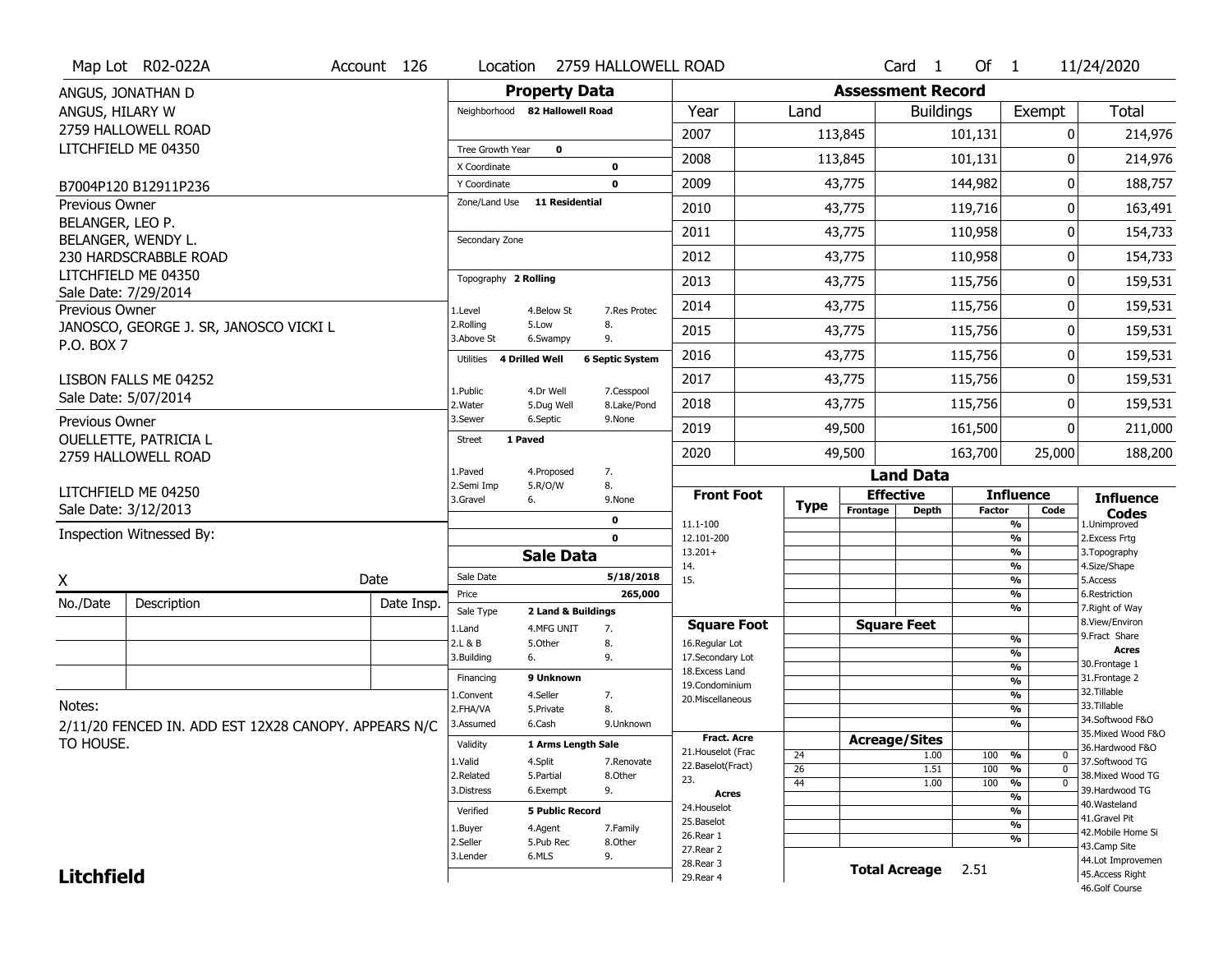|                       |                        |               |                                                   |                  |                                       |                   |                                |                         |            |                    | Litchfield         |                     |                   |                |           |            |
|-----------------------|------------------------|---------------|---------------------------------------------------|------------------|---------------------------------------|-------------------|--------------------------------|-------------------------|------------|--------------------|--------------------|---------------------|-------------------|----------------|-----------|------------|
|                       | Map Lot R02-022A       |               |                                                   |                  |                                       | Account 126       |                                | Location                |            |                    |                    | 2759 HALLOWELL ROAD | Card <sub>1</sub> |                | Of $1$    | 11/24/2020 |
| <b>Building Style</b> | 4 Cape                 |               | SF Bsmt Living                                    |                  | 0                                     |                   |                                | Layout                  | 1 Typical  |                    |                    |                     |                   | 35.0           |           |            |
| 0.Uncoded             | 4.Cape                 | 8.Log         | Fin Bsmt Grade                                    |                  | 0 <sub>0</sub>                        |                   |                                | 1. Typical              | 4.         |                    | 7.                 |                     |                   |                |           |            |
| 1.Conv.               | 5.Garrison             | 9.0ther       |                                                   | OPEN-5-CUSTOMIZE | $\mathbf{o}$                          |                   |                                | 2.Inadeq                | 5.         |                    | 8.                 |                     |                   |                |           |            |
| 2.Ranch               | 6.Split                | 10.Tri-Lev    | Heat Type                                         | 100%             |                                       | 5 Forced Warm Air |                                | 3.                      | 6.         |                    | 9.                 | CALOPY<br>19.01     |                   |                |           |            |
| 3.R Ranch             | 7.Contemp              | 11.Earth O    | 0.Uncoded                                         |                  | 4.Steam                               |                   | 8.Fl/Wall                      | Attic                   | 9 None     |                    |                    | $2.6\,\%$           |                   | 55.0           |           |            |
| Dwelling Units 1      |                        |               | 1.HWBB                                            |                  | 5.FWA                                 |                   | 9.No Heat                      | 1.1/4 Fin               | 4.Full Fin |                    | 7.                 |                     |                   |                |           |            |
| Other Units           | 0                      |               | 2.HWCI                                            |                  | 6.GravWA                              |                   | 10.Radiant                     | 2.1/2 Fin               | 5.Fl/Stair |                    | 8.                 |                     | 11.0              |                | 75.0      |            |
| Stories               | 4 One & 1/2 Story      |               | 3.H Pump                                          |                  | 7.Electric                            |                   | 11.Radiant                     | 3.3/4 Fin               | 6.         |                    | 9.None             |                     |                   | <b>BARN</b>    |           |            |
| 1.1                   | 4.1.5                  | 7.1.25        | Cool Type                                         | 0%               | 9 None                                |                   |                                | Insulation              | 4 Minimal  |                    |                    |                     | 20.01             |                |           |            |
| 2.2                   | 5.1.75                 | 8.3.5         | 1.Refrig                                          |                  | 4.W&C Air                             |                   | 7.RadHW                        | 1.Full                  | 4.Minimal  |                    | 7.                 |                     | CANO <sup>=</sup> |                |           |            |
| 3.3                   | 6.2.5                  | 9.4           | 2.Evapor                                          |                  | 5.Monitor-                            | 8.                |                                | 2.Heavy                 | 5.Partial  |                    | 8.                 |                     | $11.0^{\circ}$    |                |           |            |
| <b>Exterior Walls</b> | 6 Brick                |               | 3.H Pump                                          |                  | 6.Monitor-                            |                   | 9.None                         | 3.Capped                | 6.         |                    | 9.None             |                     | 20.0'             |                |           |            |
| 0.Uncoded             | 4.Asbestos             | 8.Concrete    | Kitchen Style                                     |                  | 2 Typical                             |                   |                                | Unfinished %            | 0%         |                    |                    |                     |                   | $46.0^{\circ}$ |           |            |
| 1.Wd Clapb            | 5.Stucco               | 9.Other       | 1.Modern                                          |                  | 4.Obsolete                            | 7.                |                                | Grade & Factor          |            | 3 Average 100%     |                    |                     |                   |                |           |            |
| 2.Vinyl               | 6.Brick                | 10.Wd shin    | 2. Typical                                        |                  | 5.                                    | 8.                |                                | 1.E Grade               | 4.B Grade  |                    | 7.AAA Grad         |                     |                   |                |           |            |
| 3.Compos.             | 7.Stone                | $11. T1 - 11$ | 3.Old Type                                        |                  | 6.                                    |                   | 9.None                         | 2.D Grade               | 5.A Grade  |                    | 8.M&S              |                     |                   |                |           |            |
| Roof Surface          | 3 Sheet Metal          |               | Bath(s) Style                                     |                  |                                       | 2 Typical Bath(s) |                                | 3.C Grade               | 6.AA Grade |                    | 9.Same             |                     |                   |                | SHED $18$ |            |
| 1.Asphalt             | 4.Composit             | 7.Rolled R    | 1.Modern                                          |                  | 4.Obsolete                            | 7.                |                                | SQFT (Footprint) 1080   |            |                    |                    |                     |                   |                |           |            |
| 2.Slate               | 5.Wood                 | 8.            | 2. Typical                                        |                  | 5.                                    | 8.                |                                | Condition               | 4 Average  |                    |                    |                     |                   |                | 20.0      |            |
| 3.Metal               | 6.Other                | 9.            | 3.Old Type                                        |                  | 6.                                    |                   | 9.None                         | 1.Poor                  | 4.Avg      |                    | 7.V G              |                     |                   |                | 18A(.)F   |            |
| SF Masonry Trim 0     |                        |               | # Rooms                                           |                  | $\overline{\phantom{a}}$              |                   |                                | 2.Fair                  | $5.Avg+$   |                    | 8.Exc              |                     |                   |                | 32.       |            |
| OPEN-3-CUSTOM 0       |                        |               | # Bedrooms                                        |                  | 4                                     |                   |                                | 3.Avg-                  | 6.Good     |                    | 9.Same             |                     |                   |                |           |            |
| OPEN-4-CUSTOM 0       |                        |               | # Full Baths                                      |                  | $\overline{2}$                        |                   |                                | Phys. % Good            | 0%         |                    |                    |                     |                   |                |           |            |
| Year Built            | 1844                   |               | # Half Baths                                      |                  | 0                                     |                   |                                | Funct. % Good           |            | 100%               |                    |                     |                   |                |           |            |
| Year Remodeled 2018   |                        |               | # Addn Fixtures                                   |                  | $\bf{0}$                              |                   |                                | <b>Functional Code</b>  |            | 9 None             |                    |                     |                   |                |           |            |
| Foundation            | 3 Brick &/or Stone     |               | # Fireplaces                                      |                  | 0                                     |                   |                                | 1.Incomp                | 4.Delap    |                    | 7.No Power         |                     |                   | 11/2sBFr       |           |            |
| 1.Concrete            | 4.Wood                 | 7.            |                                                   |                  |                                       |                   |                                | 2.O-Built               | 5.Bsmt     |                    | 8.LongTerm         |                     |                   |                | 30.       |            |
| 2.C Block             | 5.Slab                 | 8.            |                                                   |                  |                                       |                   |                                | 3.Damage                | 6.Common   |                    | 9.None             |                     |                   |                |           |            |
| 3.Br/Stone            | 6.Piers                | 9.            |                                                   |                  |                                       |                   |                                | Econ. % Good 100%       |            |                    |                    |                     |                   | 36.0           |           |            |
| Basement              | <b>4 Full Basement</b> |               |                                                   |                  |                                       |                   |                                | Economic Code None      |            |                    |                    |                     |                   |                |           |            |
| 1.1/4 Bmt             | 4.Full Bmt             | 7.            |                                                   |                  |                                       |                   |                                | 0.None                  | 3.No Power |                    | 9.None             |                     |                   |                |           |            |
| 2.1/2 Bmt             | 5.Crawl Sp             | 8.            |                                                   |                  |                                       |                   |                                | 1.Location              | 4.Generate |                    | 8.                 |                     |                   |                |           |            |
| 3.3/4 Bmt             | 6.                     | 9.None        |                                                   |                  |                                       | Software          |                                | 2.Encroach              | 5.Multi-Fa |                    | 9.                 |                     |                   |                |           |            |
| Bsmt Gar # Cars 0     |                        |               |                                                   |                  | A Division of Harris Computer Systems |                   |                                | Entrance Code           |            |                    | 1 Interior Inspect |                     |                   |                |           |            |
| Wet Basement          | 2 Damp Basement        |               |                                                   |                  |                                       |                   |                                | 1.Interior              | 4.Vacant   |                    | 7.                 |                     |                   |                |           |            |
| 1.Dry                 | 4.Dirt Flr             | 7.            |                                                   |                  |                                       |                   |                                | 2.Refusal               | 5.Estimate |                    | 8.                 |                     |                   |                |           |            |
| 2.Damp                | 5.                     | 8.            |                                                   |                  |                                       |                   |                                | 3.Informed              | 6.Existing |                    | 9.                 |                     |                   |                |           |            |
| 3.Wet                 | 6.                     | 9.            |                                                   |                  |                                       |                   |                                | <b>Information Code</b> |            | 1 Owner            |                    |                     |                   |                |           |            |
|                       |                        |               |                                                   |                  |                                       |                   |                                | 1.Owner                 | 4.Agent    |                    | 7.Vacant           |                     |                   |                |           |            |
|                       |                        |               |                                                   |                  |                                       |                   |                                | 2.Relative              | 5.Estimate |                    | 8.                 |                     |                   |                |           |            |
|                       |                        |               | Date Inspected                                    |                  | 10/19/2018                            |                   |                                | 3.Tenant                | 6.Other    |                    | 9.                 |                     |                   |                |           |            |
|                       |                        |               | <b>Additions, Outbuildings &amp; Improvements</b> |                  |                                       |                   |                                |                         |            |                    | 1.One Story Fram   |                     |                   |                |           |            |
| <b>Type</b>           |                        | Year          | Units                                             | Grade            | Cond                                  | Phys.             | Funct.                         | Sound Value             |            |                    | 2. Two Story Fram  |                     |                   |                |           |            |
| 28 Unfinished Attic   |                        | 0             | 640                                               | 9 1 0 0          | 19                                    | 0                 | $\frac{9}{0}$ 0<br>$\%$        |                         |            | 3. Three Story Fr  |                    |                     |                   |                |           |            |
|                       |                        |               |                                                   |                  |                                       |                   |                                |                         |            | 4.1 & 1/2 Story    |                    |                     |                   |                |           |            |
| 24 Frame Shed         |                        | 10            | 360                                               | 3 100            | 2                                     | 0                 | $\sqrt{20}$ 100<br>$\%$        |                         |            | 5.1 & 3/4 Story    |                    |                     |                   |                |           |            |
| 81 Barn               |                        | 0             | 2845                                              | 1 100            | 2                                     | $\Omega$          | $\frac{9}{6}$ 50<br>$\%$       |                         |            | 6.2 & 1/2 Story    |                    |                     |                   |                |           |            |
| 61 Canopy/s           |                        | 2018          | 220                                               | 1 100            | 4                                     | 10                | % 75<br>$\%$                   |                         |            |                    | 21.Open Frame Por  |                     |                   |                |           |            |
| 1 One Story Frame     |                        | 0             | 640                                               | 9100             | 9                                     | 0                 | $\sqrt[9]{0}$<br>$\frac{1}{2}$ |                         |            |                    | 22.Encl Frame Por  |                     |                   |                |           |            |
|                       |                        |               |                                                   |                  |                                       |                   |                                |                         |            |                    | 23. Frame Garage   |                     |                   |                |           |            |
| 61 Canopy/s           |                        | 2019          | 336                                               | 2 100            | 4                                     | 10                | $\frac{9}{6}$ 100 %            |                         |            | 24.Frame Shed      |                    |                     |                   |                |           |            |
|                       |                        |               |                                                   |                  |                                       | $\sqrt{2}$        | $\frac{1}{2}$                  |                         |            |                    | 25. Frame Bay Wind |                     |                   |                |           |            |
|                       |                        |               |                                                   |                  |                                       | $\%$              | $\%$                           |                         |            |                    | 26.1SFr Overhang   |                     |                   |                |           |            |
|                       |                        |               |                                                   |                  |                                       | $\%$              | $\%$                           |                         |            |                    | 27.Unfin Basement  |                     |                   |                |           |            |
|                       |                        |               |                                                   |                  |                                       |                   |                                |                         |            |                    | 28.Unfinished Att  |                     |                   |                |           |            |
|                       |                        |               |                                                   |                  |                                       | $\sqrt{6}$        | $\frac{1}{2}$                  |                         |            | 29. Finished Attic |                    |                     |                   |                |           |            |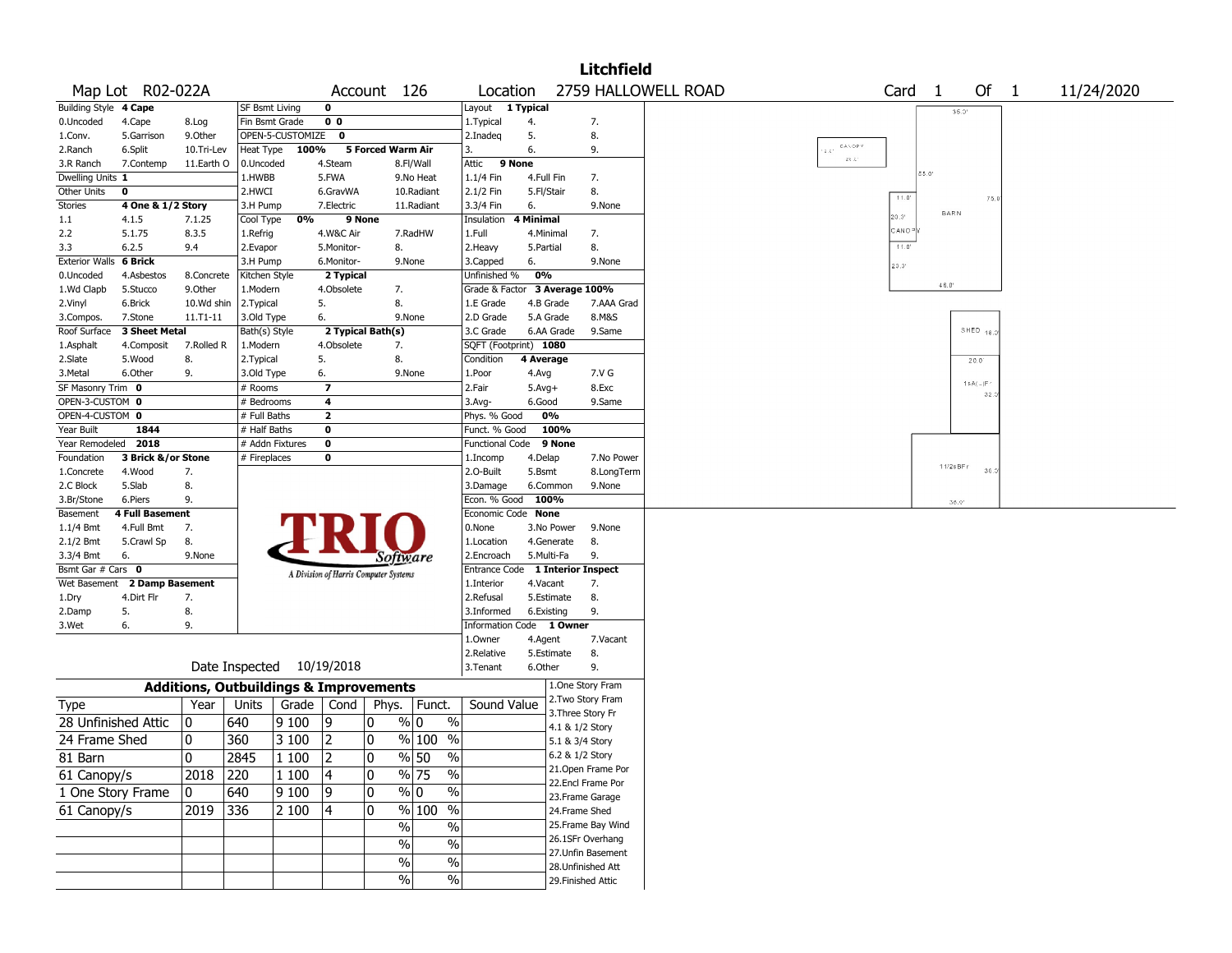|                        | Map Lot R02-023                                             | Account 1841 | Location                           |                                  | <b>3 SCRAPPY LANE</b>  |                                   |             |          | Card <sub>1</sub>        | Of $1$        |                               | 11/24/2020                         |
|------------------------|-------------------------------------------------------------|--------------|------------------------------------|----------------------------------|------------------------|-----------------------------------|-------------|----------|--------------------------|---------------|-------------------------------|------------------------------------|
|                        | WHITAKER ARTHUR R III                                       |              |                                    | <b>Property Data</b>             |                        |                                   |             |          | <b>Assessment Record</b> |               |                               |                                    |
|                        | <b>WHITAKER DEBRA C</b>                                     |              | Neighborhood 191 Scrappy Lane      |                                  |                        | Year                              | Land        |          | <b>Buildings</b>         |               | Exempt                        | Total                              |
| <b>3 SCRAPPY LANE</b>  |                                                             |              |                                    |                                  |                        | 2007                              |             | 41,015   |                          | 79,887        | 0                             | 120,902                            |
|                        | LITCHFIELD ME 04350                                         |              | Tree Growth Year                   | $\mathbf 0$                      |                        | 2008                              |             | 41,015   |                          | 79,887        | 0                             | 120,902                            |
|                        |                                                             |              | X Coordinate<br>Y Coordinate       |                                  | 0<br>$\mathbf 0$       | 2009                              |             | 40,875   |                          | 105,324       | 0                             | 146,199                            |
| Previous Owner         | B3651P208 B8686P194                                         |              | Zone/Land Use                      | 11 Residential                   |                        |                                   |             |          |                          |               |                               |                                    |
| WELLS, BRIAN           |                                                             |              |                                    |                                  |                        | 2010                              |             | 40,875   |                          | 75,153        | 0                             | 116,028                            |
| <b>25 SCRAPPY LANE</b> |                                                             |              | Secondary Zone                     |                                  |                        | 2011                              |             | 22,080   |                          | 93,958        | 0                             | 116,038                            |
|                        |                                                             |              |                                    |                                  |                        | 2012                              |             | 22,080   |                          | 93,958        | 0                             | 116,038                            |
|                        | LITCHFIELD ME 04350<br>Sale Date: 11/10/2005                |              | Topography 2 Rolling               |                                  |                        | 2013                              |             | 22,080   |                          | 98,222        | 0                             | 120,302                            |
|                        |                                                             |              | 1.Level                            | 4.Below St                       | 7.Res Protec           | 2014                              |             | 22,080   |                          | 98,222        | 0                             | 120,302                            |
|                        |                                                             |              | 2.Rolling<br>3.Above St            | 5.Low<br>6.Swampy                | 8.<br>9.               | 2015                              |             | 22,080   |                          | 98,222        | 0                             | 120,302                            |
|                        |                                                             |              | <b>4 Drilled Well</b><br>Utilities |                                  | <b>6 Septic System</b> | 2016                              |             | 22,080   |                          | 98,222        | 0                             | 120,302                            |
|                        |                                                             |              | 1.Public                           | 4.Dr Well                        | 7.Cesspool             | 2017                              |             | 22,080   |                          | 98,222        | 0                             | 120,302                            |
|                        |                                                             |              | 2. Water                           | 5.Dug Well                       | 8.Lake/Pond            | 2018                              |             | 22,080   |                          | 103,783       | 19,200                        | 106,663                            |
|                        |                                                             |              | 3.Sewer                            | 6.Septic                         | 9.None                 | 2019                              |             | 35,000   |                          | 127,800       | 20,000                        | 142,800                            |
|                        |                                                             |              | 1 Paved<br><b>Street</b>           |                                  |                        | 2020                              |             | 35,000   |                          | 127,800       | 25,000                        | 137,800                            |
|                        |                                                             |              | 1.Paved                            | 4.Proposed                       | 7.                     |                                   |             |          | <b>Land Data</b>         |               |                               |                                    |
|                        |                                                             |              | 2.Semi Imp<br>3.Gravel<br>6.       | 5.R/O/W                          | 8.<br>9.None           | <b>Front Foot</b>                 |             |          | <b>Effective</b>         |               | <b>Influence</b>              | <b>Influence</b>                   |
|                        |                                                             |              |                                    |                                  | 0                      | 11.1-100                          | <b>Type</b> | Frontage | <b>Depth</b>             | <b>Factor</b> | Code<br>$\frac{9}{6}$         | <b>Codes</b><br>1.Unimproved       |
|                        | Inspection Witnessed By:                                    |              |                                    |                                  | $\mathbf{0}$           | 12.101-200                        |             |          |                          |               | $\frac{9}{6}$                 | 2.Excess Frtg                      |
|                        |                                                             |              |                                    | <b>Sale Data</b>                 |                        | $13.201+$<br>14.                  |             |          |                          |               | %<br>$\frac{9}{6}$            | 3. Topography<br>4.Size/Shape      |
| X                      |                                                             | Date         | Sale Date                          |                                  | 11/10/2005             | 15.                               |             |          |                          |               | $\frac{9}{6}$                 | 5.Access                           |
| No./Date               | Description                                                 | Date Insp.   | Price                              |                                  | 85,000                 |                                   |             |          |                          |               | %<br>%                        | 6.Restriction<br>7. Right of Way   |
|                        |                                                             |              | Sale Type<br>1.Land                | 2 Land & Buildings<br>4.MFG UNIT | 7.                     | <b>Square Foot</b>                |             |          | <b>Square Feet</b>       |               |                               | 8.View/Environ                     |
|                        |                                                             |              | 2.L & B                            | 5.0ther                          | 8.                     | 16.Regular Lot                    |             |          |                          |               | %                             | 9.Fract Share<br>Acres             |
|                        |                                                             |              | 3.Building<br>6.                   |                                  | 9.                     | 17.Secondary Lot                  |             |          |                          |               | %<br>$\frac{9}{6}$            | 30. Frontage 1                     |
|                        |                                                             |              | Financing                          | 1 Conventional                   |                        | 18. Excess Land<br>19.Condominium |             |          |                          |               | %                             | 31. Frontage 2                     |
|                        |                                                             |              | 1.Convent                          | 4.Seller                         | 7.                     | 20. Miscellaneous                 |             |          |                          |               | $\frac{9}{6}$                 | 32.Tillable                        |
| Notes:                 |                                                             |              | 2.FHA/VA                           | 5.Private                        | 8.                     |                                   |             |          |                          |               | $\frac{9}{6}$                 | 33.Tillable<br>34.Softwood F&O     |
|                        | 04/27/18 car in yard no answer. Delete wd add op &2wds also |              | 3.Assumed                          | 6.Cash                           | 9.Unknown              | <b>Fract. Acre</b>                |             |          |                          |               | $\frac{9}{6}$                 | 35. Mixed Wood F&O                 |
| adjust siding.         |                                                             |              | Validity                           | 1 Arms Length Sale               |                        | 21. Houselot (Frac                |             |          | <b>Acreage/Sites</b>     |               |                               | 36.Hardwood F&O                    |
|                        |                                                             |              | 1.Valid                            | 4.Split                          | 7.Renovate             | 22.Baselot(Fract)                 | 21<br>44    |          | 0.36<br>1.00             | 100<br>100    | %<br>0<br>$\overline{0}$<br>% | 37.Softwood TG                     |
|                        |                                                             |              | 2.Related                          | 5.Partial                        | 8.Other                | 23.                               |             |          |                          |               | $\overline{\frac{9}{6}}$      | 38. Mixed Wood TG                  |
|                        |                                                             |              | 3.Distress                         | 6.Exempt                         | 9.                     | Acres                             |             |          |                          |               | $\frac{9}{6}$                 | 39.Hardwood TG                     |
|                        |                                                             |              | Verified                           | <b>5 Public Record</b>           |                        | 24. Houselot                      |             |          |                          |               | $\frac{9}{6}$                 | 40. Wasteland                      |
|                        |                                                             |              |                                    |                                  |                        |                                   |             |          |                          |               |                               | 41.Gravel Pit                      |
|                        |                                                             |              | 1.Buyer                            | 4.Agent                          | 7.Family               | 25.Baselot                        |             |          |                          |               | $\frac{9}{6}$                 |                                    |
|                        |                                                             |              | 2.Seller                           | 5.Pub Rec                        | 8.Other                | 26.Rear 1                         |             |          |                          |               | $\frac{9}{6}$                 | 42. Mobile Home Si<br>43.Camp Site |
|                        |                                                             |              | 3.Lender                           | 6.MLS                            | 9.                     | 27. Rear 2                        |             |          |                          |               |                               | 44.Lot Improvemen                  |
| <b>Litchfield</b>      |                                                             |              |                                    |                                  |                        | 28. Rear 3<br>29. Rear 4          |             |          | <b>Total Acreage</b>     | 0.36          |                               | 45.Access Right<br>46.Golf Course  |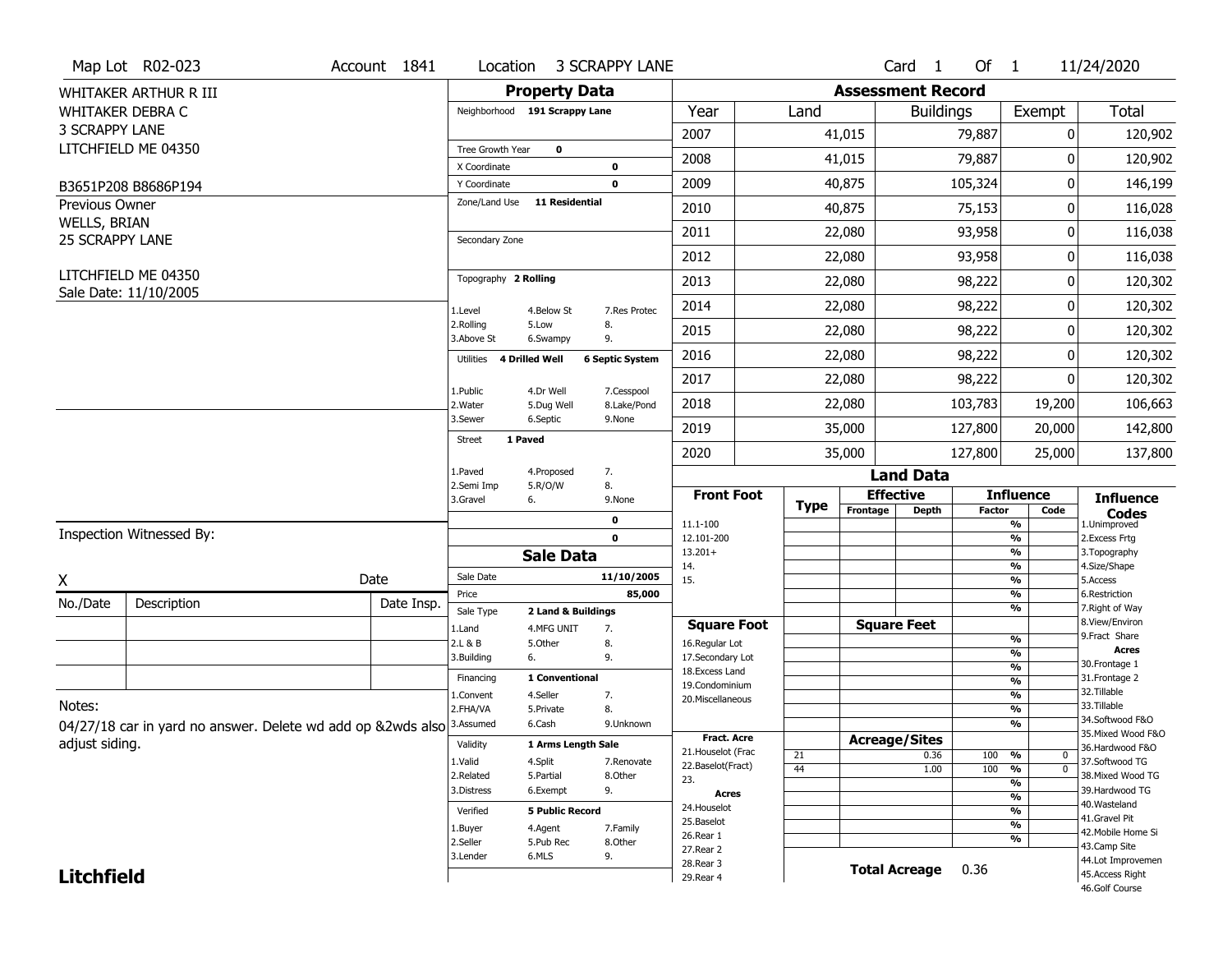|                       |                               |                                                   |                           |                    |                                       |                   |                                  |                                  |            |                        | <b>Litchfield</b>     |       |           |                   |                      |            |
|-----------------------|-------------------------------|---------------------------------------------------|---------------------------|--------------------|---------------------------------------|-------------------|----------------------------------|----------------------------------|------------|------------------------|-----------------------|-------|-----------|-------------------|----------------------|------------|
|                       | Map Lot R02-023               |                                                   |                           |                    |                                       | Account 1841      |                                  | Location                         |            |                        | <b>3 SCRAPPY LANE</b> |       |           | Card <sub>1</sub> | Of<br>$\blacksquare$ | 11/24/2020 |
|                       | Building Style 1 Conventional |                                                   | SF Bsmt Living            |                    | 0                                     |                   |                                  | Layout                           | 1 Typical  |                        |                       |       |           | 2nd Flr WD        |                      |            |
| 0.Uncoded             | 4.Cape                        | 8.Log                                             | Fin Bsmt Grade            |                    | 0 <sub>0</sub>                        |                   |                                  | 1.Typical                        | 4.         |                        | 7.                    |       |           |                   |                      |            |
| 1.Conv.               | 5.Garrison                    | 9.0ther                                           |                           | OPEN-5-CUSTOMIZE 0 |                                       |                   |                                  | 2.Inadeq                         | 5.         |                        | 8.                    |       |           |                   |                      |            |
| 2.Ranch               | 6.Split                       | 10.Tri-Lev                                        | Heat Type                 | 100%               |                                       | 5 Forced Warm Air |                                  | 3.                               | 6.         |                        | 9.                    |       |           | 24.0'             |                      |            |
| 3.R Ranch             | 7.Contemp                     | 11.Earth O                                        | 0.Uncoded                 |                    | 4.Steam                               |                   | 8.Fl/Wall                        | Attic<br>9 None                  |            |                        |                       |       |           | 6.0               |                      |            |
| Dwelling Units 1      |                               |                                                   | 1.HWBB                    |                    | 5.FWA                                 |                   | 9.No Heat                        | 1.1/4 Fin                        | 4.Full Fin |                        | 7.                    |       |           |                   |                      |            |
| Other Units           | $\mathbf 0$                   |                                                   | 2.HWCI                    |                    | 6.GravWA                              |                   | 10.Radiant                       | 2.1/2 Fin                        | 5.Fl/Stair |                        | 8.                    | 10.0' |           | ⋫<br>10.0'        |                      |            |
| <b>Stories</b>        | 4 One & 1/2 Story             |                                                   | 3.H Pump                  |                    | 7.Electric                            |                   | 11.Radiant                       | 3.3/4 Fin                        | 6.         |                        | 9.None                |       | <b>WD</b> |                   |                      |            |
| 1.1                   | 4.1.5                         | 7.1.25                                            | Cool Type                 | 0%                 |                                       | 9 None            |                                  | Insulation                       | 1 Full     |                        |                       |       |           |                   |                      |            |
| 2.2                   | 5.1.75                        | 8.3.5                                             | 1.Refrig                  |                    | 4.W&C Air                             |                   | 7.RadHW                          | 1.Full                           | 4.Minimal  |                        | 7.                    |       | 8.0       | 16.0'             |                      |            |
| 3.3                   | 6.2.5                         | 9.4                                               | 2.Evapor                  |                    | 5.Monitor-                            | 8.                |                                  | 2.Heavy                          | 5.Partial  |                        | 8.                    |       |           |                   |                      |            |
| <b>Exterior Walls</b> | 2 Vinyl                       |                                                   | 3.H Pump                  |                    | 6.Monitor-                            |                   | 9.None                           | 3.Capped                         | 6.         |                        | 9.None                |       |           | 11/2sFr           |                      |            |
| 0.Uncoded             | 4.Asbestos                    | 8.Concrete                                        | Kitchen Style             |                    | 2 Typical                             |                   |                                  | Unfinished %                     | 0%         |                        |                       |       | OP        | 20.0              |                      |            |
| 1.Wd Clapb            | 5.Stucco<br>6.Brick           | 9.0ther<br>10.Wd shin                             | 1.Modern                  |                    | 4.Obsolete<br>5.                      | 7.<br>8.          |                                  | Grade & Factor<br>1.E Grade      | 4.B Grade  | 3 Average 100%         | 7.AAA Grad            |       |           |                   |                      |            |
| 2.Vinyl<br>3.Compos.  | 7.Stone                       | 11.T1-11                                          | 2. Typical<br>3.Old Type  |                    | 6.                                    |                   | 9.None                           | 2.D Grade                        | 5.A Grade  |                        | 8.M&S                 |       |           |                   |                      |            |
| Roof Surface          | 3 Sheet Metal                 |                                                   | Bath(s) Style             |                    |                                       | 2 Typical Bath(s) |                                  | 3.C Grade                        |            | 6.AA Grade             | 9.Same                |       |           |                   |                      |            |
| 1.Asphalt             | 4.Composit                    | 7.Rolled R                                        | 1.Modern                  |                    | 4.Obsolete                            | 7.                |                                  | SQFT (Footprint) 936             |            |                        |                       |       |           |                   |                      |            |
| 2.Slate               | 5.Wood                        | 8.                                                | 2. Typical                |                    | 5.                                    | 8.                |                                  | Condition                        |            | <b>5 Above Average</b> |                       |       |           |                   |                      |            |
| 3.Metal               | 6.Other                       | 9.                                                | 3.Old Type                |                    | 6.                                    |                   | 9.None                           | 1.Poor                           | 4.Avg      |                        | 7.V G                 |       |           |                   |                      |            |
| SF Masonry Trim 0     |                               |                                                   | # Rooms                   |                    | 8                                     |                   |                                  | 2.Fair                           | $5.Avg+$   |                        | 8.Exc                 |       |           |                   |                      |            |
| OPEN-3-CUSTOM 0       |                               |                                                   | # Bedrooms                |                    | 5                                     |                   |                                  | $3.$ Avg-                        | 6.Good     |                        | 9.Same                |       |           |                   |                      |            |
| OPEN-4-CUSTOM 0       |                               |                                                   | # Full Baths              |                    | $\mathbf{1}$                          |                   |                                  | Phys. % Good                     |            | 0%                     |                       |       |           | 11/2sBFr          |                      |            |
| Year Built            | 1838                          |                                                   | # Half Baths              |                    | 0                                     |                   |                                  | Funct. % Good                    |            | 100%                   |                       |       |           |                   | 26.0'                |            |
| Year Remodeled 1960   |                               |                                                   | # Addn Fixtures           |                    | 0                                     |                   |                                  | Functional Code                  |            | 9 None                 |                       |       |           |                   |                      |            |
| Foundation            | 3 Brick &/or Stone            |                                                   | # Fireplaces              |                    | 0                                     |                   |                                  | 1.Incomp                         | 4.Delap    |                        | 7.No Power            |       |           |                   |                      |            |
| 1.Concrete            | 4.Wood                        | 7.                                                |                           |                    |                                       |                   |                                  | 2.O-Built                        | 5.Bsmt     |                        | 8.LongTerm            |       |           |                   |                      |            |
| 2.C Block             | 5.Slab                        | 8.                                                |                           |                    |                                       |                   |                                  | 3.Damage                         |            | 6.Common               | 9.None                |       |           | 36.0'             |                      |            |
| 3.Br/Stone            | 6.Piers                       | 9.                                                |                           |                    |                                       |                   |                                  | Econ. % Good 100%                |            |                        |                       |       |           |                   |                      |            |
| Basement              | <b>4 Full Basement</b>        |                                                   |                           |                    |                                       |                   |                                  | Economic Code None               |            |                        |                       |       |           |                   |                      |            |
| $1.1/4$ Bmt           | 4.Full Bmt                    | 7.                                                |                           |                    |                                       |                   |                                  | 0.None                           |            | 3.No Power             | 9.None                |       |           |                   |                      |            |
| $2.1/2$ Bmt           | 5.Crawl Sp                    | 8.                                                |                           |                    |                                       |                   |                                  | 1.Location                       |            | 4.Generate             | 8.                    |       |           |                   |                      |            |
| 3.3/4 Bmt             | 6.                            | 9.None                                            |                           |                    |                                       |                   | Software                         | 2.Encroach                       | 5.Multi-Fa |                        | 9.                    |       |           |                   |                      |            |
| Bsmt Gar # Cars 0     |                               |                                                   |                           |                    | A Division of Harris Computer Systems |                   |                                  | Entrance Code 3 Information Only |            |                        |                       |       |           |                   |                      |            |
|                       | Wet Basement 2 Damp Basement  |                                                   |                           |                    |                                       |                   |                                  | 1.Interior                       | 4.Vacant   |                        | 7.                    |       |           |                   |                      |            |
| 1.Dry                 | 4.Dirt Flr                    | 7.                                                |                           |                    |                                       |                   |                                  | 2.Refusal                        |            | 5.Estimate             | 8.                    |       |           |                   |                      |            |
| 2.Damp                | 5.                            | 8.                                                |                           |                    |                                       |                   |                                  | 3.Informed                       | 6.Existing |                        | 9.                    |       |           |                   |                      |            |
| 3.Wet                 | 6.                            | 9.                                                |                           |                    |                                       |                   |                                  | Information Code 1 Owner         |            |                        |                       |       |           |                   |                      |            |
|                       |                               |                                                   |                           |                    |                                       |                   |                                  | 1.Owner                          | 4.Agent    |                        | 7.Vacant              |       |           |                   |                      |            |
|                       |                               |                                                   |                           |                    |                                       |                   |                                  | 2.Relative                       |            | 5.Estimate             | 8.                    |       |           |                   |                      |            |
|                       |                               |                                                   | Date Inspected 10/19/2018 |                    |                                       |                   |                                  | 3. Tenant                        | 6.Other    |                        | 9.                    |       |           |                   |                      |            |
|                       |                               | <b>Additions, Outbuildings &amp; Improvements</b> |                           |                    |                                       |                   |                                  |                                  |            |                        | 1.One Story Fram      |       |           |                   |                      |            |
| Type                  |                               | Year                                              | Units                     | Grade              | Cond                                  | Phys.             | Funct.                           | Sound Value                      |            |                        | 2.Two Story Fram      |       |           |                   |                      |            |
| 4 1 & 1/2 Story Fr    |                               | 0                                                 | 320                       | 9 1 0 0            | 9                                     | 0                 | % 0<br>$\%$                      |                                  |            | 4.1 & 1/2 Story        | 3. Three Story Fr     |       |           |                   |                      |            |
| 21 Open Frame         |                               | 2017                                              | 160                       | 2 100              | 4                                     | 0                 | $\sqrt{96}$ 100 %                |                                  |            | 5.1 & 3/4 Story        |                       |       |           |                   |                      |            |
|                       |                               |                                                   |                           |                    |                                       |                   |                                  |                                  |            | 6.2 & 1/2 Story        |                       |       |           |                   |                      |            |
| 68 Wood Deck/s        |                               | 2017 240                                          |                           | 3 100              | 4                                     | 10                | $%$  100 %                       |                                  |            |                        | 21. Open Frame Por    |       |           |                   |                      |            |
| 68 Wood Deck/s        |                               | $2017$ 60                                         |                           | 3 100              | $\overline{\mathbf{4}}$               | 10                | % 100 %                          |                                  |            |                        | 22.Encl Frame Por     |       |           |                   |                      |            |
|                       |                               |                                                   |                           |                    |                                       |                   | $\%$<br>$\%$                     |                                  |            |                        | 23. Frame Garage      |       |           |                   |                      |            |
|                       |                               |                                                   |                           |                    |                                       |                   | $\%$<br>$\%$                     |                                  |            | 24.Frame Shed          |                       |       |           |                   |                      |            |
|                       |                               |                                                   |                           |                    |                                       |                   | $\overline{\frac{0}{0}}$<br>$\%$ |                                  |            |                        | 25. Frame Bay Wind    |       |           |                   |                      |            |
|                       |                               |                                                   |                           |                    |                                       |                   |                                  |                                  |            |                        | 26.1SFr Overhang      |       |           |                   |                      |            |
|                       |                               |                                                   |                           |                    |                                       |                   | $\%$<br>$\%$                     |                                  |            |                        | 27.Unfin Basement     |       |           |                   |                      |            |
|                       |                               |                                                   |                           |                    |                                       |                   | $\%$<br>%                        |                                  |            |                        | 28. Unfinished Att    |       |           |                   |                      |            |
|                       |                               |                                                   |                           |                    |                                       |                   | $\frac{1}{2}$<br>$\sqrt{6}$      |                                  |            |                        | 29. Finished Attic    |       |           |                   |                      |            |
|                       |                               |                                                   |                           |                    |                                       |                   |                                  |                                  |            |                        |                       |       |           |                   |                      |            |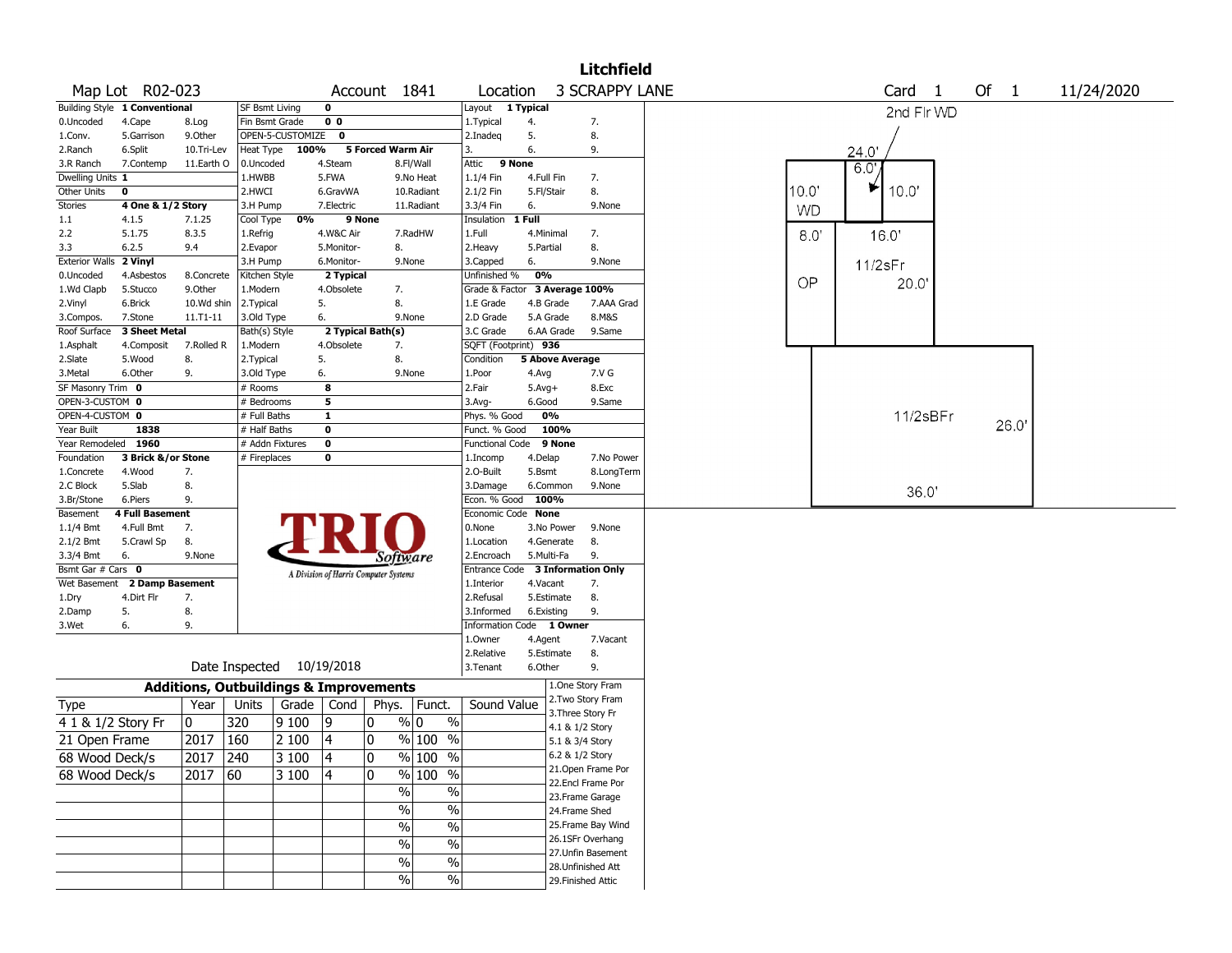|                    | Map Lot R02-023A         | Account 2528 | Location                      |                       | <b>25 SCRAPPY LANE</b> |                                     |             |                          | Card <sub>1</sub>    | Of 1          |                                | 11/24/2020                           |
|--------------------|--------------------------|--------------|-------------------------------|-----------------------|------------------------|-------------------------------------|-------------|--------------------------|----------------------|---------------|--------------------------------|--------------------------------------|
| <b>WELLS BRIAN</b> |                          |              |                               | <b>Property Data</b>  |                        |                                     |             | <b>Assessment Record</b> |                      |               |                                |                                      |
| 25 SCRAPPY LANE    |                          |              | Neighborhood 191 Scrappy Lane |                       |                        | Year                                | Land        |                          | <b>Buildings</b>     |               | Exempt                         | <b>Total</b>                         |
|                    | LITCHFIELD ME 04350      |              |                               |                       |                        | 2007                                |             | 43,625                   |                      | 118,532       | 13,000                         | 149,157                              |
|                    |                          |              | Tree Growth Year              | $\mathbf 0$           |                        | 2008                                |             | 43,625                   |                      | 118,532       | 12,350                         | 149,807                              |
|                    |                          |              | X Coordinate                  |                       | $\mathbf 0$            |                                     |             |                          |                      |               |                                |                                      |
| B5452P87           |                          |              | Y Coordinate<br>Zone/Land Use | 11 Residential        | $\mathbf 0$            | 2009                                |             | 43,125                   |                      | 174,083       | 9,500                          | 207,708                              |
|                    |                          |              |                               |                       |                        | 2010                                |             | 43,125                   |                      | 118,532       | 10,000                         | 151,657                              |
|                    |                          |              | Secondary Zone                |                       |                        | 2011                                |             | 43,125                   |                      | 99,752        | 10,000                         | 132,877                              |
|                    |                          |              |                               |                       |                        | 2012                                |             | 43,125                   |                      | 99,752        | 10,000                         | 132,877                              |
|                    |                          |              | Topography 2 Rolling          |                       |                        | 2013                                |             | 43,125                   |                      | 98,834        | 10,000                         | 131,959                              |
|                    |                          |              | 1.Level                       | 4.Below St            | 7.Res Protec           | 2014                                |             | 43,125                   |                      | 98,777        | 10,000                         | 131,902                              |
|                    |                          |              | 2.Rolling<br>3.Above St       | 5.Low<br>6.Swampy     | 8.<br>9.               | 2015                                |             | 43,125                   |                      | 97,859        | 10,000                         | 130,984                              |
|                    |                          |              | Utilities 4 Drilled Well      |                       | <b>6 Septic System</b> | 2016                                |             | 43,125                   |                      | 97,803        | 15,000                         | 125,928                              |
|                    |                          |              | 1.Public                      | 4.Dr Well             | 7.Cesspool             | 2017                                |             | 43,125                   |                      | 96,885        | 20,000                         | 120,010                              |
|                    |                          |              | 2. Water                      | 5.Dug Well            | 8.Lake/Pond            | 2018                                |             | 43,125                   |                      | 96,828        | 19,200                         | 120,753                              |
|                    |                          |              | 3.Sewer                       | 6.Septic              | 9.None                 | 2019                                |             | 48,800                   |                      | 131,600       | 20,000                         | 160,400                              |
|                    |                          |              | 1 Paved<br><b>Street</b>      |                       |                        | 2020                                |             | 48,800                   |                      | 131,600       | 25,000                         | 155,400                              |
|                    |                          |              | 1.Paved<br>2.Semi Imp         | 4.Proposed            | 7.<br>8.               |                                     |             |                          | <b>Land Data</b>     |               |                                |                                      |
|                    |                          |              | 3.Gravel<br>6.                | 5.R/O/W               | 9.None                 | <b>Front Foot</b>                   | <b>Type</b> | <b>Effective</b>         |                      |               | <b>Influence</b>               | <b>Influence</b>                     |
|                    |                          |              |                               |                       | 0                      | 11.1-100                            |             | Frontage                 | <b>Depth</b>         | <b>Factor</b> | Code<br>%                      | <b>Codes</b><br>1.Unimproved         |
|                    | Inspection Witnessed By: |              |                               |                       | $\mathbf 0$            | 12.101-200                          |             |                          |                      |               | $\frac{9}{6}$                  | 2. Excess Frtg                       |
|                    |                          |              |                               | <b>Sale Data</b>      |                        | $13.201+$<br>14.                    |             |                          |                      |               | %<br>%                         | 3. Topography<br>4.Size/Shape        |
| X                  |                          | Date         | Sale Date                     |                       |                        | 15.                                 |             |                          |                      |               | $\frac{9}{6}$                  | 5.Access                             |
| No./Date           | Description              | Date Insp.   | Price<br>Sale Type            |                       |                        |                                     |             |                          |                      |               | %<br>%                         | 6.Restriction<br>7. Right of Way     |
|                    |                          |              | 1.Land                        | 4.MFG UNIT            | 7.                     | <b>Square Foot</b>                  |             | <b>Square Feet</b>       |                      |               |                                | 8.View/Environ                       |
|                    |                          |              | 2.L & B                       | 5.Other               | 8.                     | 16.Regular Lot                      |             |                          |                      |               | $\frac{9}{6}$                  | 9.Fract Share<br><b>Acres</b>        |
|                    |                          |              | 3.Building<br>6.              |                       | 9.                     | 17.Secondary Lot<br>18. Excess Land |             |                          |                      |               | $\frac{9}{6}$<br>$\frac{9}{6}$ | 30. Frontage 1                       |
|                    |                          |              | Financing                     |                       |                        | 19.Condominium                      |             |                          |                      |               | $\frac{9}{6}$                  | 31. Frontage 2                       |
| Notes:             |                          |              | 1.Convent                     | 4.Seller              | 7.                     | 20.Miscellaneous                    |             |                          |                      |               | $\frac{9}{6}$                  | 32.Tillable<br>33.Tillable           |
|                    |                          |              | 2.FHA/VA<br>3.Assumed         | 5.Private<br>6.Cash   | 8.                     |                                     |             |                          |                      |               | $\frac{9}{6}$<br>$\frac{9}{6}$ | 34.Softwood F&O                      |
|                    |                          |              |                               |                       | 9.Unknown              | Fract. Acre                         |             | <b>Acreage/Sites</b>     |                      |               |                                | 35. Mixed Wood F&O                   |
|                    |                          |              | Validity                      |                       |                        | 21. Houselot (Frac                  | 21          |                          | 1.00                 | 100           | %<br>0                         | 36.Hardwood F&O                      |
|                    |                          |              | 1.Valid                       | 4.Split               | 7.Renovate             | 22.Baselot(Fract)                   | 26          |                          | 1.25                 | 100           | %<br>$\mathbf 0$               | 37.Softwood TG                       |
|                    |                          |              | 2.Related<br>3.Distress       | 5.Partial<br>6.Exempt | 8.Other<br>9.          | 23.                                 | 44          |                          | 1.00                 | 100           | %<br>$\mathbf 0$               | 38. Mixed Wood TG<br>39.Hardwood TG  |
|                    |                          |              |                               |                       |                        | <b>Acres</b>                        |             |                          |                      |               | $\frac{9}{6}$                  | 40. Wasteland                        |
|                    |                          |              |                               |                       |                        |                                     |             |                          |                      |               |                                |                                      |
|                    |                          |              | Verified                      |                       |                        | 24. Houselot<br>25.Baselot          |             |                          |                      |               | $\frac{9}{6}$                  | 41.Gravel Pit                        |
|                    |                          |              | 1.Buyer                       | 4.Agent               | 7.Family               | 26.Rear 1                           |             |                          |                      |               | $\frac{9}{6}$<br>%             | 42. Mobile Home Si                   |
|                    |                          |              | 2.Seller                      | 5.Pub Rec             | 8.Other                | 27.Rear 2                           |             |                          |                      |               |                                | 43.Camp Site                         |
| <b>Litchfield</b>  |                          |              | 3.Lender                      | 6.MLS                 | 9.                     | 28. Rear 3<br>29. Rear 4            |             |                          | <b>Total Acreage</b> | 2.25          |                                | 44.Lot Improvemen<br>45.Access Right |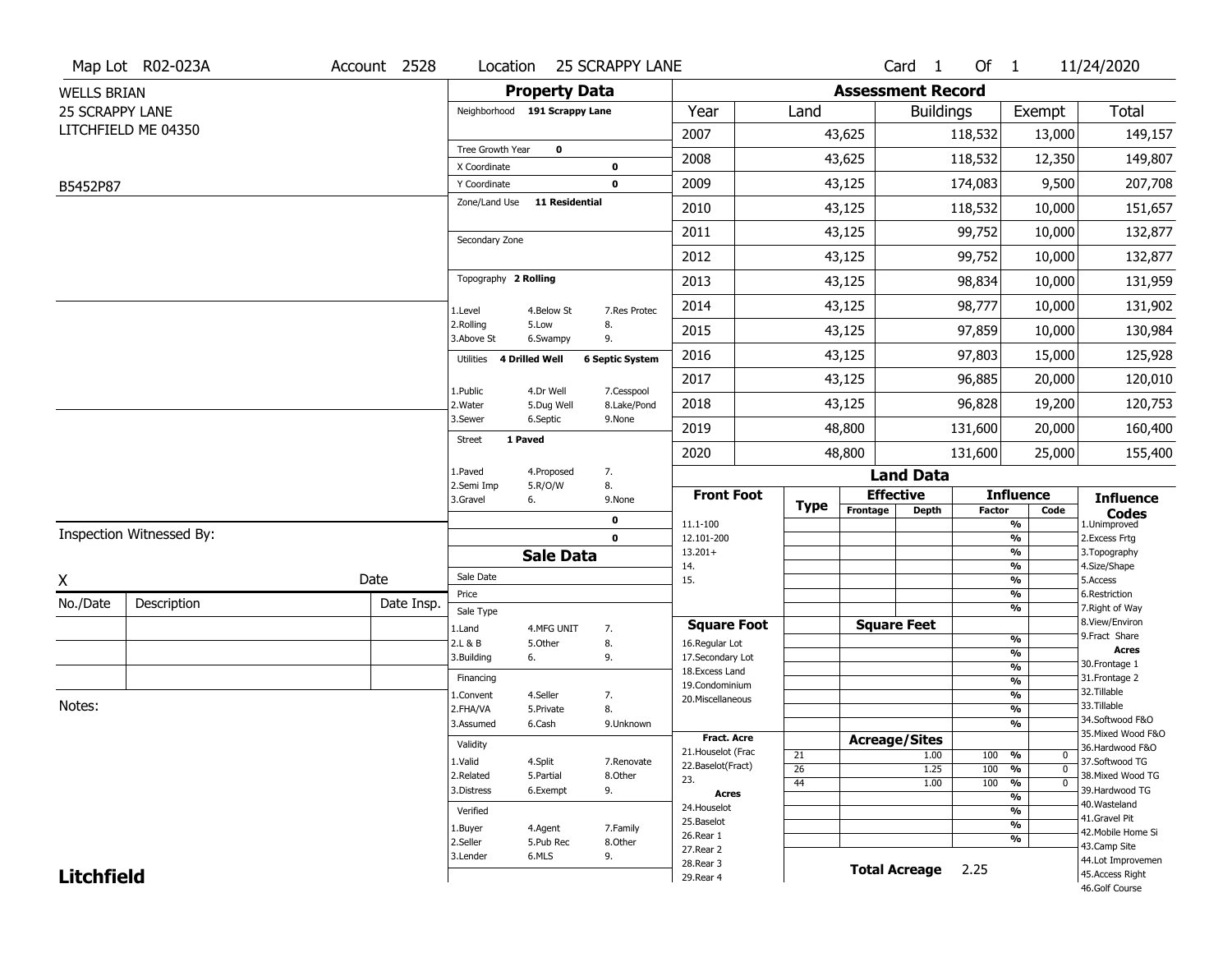|                       |                           |              |                                                   |                  |                |                                       |               |                          |              |                 | <b>Litchfield</b>         |       |             |                     |                   |                |            |
|-----------------------|---------------------------|--------------|---------------------------------------------------|------------------|----------------|---------------------------------------|---------------|--------------------------|--------------|-----------------|---------------------------|-------|-------------|---------------------|-------------------|----------------|------------|
|                       | Map Lot R02-023A          |              |                                                   |                  |                | Account 2528                          |               | Location                 |              |                 | <b>25 SCRAPPY LANE</b>    |       |             |                     | Card <sub>1</sub> | Of $1$         | 11/24/2020 |
|                       | Building Style 8 Log Home |              | SF Bsmt Living                                    |                  | 0              |                                       |               | Layout                   | 1 Typical    |                 |                           |       |             |                     | PATIO N/V         |                |            |
| 0.Uncoded             | 4.Cape                    | 8.Log        | Fin Bsmt Grade                                    |                  | 0 <sub>0</sub> |                                       |               | 1. Typical               | 4.           |                 | 7.                        |       |             |                     | $8.0^{\circ}$     |                |            |
| 1.Conv.               | 5.Garrison                | 9.0ther      |                                                   | OPEN-5-CUSTOMIZE | 0              |                                       |               | 2.Inadeq                 | 5.           |                 | 8.                        |       |             |                     | 8.0               |                |            |
| 2.Ranch               | 6.Split                   | 10.Tri-Lev   | Heat Type                                         | 100%             |                | 8 Floor/Wall Unit                     |               | 3.                       | 6.           |                 | 9.                        |       |             |                     | 8.0'<br>16.0      |                |            |
| 3.R Ranch             | 7.Contemp                 | 11.Earth O   | 0.Uncoded                                         |                  | 4.Steam        |                                       | 8.Fl/Wall     | 9 None<br>Attic          |              |                 |                           |       |             |                     | <b>WD</b><br>0.8  |                |            |
| Dwelling Units 1      |                           |              | 1.HWBB                                            |                  | 5.FWA          |                                       | 9.No Heat     | 1.1/4 Fin                | 4.Full Fin   |                 | 7.                        |       |             |                     | $16.0^{\circ}$    |                |            |
| Other Units           | $\mathbf 0$               |              | 2.HWCI                                            |                  | 6.GravWA       |                                       | 10.Radiant    | 2.1/2 Fin                | 5.Fl/Stair   |                 | 8.                        | 24.0' | 11/4sBFr    |                     |                   |                |            |
| Stories               | 7 One & 1/4 Story         |              | 3.H Pump                                          |                  | 7.Electric     |                                       | 11.Radiant    | 3.3/4 Fin                | 6.           |                 | 9.None                    |       |             |                     |                   |                |            |
| 1.1                   | 4.1.5                     | 7.1.25       | Cool Type                                         | 0%               |                | 9 None                                |               | Insulation               | $1$ Full     |                 |                           |       | (PART CATH) |                     |                   |                |            |
| 2.2                   | 5.1.75                    | 8.3.5        | 1.Refrig                                          |                  | 4.W&C Air      |                                       | 7.RadHW       | 1.Full                   | 4.Minimal    |                 | 7.                        |       | 36.0'       |                     |                   |                |            |
| 3.3                   | 6.2.5                     | 9.4          | 2.Evapor                                          |                  | 5.Monitor-     | 8.                                    |               | 2. Heavy                 | 5.Partial    |                 | 8.                        |       |             |                     |                   |                |            |
| <b>Exterior Walls</b> | 13 Log                    |              | 3.H Pump                                          |                  | 6.Monitor-     |                                       | 9.None        | 3.Capped                 | 6.           |                 | 9.None                    | 8.0   | OP          |                     |                   |                |            |
| 0.Uncoded             | 4.Asbestos                | 8.Concrete   | Kitchen Style                                     |                  | 2 Typical      |                                       |               | Unfinished %             | 15%          |                 |                           |       |             |                     |                   |                |            |
| 1.Wd Clapb            | 5.Stucco                  | 9.0ther      | 1.Modern                                          |                  | 4.Obsolete     | 7.                                    |               | Grade & Factor           |              | 3 Average 105%  |                           |       |             |                     |                   |                |            |
| 2.Vinyl               | 6.Brick                   | 10.Wd shin   | 2. Typical                                        |                  | 5.             | 8.                                    |               | 1.E Grade                | 4.B Grade    |                 | 7.AAA Grad                |       |             |                     |                   |                |            |
| 3.Compos.             | 7.Stone                   | $11.71 - 11$ | 3.Old Type                                        |                  | 6.             |                                       | 9.None        | 2.D Grade                | 5.A Grade    |                 | 8.M&S                     |       |             |                     |                   |                |            |
| Roof Surface          | 3 Sheet Metal             |              | Bath(s) Style                                     |                  |                | 2 Typical Bath(s)                     |               | 3.C Grade                |              | 6.AA Grade      | 9.Same                    |       |             |                     | 28.0              | GARAGE         |            |
| 1.Asphalt             | 4.Composit                | 7.Rolled R   | 1.Modern                                          |                  | 4.Obsolete     | 7.                                    |               | SQFT (Footprint) 864     |              |                 |                           |       |             |                     |                   |                |            |
| 2.Slate               | 5.Wood                    | 8.           | 2. Typical                                        |                  | 5.             | 8.                                    |               | Condition                | 4 Average    |                 |                           |       |             |                     |                   |                |            |
| 3.Metal               | 6.Other                   | 9.           | 3.Old Type                                        |                  | 6.             |                                       | 9.None        | 1.Poor                   | 4.Avg        |                 | 7.V G                     |       |             |                     |                   |                |            |
| SF Masonry Trim 0     |                           |              | $#$ Rooms                                         |                  | 5              |                                       |               | 2.Fair                   | $5.$ Avg $+$ |                 | 8.Exc                     |       |             |                     |                   | $32.0^{\circ}$ |            |
| OPEN-3-CUSTOM 0       |                           |              | # Bedrooms                                        |                  | 3              |                                       |               | $3.$ Avg-                | 6.Good       |                 | 9.Same                    |       |             |                     |                   |                |            |
| OPEN-4-CUSTOM 0       |                           |              | # Full Baths                                      |                  | $\mathbf{1}$   |                                       |               | Phys. % Good             | 0%           |                 |                           |       |             |                     |                   | SHED SV 600    |            |
| Year Built            | 2005                      |              | # Half Baths                                      |                  | $\bf{0}$       |                                       |               | Funct. % Good            |              | 100%            |                           |       |             |                     |                   | $10.0^{\circ}$ |            |
| Year Remodeled        | $\mathbf 0$               |              |                                                   | # Addn Fixtures  | $\bf{0}$       |                                       |               | <b>Functional Code</b>   |              | 9 None          |                           |       |             |                     |                   |                |            |
| Foundation            | 1 Concrete                |              | # Fireplaces                                      |                  | $\mathbf{1}$   |                                       |               | 1.Incomp                 | 4.Delap      |                 | 7.No Power                |       |             |                     |                   | $4.0^{\circ}$  |            |
| 1.Concrete            | 4.Wood                    | 7.           |                                                   |                  |                |                                       |               | 2.O-Built                | 5.Bsmt       |                 | 8.LongTerm                |       |             | SHED @NEIGHBORS HSE |                   |                |            |
| 2.C Block             | 5.Slab                    | 8.           |                                                   |                  |                |                                       |               | 3.Damage                 | 6.Common     |                 | 9.None                    |       |             | 12.0"               | SV 600            |                |            |
| 3.Br/Stone            | 6.Piers                   | 9.           |                                                   |                  |                |                                       |               | Econ. % Good             | 100%         |                 |                           |       |             |                     | 0.8               |                |            |
| Basement              | <b>4 Full Basement</b>    |              |                                                   |                  |                |                                       |               | Economic Code None       |              |                 |                           |       |             |                     |                   |                |            |
| 1.1/4 Bmt             | 4.Full Bmt                | 7.           |                                                   |                  |                |                                       |               | 0.None                   |              | 3.No Power      | 9.None                    |       |             |                     |                   |                |            |
| 2.1/2 Bmt             | 5.Crawl Sp                | 8.           |                                                   |                  |                |                                       |               | 1.Location               | 4.Generate   |                 | 8.                        |       |             |                     |                   |                |            |
| 3.3/4 Bmt             | 6.                        | 9.None       |                                                   |                  |                | Software                              |               | 2.Encroach               | 5.Multi-Fa   |                 | 9.                        |       |             |                     |                   |                |            |
| Bsmt Gar # Cars 0     |                           |              |                                                   |                  |                | A Division of Harris Computer Systems |               | Entrance Code            |              |                 | <b>1 Interior Inspect</b> |       |             |                     |                   |                |            |
| Wet Basement          | 2 Damp Basement           |              |                                                   |                  |                |                                       |               | 1.Interior               | 4.Vacant     |                 | 7.                        |       |             |                     |                   |                |            |
| 1.Dry                 | 4.Dirt Flr                | 7.           |                                                   |                  |                |                                       |               | 2.Refusal                | 5.Estimate   |                 | 8.                        |       |             |                     |                   |                |            |
| 2.Damp                | 5.                        | 8.           |                                                   |                  |                |                                       |               | 3.Informed               | 6.Existing   |                 | 9.                        |       |             |                     |                   |                |            |
| 3.Wet                 | 6.                        | 9.           |                                                   |                  |                |                                       |               | Information Code 1 Owner |              |                 |                           |       |             |                     |                   |                |            |
|                       |                           |              |                                                   |                  |                |                                       |               | 1.0wner                  | 4.Agent      |                 | 7.Vacant                  |       |             |                     |                   |                |            |
|                       |                           |              |                                                   |                  |                |                                       |               | 2.Relative               | 5.Estimate   |                 | 8.                        |       |             |                     |                   |                |            |
|                       |                           |              | Date Inspected 10/19/2018                         |                  |                |                                       |               | 3.Tenant                 | 6.Other      |                 | 9.                        |       |             |                     |                   |                |            |
|                       |                           |              | <b>Additions, Outbuildings &amp; Improvements</b> |                  |                |                                       |               |                          |              |                 | 1.One Story Fram          |       |             |                     |                   |                |            |
| <b>Type</b>           |                           | Year         | Units                                             | Grade            | Cond           | Phys.                                 | Funct.        | Sound Value              |              |                 | 2. Two Story Fram         |       |             |                     |                   |                |            |
|                       |                           |              |                                                   |                  |                |                                       |               |                          |              |                 | 3. Three Story Fr         |       |             |                     |                   |                |            |
| 21 Open Frame         |                           | 0            | 288                                               | 9100             | 19             | 0                                     | % 0<br>$\%$   |                          |              | 4.1 & 1/2 Story |                           |       |             |                     |                   |                |            |
| 68 Wood Deck/s        |                           | 2006         | 192                                               | 3 100            | 4              | 0                                     | % 100<br>$\%$ |                          |              | 5.1 & 3/4 Story |                           |       |             |                     |                   |                |            |
| 23 Frame Garage       |                           | 2006         | 896                                               | 3 100            | 14             | 0                                     | % 100<br>$\%$ |                          |              | 6.2 & 1/2 Story |                           |       |             |                     |                   |                |            |
| 24 Frame Shed         |                           | 10           |                                                   |                  |                | $\%$                                  |               | % 600                    |              |                 | 21. Open Frame Por        |       |             |                     |                   |                |            |
|                       |                           |              |                                                   |                  |                |                                       |               |                          |              |                 | 22.Encl Frame Por         |       |             |                     |                   |                |            |
| 24 Frame Shed         |                           | 10           |                                                   |                  |                | $\sqrt{6}$                            |               | $\sqrt{8}$ 600           |              |                 | 23. Frame Garage          |       |             |                     |                   |                |            |
|                       |                           |              |                                                   |                  |                | $\sqrt{6}$                            | $\frac{1}{2}$ |                          |              | 24.Frame Shed   |                           |       |             |                     |                   |                |            |
|                       |                           |              |                                                   |                  |                | $\sqrt{6}$                            | $\%$          |                          |              |                 | 25. Frame Bay Wind        |       |             |                     |                   |                |            |
|                       |                           |              |                                                   |                  |                |                                       |               |                          |              |                 | 26.1SFr Overhang          |       |             |                     |                   |                |            |
|                       |                           |              |                                                   |                  |                | $\%$                                  | $\%$          |                          |              |                 | 27.Unfin Basement         |       |             |                     |                   |                |            |
|                       |                           |              |                                                   |                  |                | %                                     | $\%$          |                          |              |                 | 28. Unfinished Att        |       |             |                     |                   |                |            |
|                       |                           |              |                                                   |                  |                | $\frac{9}{6}$                         | $\sqrt{6}$    |                          |              |                 | 29. Finished Attic        |       |             |                     |                   |                |            |
|                       |                           |              |                                                   |                  |                |                                       |               |                          |              |                 |                           |       |             |                     |                   |                |            |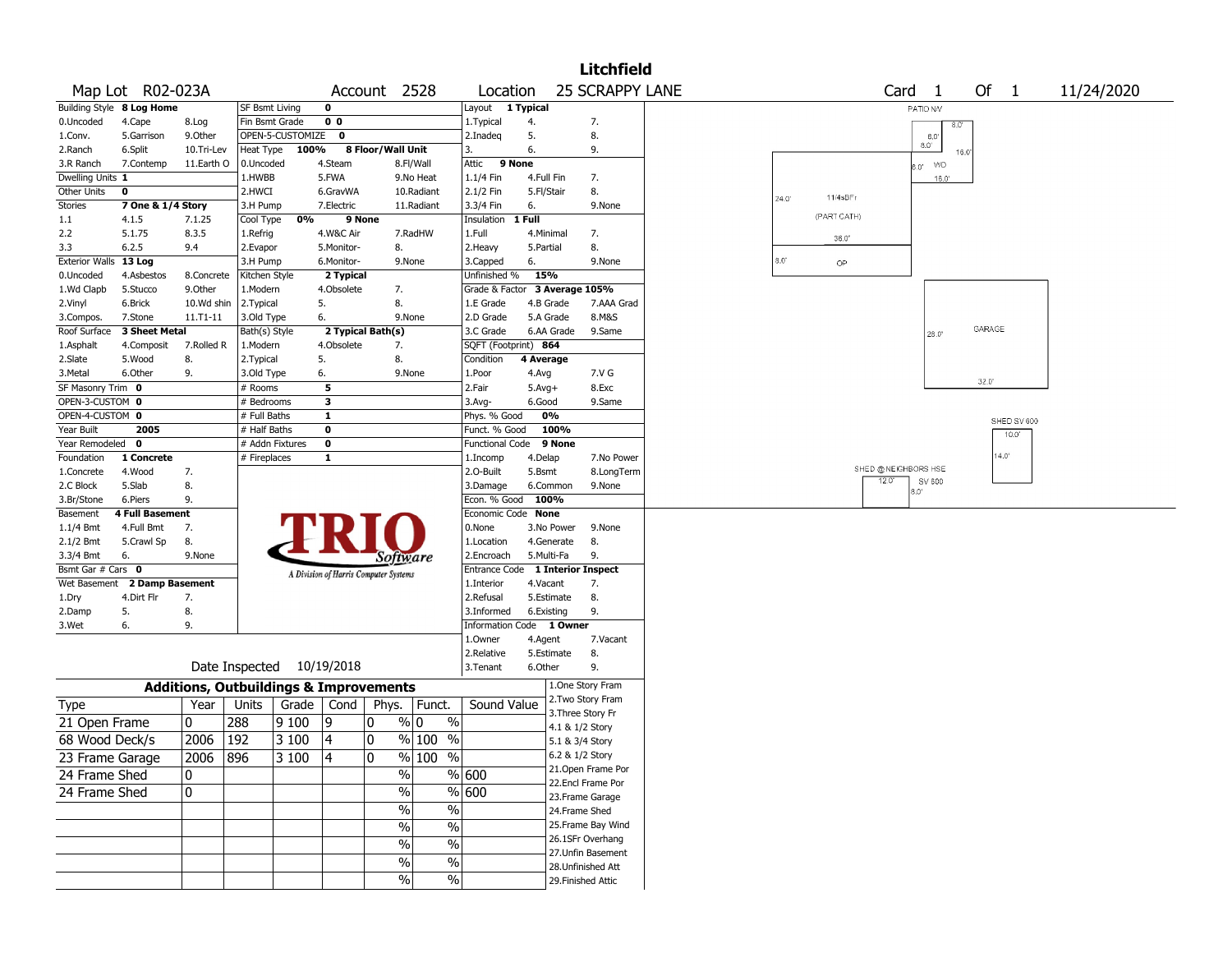|                   | Map Lot R02-024            | Account 865 |                                |                                  | Location 2747 HALLOWELL ROAD |                                         |                       |                          | Card 1             | Of 1          |                               | 11/24/2020                            |
|-------------------|----------------------------|-------------|--------------------------------|----------------------------------|------------------------------|-----------------------------------------|-----------------------|--------------------------|--------------------|---------------|-------------------------------|---------------------------------------|
|                   | HUNTINGTON, PAUL L, JR.    |             |                                | <b>Property Data</b>             |                              |                                         |                       | <b>Assessment Record</b> |                    |               |                               |                                       |
|                   | 2733 HALLOWELL ROAD        |             | Neighborhood 82 Hallowell Road |                                  |                              | Year                                    | Land                  |                          | <b>Buildings</b>   |               | Exempt                        | Total                                 |
|                   | LITCHFIELD ME 04350        |             |                                |                                  |                              | 2007                                    |                       | 40,870                   |                    | 58,358        | 13,000                        | 86,228                                |
|                   |                            |             | Tree Growth Year               | $\mathbf 0$                      |                              | 2008                                    |                       | 40,870                   |                    | 58,358        | 12,350                        | 86,878                                |
|                   |                            |             | X Coordinate<br>Y Coordinate   |                                  | $\pmb{0}$<br>$\mathbf 0$     | 2009                                    |                       | 40,750                   |                    | 72,775        | 9,500                         | 104,025                               |
|                   | B362P422 B898P283 B6286P89 |             | Zone/Land Use                  | <b>11 Residential</b>            |                              | 2010                                    |                       |                          |                    |               |                               | 89,108                                |
|                   |                            |             |                                |                                  |                              |                                         |                       | 40,750                   |                    | 58,358        | 10,000                        |                                       |
|                   |                            |             | Secondary Zone                 |                                  |                              | 2011                                    |                       | 40,750                   |                    | 27,146        | 10,000                        | 57,896                                |
|                   |                            |             |                                |                                  |                              | 2012                                    |                       | 40,750                   |                    | 27,146        | 10,000                        | 57,896                                |
|                   |                            |             | Topography 2 Rolling           |                                  |                              | 2013                                    |                       | 40,750                   |                    | 27,146        | 10,000                        | 57,896                                |
|                   |                            |             | 1.Level                        | 4.Below St                       | 7.Res Protec                 | 2014                                    |                       | 40,750                   |                    | 27,146        | 10,000                        | 57,896                                |
|                   |                            |             | 2.Rolling<br>3.Above St        | 5.Low<br>6.Swampy                | 8.<br>9.                     | 2015                                    |                       | 40,750                   |                    | 27,146        | 10,000                        | 57,896                                |
|                   |                            |             | Utilities 4 Drilled Well       |                                  | <b>6 Septic System</b>       | 2016                                    |                       | 40,750                   |                    | 27,146        | 15,000                        | 52,896                                |
|                   |                            |             | 1.Public                       | 4.Dr Well                        | 7.Cesspool                   | 2017                                    |                       | 40,750                   |                    | 27,146        | 20,000                        | 47,896                                |
|                   |                            |             | 2. Water                       | 5.Dug Well                       | 8.Lake/Pond                  | 2018                                    |                       | 40,750                   |                    | 27,146        | 19,200                        | 48,696                                |
|                   |                            |             | 3.Sewer                        | 6.Septic                         | 9.None                       | 2019                                    |                       | 45,900                   |                    | 17,500        | 20,000                        | 43,400                                |
|                   |                            |             | 1 Paved<br><b>Street</b>       |                                  |                              | 2020                                    |                       | 45,900                   |                    | 17,500        | 25,000                        | 38,400                                |
|                   |                            |             | 1.Paved<br>2.Semi Imp          | 4.Proposed<br>5.R/O/W            | 7.                           |                                         |                       |                          | <b>Land Data</b>   |               |                               |                                       |
|                   |                            |             | 3.Gravel                       | 6.                               | 8.<br>9.None                 | <b>Front Foot</b>                       | Type                  | <b>Effective</b>         |                    |               | <b>Influence</b>              | <b>Influence</b>                      |
|                   |                            |             |                                |                                  | $\mathbf 0$                  | 11.1-100                                |                       | Frontage                 | <b>Depth</b>       | <b>Factor</b> | Code<br>$\frac{9}{6}$         | <b>Codes</b><br>1.Unimproved          |
|                   | Inspection Witnessed By:   |             |                                |                                  | $\mathbf 0$                  | 12.101-200                              |                       |                          |                    |               | $\frac{9}{6}$                 | 2.Excess Frtg                         |
|                   |                            |             |                                | <b>Sale Data</b>                 |                              | $13.201+$<br>14.                        |                       |                          |                    |               | $\frac{9}{6}$<br>%            | 3. Topography<br>4.Size/Shape         |
| X                 |                            | Date        | Sale Date                      |                                  | 3/22/2000                    | 15.                                     |                       |                          |                    |               | $\frac{9}{6}$                 | 5.Access                              |
| No./Date          | Description                | Date Insp.  | Price                          |                                  |                              |                                         |                       |                          |                    |               | %<br>$\frac{9}{6}$            | 6.Restriction<br>7. Right of Way      |
|                   |                            |             | Sale Type<br>1.Land            | 2 Land & Buildings<br>4.MFG UNIT | 7.                           | <b>Square Foot</b>                      |                       | <b>Square Feet</b>       |                    |               |                               | 8.View/Environ                        |
|                   |                            |             | 2.L & B                        | 5.0ther                          | 8.                           | 16.Regular Lot                          |                       |                          |                    |               | %                             | 9.Fract Share                         |
|                   |                            |             | 3.Building                     | 6.                               | 9.                           | 17.Secondary Lot                        |                       |                          |                    |               | %                             | <b>Acres</b><br>30. Frontage 1        |
|                   |                            |             | Financing                      | 9 Unknown                        |                              | 18.Excess Land                          |                       |                          |                    |               | %<br>%                        | 31. Frontage 2                        |
|                   |                            |             | 1.Convent                      | 4.Seller                         | 7.                           | 19.Condominium<br>20.Miscellaneous      |                       |                          |                    |               | %                             | 32. Tillable                          |
| Notes:            |                            |             | 2.FHA/VA                       | 5.Private                        | 8.                           |                                         |                       |                          |                    |               | %                             | 33.Tillable                           |
|                   |                            |             | 3.Assumed                      | 6.Cash                           | 9.Unknown                    |                                         |                       |                          |                    |               | %                             | 34.Softwood F&O                       |
|                   |                            |             | Validity                       | 1 Arms Length Sale               |                              | <b>Fract. Acre</b>                      |                       | <b>Acreage/Sites</b>     |                    |               |                               | 35. Mixed Wood F&O<br>36.Hardwood F&O |
|                   |                            |             | 1.Valid                        | 4.Split                          | 7.Renovate                   | 21. Houselot (Frac<br>22.Baselot(Fract) | 24                    |                          | 1.00               | 100 %         | 0                             | 37.Softwood TG                        |
|                   |                            |             | 2.Related                      | 5.Partial                        | 8.Other                      | 23.                                     | $\overline{26}$<br>44 |                          | 0.30               | 100<br>100    | %<br>$\mathbf{0}$<br>$\Omega$ | 38. Mixed Wood TG                     |
|                   |                            |             | 3.Distress                     | 6.Exempt                         | 9.                           | Acres                                   |                       |                          | 1.00               |               | %<br>$\frac{9}{6}$            | 39.Hardwood TG                        |
|                   |                            |             | Verified                       | <b>5 Public Record</b>           |                              | 24. Houselot                            |                       |                          |                    |               | $\frac{9}{6}$                 | 40. Wasteland                         |
|                   |                            |             | 1.Buyer                        | 4.Agent                          | 7.Family                     | 25.Baselot                              |                       |                          |                    |               | $\frac{9}{6}$                 | 41.Gravel Pit                         |
|                   |                            |             | 2.Seller                       | 5.Pub Rec                        | 8.Other                      | 26.Rear 1                               |                       |                          |                    |               | $\frac{9}{6}$                 | 42. Mobile Home Si<br>43.Camp Site    |
|                   |                            |             | 3.Lender                       | 6.MLS                            | 9.                           | 27. Rear 2                              |                       |                          |                    |               |                               | 44.Lot Improvemen                     |
| <b>Litchfield</b> |                            |             |                                |                                  |                              | 28. Rear 3<br>29. Rear 4                |                       |                          | Total Acreage 1.30 |               |                               | 45.Access Right                       |
|                   |                            |             |                                |                                  |                              |                                         |                       |                          |                    |               |                               | 46.Golf Course                        |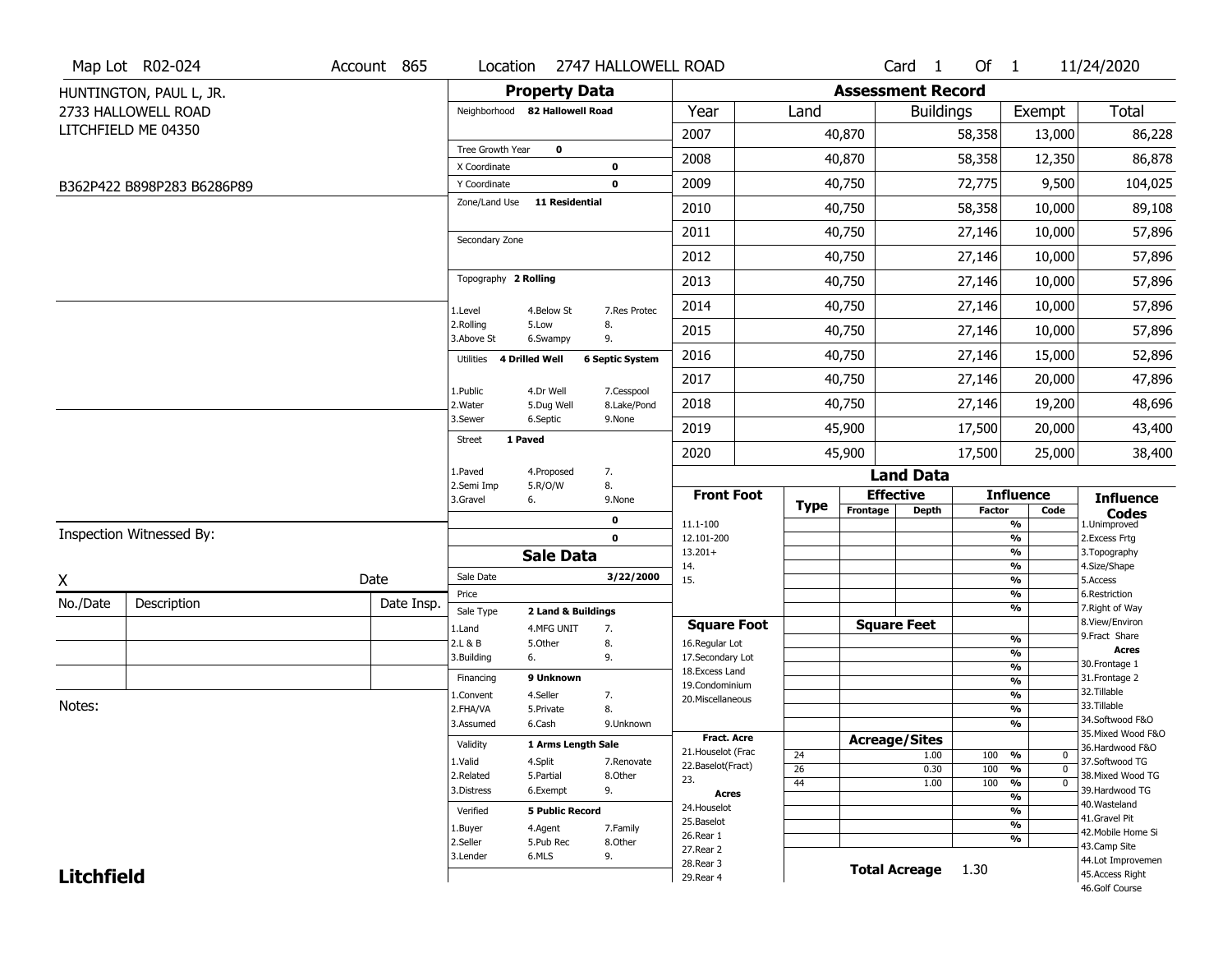|                       |                      |                                                   |                           |                  |                                       |               |               |                          |              |                 | <b>Litchfield</b>  |                     |       |       |             |                   |             |      |            |  |
|-----------------------|----------------------|---------------------------------------------------|---------------------------|------------------|---------------------------------------|---------------|---------------|--------------------------|--------------|-----------------|--------------------|---------------------|-------|-------|-------------|-------------------|-------------|------|------------|--|
|                       | Map Lot R02-024      |                                                   |                           |                  |                                       | Account 865   |               | Location                 |              |                 |                    | 2747 HALLOWELL ROAD |       |       |             | Card <sub>1</sub> |             | Of 1 | 11/24/2020 |  |
| Building Style 4 Cape |                      |                                                   | <b>SF Bsmt Living</b>     |                  | $\mathbf 0$                           |               |               | Layout 1 Typical         |              |                 |                    |                     |       |       |             |                   |             |      |            |  |
| 0.Uncoded             | 4.Cape               | 8.Log                                             | Fin Bsmt Grade            |                  | 0 <sub>0</sub>                        |               |               | 1. Typical               | 4.           |                 | 7.                 |                     |       |       |             |                   |             |      |            |  |
| 1.Conv.               | 5.Garrison           | 9.0ther                                           |                           | OPEN-5-CUSTOMIZE | 0                                     |               |               | 2.Inadeq                 | 5.           |                 | 8.                 |                     |       |       |             |                   |             |      |            |  |
| 2.Ranch               | 6.Split              | 10.Tri-Lev                                        | Heat Type                 | 100%             | 4 Steam                               |               |               | 3.                       | 6.           |                 | 9.                 |                     |       |       |             |                   |             |      |            |  |
| 3.R Ranch             | 7.Contemp            | 11.Earth O                                        | 0.Uncoded                 |                  | 4.Steam                               |               | 8.Fl/Wall     | Attic                    | 9 None       |                 |                    |                     |       |       |             |                   | <b>BARN</b> |      |            |  |
| Dwelling Units 1      |                      |                                                   | 1.HWBB                    |                  | 5.FWA                                 |               | 9.No Heat     | 1.1/4 Fin                | 4.Full Fin   |                 | 7.                 |                     |       |       |             |                   |             |      |            |  |
| <b>Other Units</b>    | 0                    |                                                   | 2.HWCI                    |                  | 6.GravWA                              |               | 10.Radiant    | 2.1/2 Fin                | 5.Fl/Stair   |                 | 8.                 |                     |       |       |             | 30.0'             |             |      |            |  |
| Stories               | 5 One & 3/4 Story    |                                                   | 3.H Pump                  |                  | 7.Electric                            |               | 11.Radiant    | 3.3/4 Fin                | 6.           |                 | 9.None             |                     |       |       |             |                   |             |      |            |  |
| 1.1                   | 4.1.5                | 7.1.25                                            | Cool Type                 | 0%               | 9 None                                |               |               | Insulation               | $1$ Full     |                 |                    |                     |       |       |             |                   |             |      |            |  |
| 2.2                   | 5.1.75               | 8.3.5                                             | 1.Refrig                  |                  | 4.W&C Air                             |               | 7.RadHW       | 1.Full                   | 4.Minimal    |                 | 7.                 |                     |       |       |             |                   |             |      |            |  |
| 3.3                   | 6.2.5                | 9.4                                               | 2.Evapor                  |                  | 5.Monitor-                            | 8.            |               | 2.Heavy                  | 5.Partial    |                 | 8.                 |                     |       |       |             |                   |             |      |            |  |
| <b>Exterior Walls</b> | 1 Clapboard          |                                                   | 3.H Pump                  |                  | 6.Monitor-                            |               | 9.None        | 3.Capped                 | 6.           |                 | 9.None             |                     |       |       |             |                   | 20.0        |      |            |  |
| 0.Uncoded             | 4.Asbestos           | 8.Concrete                                        | Kitchen Style             |                  | 2 Typical                             |               |               | Unfinished %             | 0%           |                 |                    |                     |       |       |             |                   |             |      |            |  |
| 1.Wd Clapb            | 5.Stucco             | 9.0ther                                           | 1.Modern                  |                  | 4.Obsolete                            | 7.            |               | Grade & Factor           |              | 2 Fair 100%     |                    |                     |       |       |             |                   |             |      |            |  |
| 2.Vinyl               | 6.Brick              | 10.Wd shin                                        | 2. Typical                | 5.               |                                       | 8.            |               | 1.E Grade                | 4.B Grade    |                 | 7.AAA Grad         |                     |       |       |             |                   |             |      |            |  |
| 3.Compos.             | 7.Stone              | $11.71 - 11$                                      | 3.Old Type                |                  | 6.                                    |               | 9.None        | 2.D Grade                | 5.A Grade    |                 | 8.M&S              |                     |       |       |             |                   |             |      |            |  |
| Roof Surface          | 1 Asphalt Shingles   |                                                   | Bath(s) Style             |                  | 2 Typical Bath(s)                     |               |               | 3.C Grade                |              | 6.AA Grade      | 9.Same             |                     |       |       |             |                   |             |      |            |  |
| 1.Asphalt             | 4.Composit           | 7.Rolled R                                        | 1.Modern                  |                  | 4.Obsolete                            | 7.            |               | SQFT (Footprint) 768     |              |                 |                    |                     |       |       |             |                   |             |      |            |  |
| 2.Slate               | 5.Wood               | 8.                                                | 2. Typical                | 5.               |                                       | 8.            |               | Condition                | 1 Poor       |                 |                    |                     |       |       |             |                   |             |      |            |  |
| 3.Metal               | 6.Other              | 9.                                                | 3.Old Type                |                  | 6.                                    |               | 9.None        | 1.Poor                   | 4.Avg        |                 | 7.V G              |                     |       |       |             |                   |             |      |            |  |
| SF Masonry Trim 0     |                      |                                                   | # Rooms                   |                  | $\mathbf 0$                           |               |               | 2.Fair                   | $5.$ Avg $+$ |                 | 8.Exc              |                     |       |       |             |                   |             |      |            |  |
| OPEN-3-CUSTOM 0       |                      |                                                   | # Bedrooms                |                  | $\mathbf 0$                           |               |               | 3.Avg-                   | 6.Good       |                 | 9.Same             |                     |       |       | 11/2sFr/C.S |                   |             |      |            |  |
| OPEN-4-CUSTOM 0       |                      |                                                   | # Full Baths              |                  | $\mathbf{1}$                          |               |               | Phys. % Good             | 0%           |                 |                    |                     |       |       |             |                   |             |      |            |  |
| Year Built            | 1900                 |                                                   | # Half Baths              |                  | $\mathbf 0$                           |               |               | Funct. % Good            |              | 50%             |                    |                     | 32.0' |       |             |                   |             |      |            |  |
| Year Remodeled 1950   |                      |                                                   | # Addn Fixtures           |                  | $\bf{0}$                              |               |               | <b>Functional Code</b>   |              | 4 Delapidation  |                    |                     |       |       |             |                   |             |      |            |  |
| Foundation            | 1 Concrete           |                                                   | # Fireplaces              |                  | 0                                     |               |               | 1.Incomp                 | 4.Delap      |                 | 7.No Power         |                     |       |       |             |                   |             |      |            |  |
| 1.Concrete            | 4.Wood               | 7.                                                |                           |                  |                                       |               |               | 2.O-Built                | 5.Bsmt       |                 | 8.LongTerm         |                     |       |       |             |                   |             |      |            |  |
| 2.C Block             | 5.Slab               | 8.                                                |                           |                  |                                       |               |               | 3.Damage                 | 6.Common     |                 | 9.None             |                     |       |       |             |                   |             |      |            |  |
| 3.Br/Stone            | 6.Piers              | 9.                                                |                           |                  |                                       |               |               | Econ. % Good             | 100%         |                 |                    |                     |       | 24.0' |             |                   |             |      |            |  |
| Basement              | <b>5 Crawl Space</b> |                                                   |                           |                  |                                       |               |               | Economic Code None       |              |                 |                    |                     |       |       |             |                   |             |      |            |  |
| 1.1/4 Bmt             | 4.Full Bmt           | 7.                                                |                           |                  |                                       |               |               | 0.None                   |              | 3.No Power      | 9.None             |                     |       |       |             |                   |             |      |            |  |
| 2.1/2 Bmt             | 5.Crawl Sp           | 8.                                                |                           |                  |                                       |               |               | 1.Location               |              | 4.Generate      | 8.                 |                     |       |       |             |                   |             |      |            |  |
| 3.3/4 Bmt             | 6.                   | 9.None                                            |                           |                  |                                       | Software      |               | 2.Encroach               | 5.Multi-Fa   |                 | 9.                 |                     |       |       |             |                   |             |      |            |  |
| Bsmt Gar # Cars 0     |                      |                                                   |                           |                  |                                       |               |               | Entrance Code            |              |                 | 3 Information Only |                     |       |       |             |                   |             |      |            |  |
| Wet Basement          | 9 No Basement        |                                                   |                           |                  | A Division of Harris Computer Systems |               |               | 1.Interior               | 4.Vacant     |                 | 7.                 |                     |       |       |             |                   |             |      |            |  |
| 1.Dry                 | 4.Dirt Flr           | 7.                                                |                           |                  |                                       |               |               | 2.Refusal                |              | 5.Estimate      | 8.                 |                     |       |       |             |                   |             |      |            |  |
| 2.Damp                | 5.                   | 8.                                                |                           |                  |                                       |               |               | 3.Informed               | 6.Existing   |                 | 9.                 |                     |       |       |             |                   |             |      |            |  |
| 3.Wet                 | 6.                   | 9.                                                |                           |                  |                                       |               |               | Information Code 1 Owner |              |                 |                    |                     |       |       |             |                   |             |      |            |  |
|                       |                      |                                                   |                           |                  |                                       |               |               | 1.Owner                  | 4.Agent      |                 | 7.Vacant           |                     |       |       |             |                   |             |      |            |  |
|                       |                      |                                                   |                           |                  |                                       |               |               | 2.Relative               | 5.Estimate   |                 | 8.                 |                     |       |       |             |                   |             |      |            |  |
|                       |                      |                                                   | Date Inspected 10/18/2018 |                  |                                       |               |               | 3.Tenant                 | 6.Other      |                 | 9.                 |                     |       |       |             |                   |             |      |            |  |
|                       |                      | <b>Additions, Outbuildings &amp; Improvements</b> |                           |                  |                                       |               |               |                          |              |                 | 1.One Story Fram   |                     |       |       |             |                   |             |      |            |  |
|                       |                      | Year                                              | Units                     |                  | Cond                                  |               |               | Sound Value              |              |                 | 2. Two Story Fram  |                     |       |       |             |                   |             |      |            |  |
| Type                  |                      |                                                   |                           | Grade            |                                       | Phys.         | Funct.        |                          |              |                 | 3. Three Story Fr  |                     |       |       |             |                   |             |      |            |  |
| 81 Barn               |                      | 0                                                 | 600                       | 1 100            |                                       | 0             | % 25<br>$\%$  |                          |              | 4.1 & 1/2 Story |                    |                     |       |       |             |                   |             |      |            |  |
|                       |                      |                                                   |                           |                  |                                       | $\frac{0}{0}$ | $\%$          |                          |              | 5.1 & 3/4 Story |                    |                     |       |       |             |                   |             |      |            |  |
|                       |                      |                                                   |                           |                  |                                       | $\frac{1}{2}$ | $\%$          |                          |              | 6.2 & 1/2 Story |                    |                     |       |       |             |                   |             |      |            |  |
|                       |                      |                                                   |                           |                  |                                       |               |               |                          |              |                 | 21. Open Frame Por |                     |       |       |             |                   |             |      |            |  |
|                       |                      |                                                   |                           |                  |                                       | $\sqrt{2}$    | $\frac{0}{0}$ |                          |              |                 | 22.Encl Frame Por  |                     |       |       |             |                   |             |      |            |  |
|                       |                      |                                                   |                           |                  |                                       | $\frac{9}{6}$ | $\%$          |                          |              |                 | 23.Frame Garage    |                     |       |       |             |                   |             |      |            |  |
|                       |                      |                                                   |                           |                  |                                       | $\sqrt{6}$    | $\%$          |                          |              | 24.Frame Shed   |                    |                     |       |       |             |                   |             |      |            |  |
|                       |                      |                                                   |                           |                  |                                       |               |               |                          |              |                 | 25. Frame Bay Wind |                     |       |       |             |                   |             |      |            |  |
|                       |                      |                                                   |                           |                  |                                       | $\sqrt{6}$    | $\frac{0}{0}$ |                          |              |                 | 26.1SFr Overhang   |                     |       |       |             |                   |             |      |            |  |
|                       |                      |                                                   |                           |                  |                                       | $\%$          | $\frac{0}{0}$ |                          |              |                 | 27.Unfin Basement  |                     |       |       |             |                   |             |      |            |  |
|                       |                      |                                                   |                           |                  |                                       | %             | $\%$          |                          |              |                 |                    |                     |       |       |             |                   |             |      |            |  |
|                       |                      |                                                   |                           |                  |                                       | $\sqrt{2}$    | $\frac{1}{2}$ |                          |              |                 | 28. Unfinished Att |                     |       |       |             |                   |             |      |            |  |
|                       |                      |                                                   |                           |                  |                                       |               |               |                          |              |                 | 29. Finished Attic |                     |       |       |             |                   |             |      |            |  |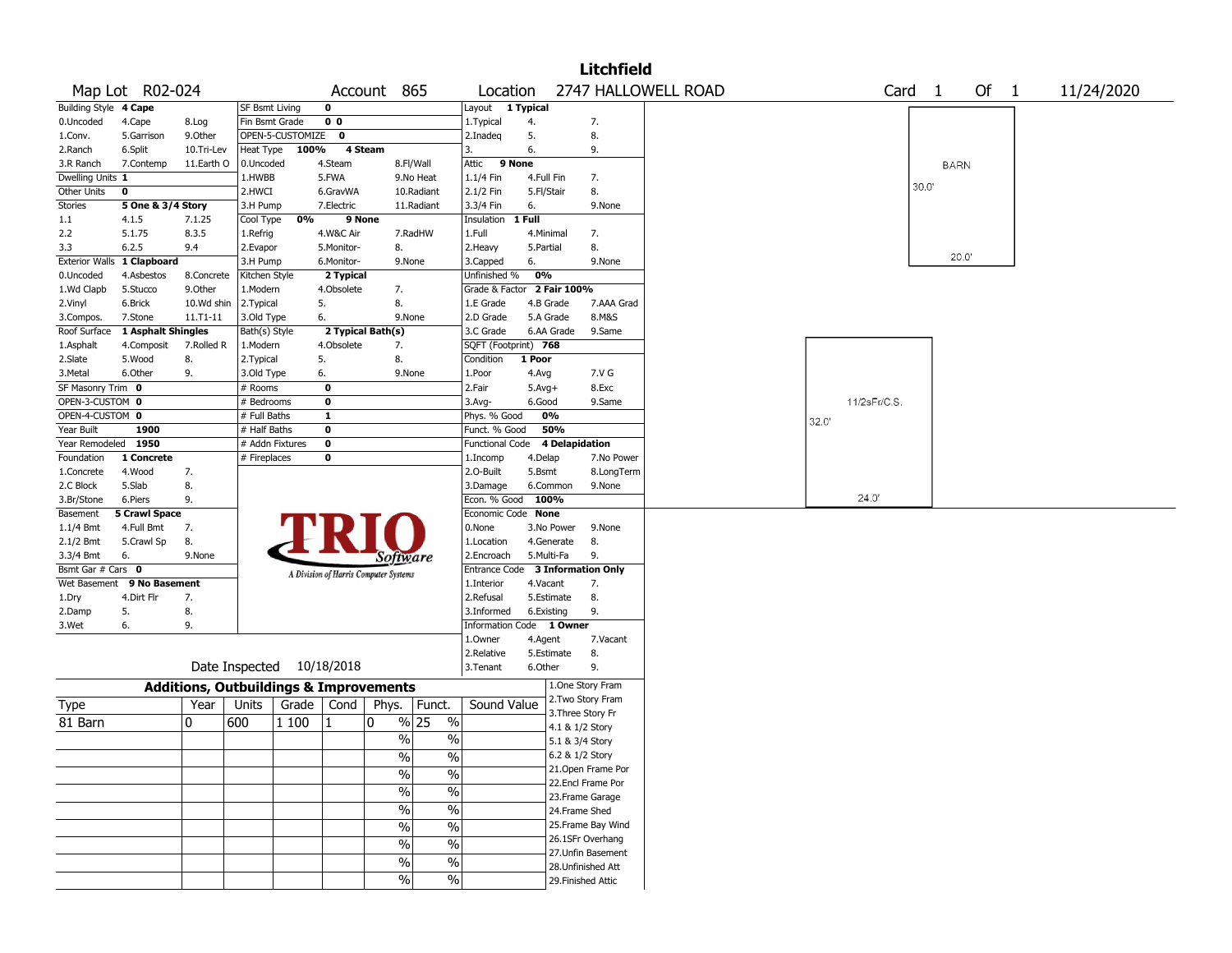|                     | Map Lot R02-024A                                   | Account 1120 | Location                            |                       | 2721 HALLOWELL ROAD    |                                     |                 |                          | Card <sub>1</sub>    | Of $1$        |                          | 11/24/2020                           |
|---------------------|----------------------------------------------------|--------------|-------------------------------------|-----------------------|------------------------|-------------------------------------|-----------------|--------------------------|----------------------|---------------|--------------------------|--------------------------------------|
| BRIGGS, JOHN        |                                                    |              |                                     | <b>Property Data</b>  |                        |                                     |                 | <b>Assessment Record</b> |                      |               |                          |                                      |
| <b>BRIGGS, MARY</b> |                                                    |              | Neighborhood 1 Rural                |                       |                        | Year                                | Land            |                          | <b>Buildings</b>     |               | Exempt                   | <b>Total</b>                         |
|                     | 2721 HALLOWELL RD                                  |              |                                     |                       |                        | 2007                                |                 | 43,190                   |                      | 105,730       | 19,000                   | 129,920                              |
|                     | LITCHFIELD ME 04350                                |              | Tree Growth Year                    | $\mathbf 0$           |                        | 2008                                |                 | 43,190                   |                      | 105,542       | 18,050                   | 130,682                              |
|                     |                                                    |              | X Coordinate                        |                       | 0                      |                                     |                 |                          |                      |               |                          |                                      |
|                     | B6683P75 B11614P139                                |              | Y Coordinate                        | <b>11 Residential</b> | 0                      | 2009                                |                 | 42,750                   |                      | 116,411       | 15,200                   | 143,961                              |
|                     |                                                    |              | Zone/Land Use                       |                       |                        | 2010                                |                 | 42,750                   |                      | 104,257       | 16,000                   | 131,007                              |
|                     |                                                    |              | Secondary Zone                      |                       |                        | 2011                                |                 | 42,750                   |                      | 142,638       | 16,000                   | 169,388                              |
|                     |                                                    |              |                                     |                       |                        | 2012                                |                 | 42,750                   |                      | 142,638       | 16,000                   | 169,388                              |
|                     |                                                    |              | Topography 2 Rolling                |                       |                        | 2013                                |                 | 42,750                   |                      | 165,819       | 16,000                   | 192,569                              |
|                     |                                                    |              | 1.Level                             | 4.Below St            | 7.Res Protec           | 2014                                |                 | 42,750                   |                      | 165,534       | 16,000                   | 192,284                              |
|                     |                                                    |              | 2.Rolling<br>3.Above St             | 5.Low<br>6.Swampy     | 8.<br>9.               | 2015                                |                 | 42,750                   |                      | 164,408       | 16,000                   | 191,158                              |
|                     |                                                    |              | 4 Drilled Well<br>Utilities         |                       | <b>6 Septic System</b> | 2016                                |                 | 42,750                   |                      | 163,096       | 21,000                   | 184,846                              |
|                     |                                                    |              | 1.Public                            | 4.Dr Well             | 7.Cesspool             | 2017                                |                 | 42,750                   |                      | 162,854       | 26,000                   | 179,604                              |
|                     |                                                    |              | 2. Water                            | 5.Dug Well            | 8.Lake/Pond            | 2018                                |                 | 42,750                   |                      | 161,543       | 24,960                   | 179,333                              |
|                     |                                                    |              | 3.Sewer<br>1 Paved<br><b>Street</b> | 6.Septic              | 9.None                 | 2019                                |                 | 48,300                   |                      | 186,300       | 26,000                   | 208,600                              |
|                     |                                                    |              |                                     |                       |                        | 2020                                |                 | 48,300                   |                      | 186,300       | 31,000                   | 203,600                              |
|                     |                                                    |              | 1.Paved<br>2.Semi Imp               | 4.Proposed<br>5.R/O/W | 7.<br>8.               |                                     |                 |                          | <b>Land Data</b>     |               |                          |                                      |
|                     |                                                    |              | 3.Gravel                            | 6.                    | 9.None                 | <b>Front Foot</b>                   | <b>Type</b>     |                          | <b>Effective</b>     |               | <b>Influence</b>         | <b>Influence</b>                     |
|                     |                                                    |              |                                     |                       | 0                      | 11.1-100                            |                 | Frontage                 | Depth                | <b>Factor</b> | Code<br>%                | <b>Codes</b><br>1.Unimproved         |
|                     | Inspection Witnessed By:                           |              |                                     |                       | $\mathbf 0$            | 12.101-200                          |                 |                          |                      |               | $\frac{9}{6}$            | 2. Excess Frtg                       |
|                     |                                                    |              |                                     | <b>Sale Data</b>      |                        | $13.201+$<br>14.                    |                 |                          |                      |               | %<br>$\frac{9}{6}$       | 3. Topography<br>4.Size/Shape        |
| X                   |                                                    | Date         | Sale Date                           |                       |                        | 15.                                 |                 |                          |                      |               | %                        | 5.Access                             |
| No./Date            | Description                                        | Date Insp.   | Price<br>Sale Type                  |                       |                        |                                     |                 |                          |                      |               | %<br>%                   | 6.Restriction<br>7. Right of Way     |
|                     |                                                    |              | 1.Land                              | 4.MFG UNIT            | 7.                     | <b>Square Foot</b>                  |                 |                          | <b>Square Feet</b>   |               |                          | 8.View/Environ                       |
|                     |                                                    |              | 2.L & B                             | 5.Other               | 8.                     | 16.Regular Lot                      |                 |                          |                      |               | $\frac{9}{6}$            | 9.Fract Share<br><b>Acres</b>        |
|                     |                                                    |              | 3.Building                          | 6.                    | 9.                     | 17.Secondary Lot<br>18. Excess Land |                 |                          |                      |               | %<br>$\frac{9}{6}$       | 30. Frontage 1                       |
|                     |                                                    |              | Financing                           |                       |                        | 19.Condominium                      |                 |                          |                      |               | $\overline{\frac{9}{6}}$ | 31. Frontage 2                       |
| Notes:              |                                                    |              | 1.Convent                           | 4.Seller              | 7.                     | 20.Miscellaneous                    |                 |                          |                      |               | $\frac{9}{6}$            | 32.Tillable<br>33.Tillable           |
|                     |                                                    |              | 2.FHA/VA                            | 5.Private             | 8.                     |                                     |                 |                          |                      |               | $\overline{\frac{9}{6}}$ | 34.Softwood F&O                      |
|                     | 3/16/11-PERMIT #11-010-25X30 ADDIT, PC PATIOM ROOF |              | 3.Assumed                           | 6.Cash                | 9.Unknown              | <b>Fract. Acre</b>                  |                 |                          |                      |               | %                        | 35. Mixed Wood F&O                   |
|                     |                                                    |              | Validity                            |                       |                        | 21. Houselot (Frac                  | 24              | <b>Acreage/Sites</b>     | 1.00                 | 100           | %<br>0                   | 36.Hardwood F&O                      |
|                     |                                                    |              | 1.Valid                             | 4.Split               | 7.Renovate             | 22.Baselot(Fract)                   | $\overline{26}$ |                          | 1.10                 | 100           | $\overline{0}$<br>%      | 37.Softwood TG                       |
|                     |                                                    |              | 2.Related                           | 5.Partial             | 8.Other                | 23.                                 | 44              |                          | 1.00                 | 100           | $\overline{0}$<br>%      | 38. Mixed Wood TG                    |
|                     |                                                    |              | 3.Distress                          | 6.Exempt              | 9.                     | <b>Acres</b>                        |                 |                          |                      |               | $\frac{9}{6}$            | 39.Hardwood TG<br>40. Wasteland      |
|                     |                                                    |              | Verified                            |                       |                        | 24. Houselot                        |                 |                          |                      |               | %                        | 41.Gravel Pit                        |
|                     |                                                    |              |                                     |                       |                        |                                     |                 |                          |                      |               |                          |                                      |
|                     |                                                    |              | 1.Buyer                             | 4.Agent               | 7.Family               | 25.Baselot                          |                 |                          |                      |               | $\frac{9}{6}$            | 42. Mobile Home Si                   |
|                     |                                                    |              | 2.Seller                            | 5.Pub Rec             | 8.Other                | 26.Rear 1<br>27.Rear 2              |                 |                          |                      |               | %                        | 43.Camp Site                         |
| <b>Litchfield</b>   |                                                    |              | 3.Lender                            | 6.MLS                 | 9.                     | 28.Rear 3                           |                 |                          | <b>Total Acreage</b> | 2.10          |                          | 44.Lot Improvemen<br>45.Access Right |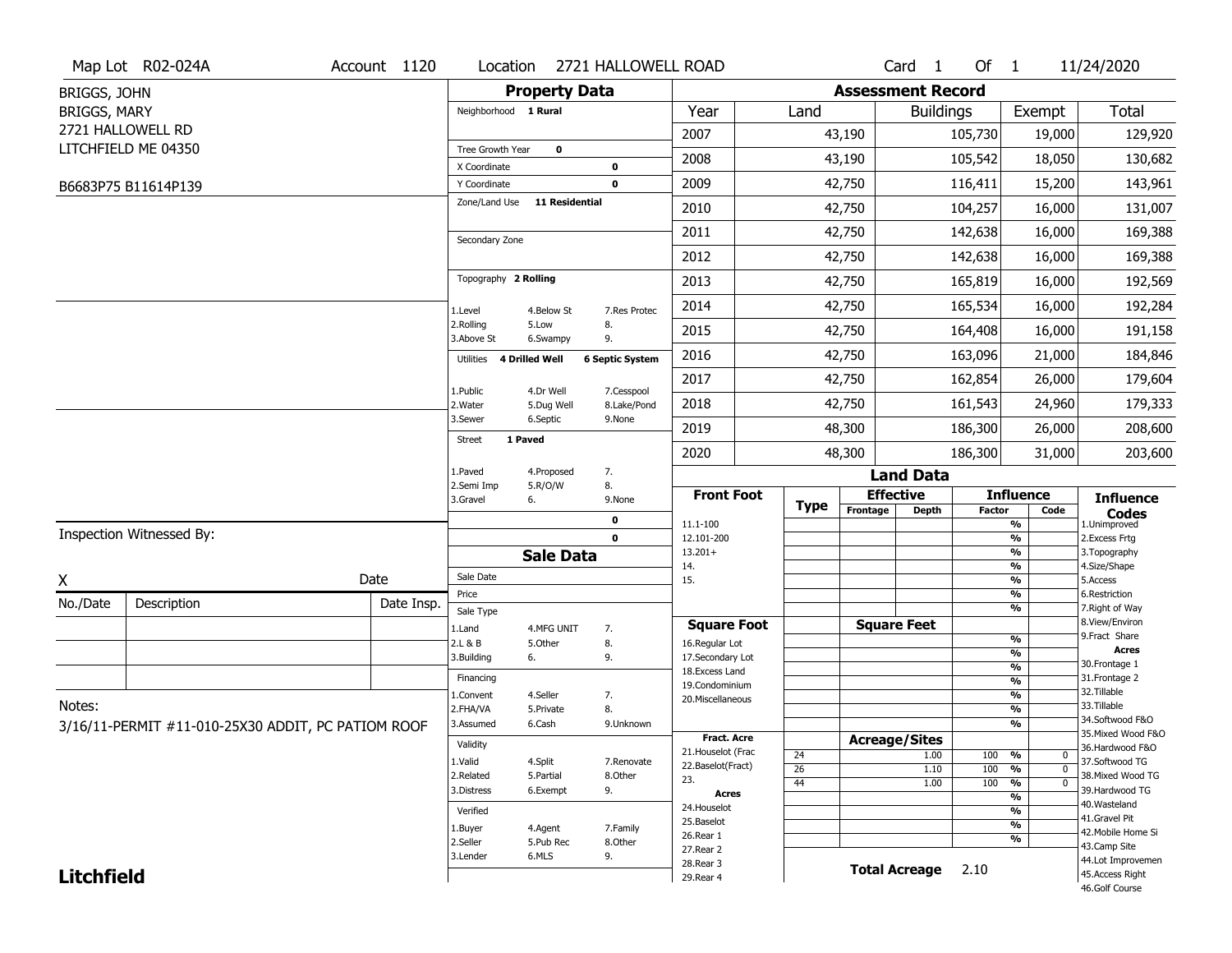|                       |                               |                                                   |                |                  |                                       |                |                       |                          |              |                 | <b>Litchfield</b>   |      |          |                |                          |              |            |
|-----------------------|-------------------------------|---------------------------------------------------|----------------|------------------|---------------------------------------|----------------|-----------------------|--------------------------|--------------|-----------------|---------------------|------|----------|----------------|--------------------------|--------------|------------|
|                       | Map Lot R02-024A              |                                                   |                |                  |                                       |                | Account 1120          | Location                 |              |                 | 2721 HALLOWELL ROAD |      |          |                | Card 1                   | Of $1$       | 11/24/2020 |
|                       | Building Style 1 Conventional |                                                   | SF Bsmt Living |                  | 0                                     |                |                       | Layout                   | 1 Typical    |                 |                     |      |          |                |                          |              |            |
| 0.Uncoded             | 4.Cape                        | 8.Log                                             | Fin Bsmt Grade |                  | 0 <sub>0</sub>                        |                |                       | 1.Typical                | 4.           |                 | 7.                  |      |          |                |                          |              |            |
| 1.Conv.               | 5.Garrison                    | 9.0ther                                           |                | OPEN-5-CUSTOMIZE | $\mathbf 0$                           |                |                       | 2.Inadeq                 | 5.           |                 | 8.                  |      |          |                |                          |              |            |
| 2.Ranch               | 6.Split                       | 10.Tri-Lev                                        | Heat Type      | 100%             |                                       | 1 Hot Water BB |                       | 3.                       | 6.           |                 | 9.                  |      |          |                |                          |              |            |
| 3.R Ranch             | 7.Contemp                     | 11.Earth O                                        | 0.Uncoded      |                  | 4.Steam                               |                | 8.Fl/Wall             | Attic                    | 9 None       |                 |                     |      |          |                |                          |              |            |
| Dwelling Units 1      |                               |                                                   | 1.HWBB         |                  | 5.FWA                                 |                | 9.No Heat             | 1.1/4 Fin                | 4.Full Fin   |                 | 7.                  |      |          |                |                          |              |            |
| Other Units           | $\mathbf 0$                   |                                                   | 2.HWCI         |                  | 6.GravWA                              |                | 10.Radiant            | 2.1/2 Fin                | 5.Fl/Stair   |                 | 8.                  | SHED |          |                | $5.0'$ $\frac{8.0'}{EP}$ |              |            |
| <b>Stories</b>        | 1 One Story                   |                                                   | 3.H Pump       |                  | 7.Electric                            |                | 11.Radiant            | 3.3/4 Fin                | 6.           |                 | 9.None              |      |          |                |                          |              |            |
| 1.1                   | 4.1.5                         | 7.1.25                                            | Cool Type      | 0%               |                                       | 9 None         |                       | Insulation               | $1$ Full     |                 |                     | 12.0 |          | 34.0'          |                          |              |            |
| 2.2                   | 5.1.75                        | 8.3.5                                             | 1.Refrig       |                  | 4.W&C Air                             |                | 7.RadHW               | 1.Full                   | 4.Minimal    |                 | 7.                  |      |          |                |                          |              |            |
| 3.3                   | 6.2.5                         | 9.4                                               | 2.Evapor       |                  | 5.Monitor-                            |                | 8.                    | 2.Heavy                  | 5.Partial    |                 | 8.                  | 6.0' |          |                |                          |              | CANOPY     |
| <b>Exterior Walls</b> | <b>12 Board and Batting</b>   |                                                   | 3.H Pump       |                  | 6.Monitor-                            |                | 9.None                | 3.Capped                 | 6.           |                 | 9.None              |      |          |                | 2sFr                     |              |            |
| 0.Uncoded             | 4.Asbestos                    | 8.Concrete                                        | Kitchen Style  |                  | 2 Typical                             |                |                       | Unfinished %             | 0%           |                 |                     |      | 29.0     | 1sFr/SLAB      | 30.0                     |              |            |
| 1.Wd Clapb            | 5.Stucco                      | 9.0ther                                           | 1.Modern       |                  | 4.Obsolete                            |                | 7.                    | Grade & Factor           |              | 2 Fair 105%     |                     |      |          |                |                          | 24.0'<br>GAR | 6.0'       |
| 2.Vinyl               | 6.Brick                       | 10.Wd shin                                        | 2. Typical     |                  | 5.                                    |                | 8.                    | 1.E Grade                | 4.B Grade    |                 | 7.AAA Grad          |      |          | 44.0           |                          |              | SHED 12.0' |
| 3.Compos.             | 7.Stone                       | 11.T1-11                                          | 3.Old Type     |                  | 6.                                    |                | 9.None                | 2.D Grade                | 5.A Grade    |                 | 8.M&S               |      | 6.0      |                |                          | 24.0"        | 20.0       |
| Roof Surface          | 1 Asphalt Shingles            |                                                   | Bath(s) Style  |                  | 2 Typical Bath(s)                     |                |                       | 3.C Grade                |              | 6.AA Grade      | 9.Same              |      |          |                | 24.0'                    |              |            |
| 1.Asphalt             | 4.Composit                    | 7.Rolled R                                        | 1.Modern       |                  | 4.Obsolete                            |                | 7.                    | SQFT (Footprint) 1406    |              |                 |                     |      |          |                |                          |              |            |
| 2.Slate               | 5.Wood                        | 8.                                                | 2. Typical     |                  | 5.                                    |                | 8.                    | Condition                | 4 Average    |                 |                     |      | 6.0"     | 15.0           |                          |              |            |
| 3.Metal               | 6.Other                       | 9.                                                | 3.Old Type     |                  | 6.                                    |                | 9.None                | 1.Poor                   | 4.Avg        |                 | 7.V G               |      |          |                |                          |              |            |
| SF Masonry Trim       | 0                             |                                                   | # Rooms        |                  | 8                                     |                |                       | 2.Fair                   | $5.$ Avg $+$ |                 | 8.Exc               |      | 6.0      | 28.0'          |                          |              |            |
| OPEN-3-CUSTOM 0       |                               |                                                   | # Bedrooms     |                  | $\overline{\mathbf{3}}$               |                |                       | 3.Avg-                   | 6.Good       |                 | 9.Same              |      | 13.0     | $16.0'$ $7.0'$ |                          |              |            |
| OPEN-4-CUSTOM 0       |                               |                                                   | # Full Baths   |                  | $\overline{\mathbf{3}}$               |                |                       | Phys. % Good             |              | 0%              |                     |      | WD 22.0' | EP             |                          |              |            |
| Year Built            | 1985                          |                                                   | # Half Baths   |                  | 0                                     |                |                       | Funct. % Good            |              | 100%            |                     |      |          | 10.0'          |                          |              |            |
| Year Remodeled        | $\mathbf 0$                   |                                                   |                | # Addn Fixtures  | $\bf{0}$                              |                |                       | <b>Functional Code</b>   |              | 9 None          |                     |      |          |                |                          |              |            |
| Foundation            | <b>5 Concrete Slab</b>        |                                                   | # Fireplaces   |                  | 1                                     |                |                       | 1.Incomp                 | 4.Delap      |                 | 7.No Power          |      |          |                |                          |              |            |
| 1.Concrete            | 4.Wood                        | 7.                                                |                |                  |                                       |                |                       | 2.O-Built                | 5.Bsmt       |                 | 8.LongTerm          |      |          |                |                          |              |            |
| 2.C Block             | 5.Slab                        | 8.                                                |                |                  |                                       |                |                       | 3.Damage                 | 6.Common     |                 | 9.None              |      |          |                |                          |              |            |
| 3.Br/Stone            | 6.Piers                       | 9.                                                |                |                  |                                       |                |                       | Econ. % Good             | 100%         |                 |                     |      |          |                |                          |              |            |
| Basement              | 9 No Basement                 |                                                   |                |                  |                                       |                |                       | Economic Code None       |              |                 |                     |      |          |                |                          |              |            |
| 1.1/4 Bmt             | 4.Full Bmt                    | 7.                                                |                |                  |                                       |                |                       | 0.None                   |              | 3.No Power      | 9.None              |      |          |                |                          |              |            |
| 2.1/2 Bmt             | 5.Crawl Sp                    | 8.                                                |                |                  |                                       |                |                       | 1.Location               |              | 4.Generate      | 8.                  |      |          |                |                          |              |            |
| 3.3/4 Bmt             | 6.                            | 9.None                                            |                |                  |                                       |                | Software              | 2.Encroach               | 5.Multi-Fa   |                 | 9.                  |      |          |                |                          |              |            |
| Bsmt Gar # Cars 0     |                               |                                                   |                |                  | A Division of Harris Computer Systems |                |                       | Entrance Code            |              |                 | 3 Information Only  |      |          |                |                          |              |            |
| Wet Basement          | 9 No Basement                 |                                                   |                |                  |                                       |                |                       | 1.Interior               | 4.Vacant     |                 | 7.                  |      |          |                |                          |              |            |
| 1.Dry                 | 4.Dirt Flr                    | 7.                                                |                |                  |                                       |                |                       | 2.Refusal                |              | 5.Estimate      | 8.                  |      |          |                |                          |              |            |
| 2.Damp                | 5.                            | 8.                                                |                |                  |                                       |                |                       | 3.Informed               | 6.Existing   |                 | 9.                  |      |          |                |                          |              |            |
| 3.Wet                 | 6.                            | 9.                                                |                |                  |                                       |                |                       | Information Code 1 Owner |              |                 |                     |      |          |                |                          |              |            |
|                       |                               |                                                   |                |                  |                                       |                |                       | 1.Owner                  | 4.Agent      |                 | 7.Vacant            |      |          |                |                          |              |            |
|                       |                               |                                                   |                |                  |                                       |                |                       | 2.Relative               | 5.Estimate   |                 | 8.                  |      |          |                |                          |              |            |
|                       |                               |                                                   | Date Inspected |                  | 10/18/2018                            |                |                       | 3.Tenant                 | 6.Other      |                 | 9.                  |      |          |                |                          |              |            |
|                       |                               | <b>Additions, Outbuildings &amp; Improvements</b> |                |                  |                                       |                |                       |                          |              |                 | 1.One Story Fram    |      |          |                |                          |              |            |
| Type                  |                               | Year                                              | Units          | Grade            | Cond                                  | Phys.          | Funct.                | Sound Value              |              |                 | 2. Two Story Fram   |      |          |                |                          |              |            |
|                       |                               |                                                   |                |                  |                                       |                |                       |                          |              |                 | 3. Three Story Fr   |      |          |                |                          |              |            |
|                       | 2 Two Story Frame             | 2010                                              | 720            | 9 100            | 4                                     | 0              | % 100 %               |                          |              | 4.1 & 1/2 Story |                     |      |          |                |                          |              |            |
| 22 Encl Frame         |                               | 2010                                              | 40             | 9 100            | 4                                     | 0              | % 100 %               |                          |              | 5.1 & 3/4 Story |                     |      |          |                |                          |              |            |
| 23 Frame Garage       |                               | 1997                                              | 576            | 2 100            | 3                                     | 0              | % 100 %               |                          |              | 6.2 & 1/2 Story |                     |      |          |                |                          |              |            |
| 61 Canopy/s           |                               | 1997                                              | 72             | 1 100            | 3                                     | 0              | % 75<br>$\frac{0}{0}$ |                          |              |                 | 21. Open Frame Por  |      |          |                |                          |              |            |
|                       |                               |                                                   |                |                  |                                       |                |                       |                          |              |                 | 22.Encl Frame Por   |      |          |                |                          |              |            |
| 24 Frame Shed         |                               | 1997                                              | 240            | 2 100            | 2                                     | 0              | % 75<br>$\%$          |                          |              |                 | 23. Frame Garage    |      |          |                |                          |              |            |
| 24 Frame Shed         |                               | 1985                                              | 192            | 2 100            | 3                                     | 0              | % 75<br>$\%$          |                          |              | 24.Frame Shed   |                     |      |          |                |                          |              |            |
| 68 Wood Deck/s        |                               | 0                                                 | 190            | 3 100            | 4                                     | 0              | % 100 %               |                          |              |                 | 25. Frame Bay Wind  |      |          |                |                          |              |            |
|                       |                               |                                                   |                |                  |                                       |                |                       |                          |              |                 | 26.1SFr Overhang    |      |          |                |                          |              |            |
| 22 Encl Frame         |                               | 2010                                              | 70             | 9100             | 14                                    | 0              | % 100 %               |                          |              |                 | 27.Unfin Basement   |      |          |                |                          |              |            |
|                       |                               |                                                   |                |                  |                                       |                | $\%$<br>$\%$          |                          |              |                 | 28.Unfinished Att   |      |          |                |                          |              |            |
|                       |                               |                                                   |                |                  |                                       |                | $\%$<br>$\%$          |                          |              |                 | 29. Finished Attic  |      |          |                |                          |              |            |
|                       |                               |                                                   |                |                  |                                       |                |                       |                          |              |                 |                     |      |          |                |                          |              |            |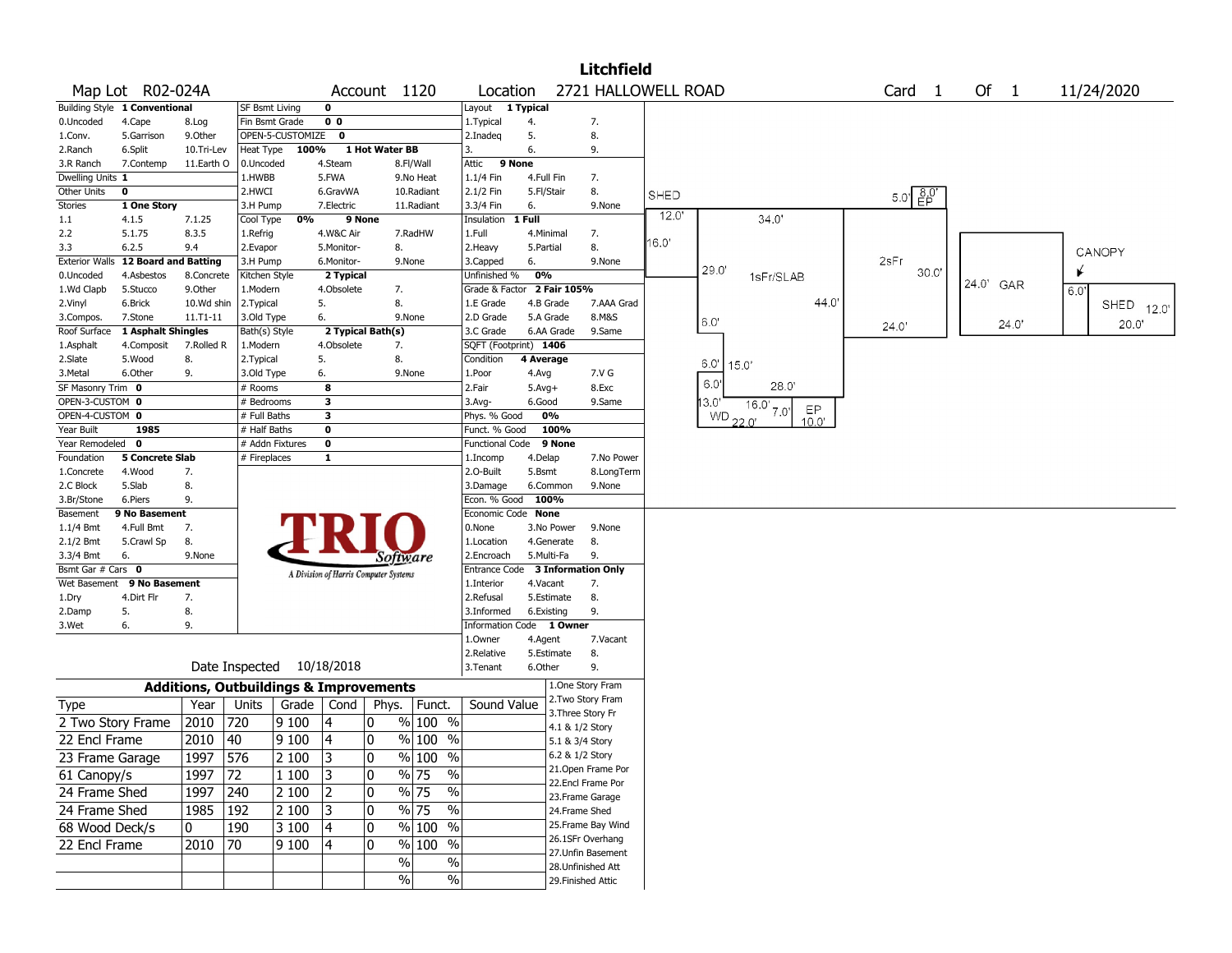|                   | Map Lot R02-024B                     | Account 867 | Location                       |                         | 2733 HALLOWELL ROAD       |                                      |                 |                          | Card <sub>1</sub>    | Of $1$        |                                                      | 11/24/2020                           |
|-------------------|--------------------------------------|-------------|--------------------------------|-------------------------|---------------------------|--------------------------------------|-----------------|--------------------------|----------------------|---------------|------------------------------------------------------|--------------------------------------|
|                   | HUNTINGTON, PAUL L JR                |             |                                | <b>Property Data</b>    |                           |                                      |                 | <b>Assessment Record</b> |                      |               |                                                      |                                      |
|                   | 2733 HALLOWELL RD                    |             | Neighborhood 82 Hallowell Road |                         |                           | Year                                 | Land            |                          | <b>Buildings</b>     |               | Exempt                                               | <b>Total</b>                         |
|                   | LITCHFIELD ME 04350                  |             |                                |                         |                           | 2007                                 |                 | 57,500                   |                      | 16,213        | 0                                                    | 73,713                               |
|                   |                                      |             | Tree Growth Year               | $\mathbf 0$             |                           | 2008                                 |                 | 57,500                   |                      | 16,200        | 0                                                    | 73,700                               |
|                   | B898P283 B3094P240                   |             | X Coordinate<br>Y Coordinate   |                         | 0<br>$\mathbf 0$          | 2009                                 |                 | 54,500                   |                      | 10,581        | 0                                                    | 65,081                               |
|                   |                                      |             | Zone/Land Use                  | <b>11 Residential</b>   |                           | 2010                                 |                 | 54,500                   |                      | 11,338        | 0                                                    | 65,838                               |
|                   |                                      |             |                                |                         |                           | 2011                                 |                 | 54,500                   |                      | 8,221         | 0                                                    | 62,721                               |
|                   |                                      |             | Secondary Zone                 |                         |                           | 2012                                 |                 | 54,500                   |                      | 8,221         | 0                                                    | 62,721                               |
|                   |                                      |             | Topography 2 Rolling           |                         |                           | 2013                                 |                 | 54,500                   |                      | 8,199         | 0                                                    | 62,699                               |
|                   |                                      |             |                                |                         |                           | 2014                                 |                 | 54,500                   |                      | 17,786        | 0                                                    | 72,286                               |
|                   |                                      |             | 1.Level<br>2.Rolling           | 4.Below St<br>5.Low     | 7.Res Protec<br>8.        | 2015                                 |                 | 54,500                   |                      | 16,996        | 0                                                    | 71,496                               |
|                   |                                      |             | 3.Above St                     | 6.Swampy                | 9.                        | 2016                                 |                 | 54,500                   |                      | 16,362        | 0                                                    | 70,862                               |
|                   |                                      |             | 4 Drilled Well<br>Utilities    |                         | <b>6 Septic System</b>    | 2017                                 |                 | 54,500                   |                      | 15,772        | 0                                                    | 70,272                               |
|                   |                                      |             | 1.Public<br>2. Water           | 4.Dr Well<br>5.Dug Well | 7.Cesspool<br>8.Lake/Pond | 2018                                 |                 | 54,500                   |                      | 15,256        | 0                                                    | 69,756                               |
|                   |                                      |             | 3.Sewer                        | 6.Septic                | 9.None                    | 2019                                 |                 | 61,500                   |                      | 21,200        | 0                                                    | 82,700                               |
|                   |                                      |             | 1 Paved<br><b>Street</b>       |                         |                           | 2020                                 |                 | 61,500                   |                      | 20,400        | $\overline{0}$                                       |                                      |
|                   |                                      |             | 1.Paved                        | 4.Proposed              | 7.                        |                                      |                 |                          | <b>Land Data</b>     |               |                                                      | 81,900                               |
|                   |                                      |             | 2.Semi Imp                     | 5.R/O/W                 | 8.                        | <b>Front Foot</b>                    |                 |                          | <b>Effective</b>     |               | <b>Influence</b>                                     | <b>Influence</b>                     |
|                   |                                      |             | 3.Gravel<br>6.                 |                         | 9.None<br>$\mathbf 0$     |                                      | <b>Type</b>     | Frontage                 | <b>Depth</b>         | <b>Factor</b> | Code                                                 | <b>Codes</b><br>1.Unimproved         |
|                   | Inspection Witnessed By:             |             |                                |                         | $\mathbf 0$               | 11.1-100<br>12.101-200               |                 |                          |                      |               | $\frac{9}{6}$<br>$\overline{\frac{9}{6}}$            | 2. Excess Frtg                       |
|                   |                                      |             |                                | <b>Sale Data</b>        |                           | $13.201+$                            |                 |                          |                      |               | $\overline{\frac{9}{6}}$                             | 3. Topography                        |
| X                 |                                      | Date        | Sale Date                      |                         |                           | 14.<br>15.                           |                 |                          |                      |               | $\overline{\frac{9}{6}}$<br>$\overline{\frac{9}{6}}$ | 4.Size/Shape<br>5.Access             |
|                   | Description                          |             | Price                          |                         |                           |                                      |                 |                          |                      |               | %                                                    | 6.Restriction                        |
| No./Date          |                                      | Date Insp.  | Sale Type                      |                         |                           |                                      |                 |                          |                      |               | $\overline{\frac{9}{6}}$                             | 7. Right of Way<br>8.View/Environ    |
|                   |                                      |             | 1.Land<br>2.L & B              | 4.MFG UNIT<br>5.Other   | 7.<br>8.                  | <b>Square Foot</b><br>16.Regular Lot |                 |                          | <b>Square Feet</b>   |               | %                                                    | 9.Fract Share                        |
|                   |                                      |             | 6.<br>3.Building               |                         | 9.                        | 17.Secondary Lot                     |                 |                          |                      |               | %                                                    | <b>Acres</b>                         |
|                   |                                      |             |                                |                         |                           | 18. Excess Land                      |                 |                          |                      |               | %                                                    | 30. Frontage 1                       |
|                   |                                      |             | Financing                      |                         |                           | 19.Condominium                       |                 |                          |                      |               | %                                                    | 31. Frontage 2<br>32.Tillable        |
| Notes:            |                                      |             | 1.Convent<br>2.FHA/VA          | 4.Seller<br>5.Private   | 7.<br>8.                  | 20.Miscellaneous                     |                 |                          |                      |               | %<br>%                                               | 33.Tillable                          |
|                   | '14 NAH OLD MHS GONE ADD NEW 14X56/S |             | 3.Assumed                      | 6.Cash                  | 9.Unknown                 |                                      |                 |                          |                      |               | %                                                    | 34.Softwood F&O                      |
|                   |                                      |             |                                |                         |                           | <b>Fract. Acre</b>                   |                 | <b>Acreage/Sites</b>     |                      |               |                                                      | 35. Mixed Wood F&O                   |
|                   |                                      |             | Validity                       |                         |                           | 21. Houselot (Frac                   | 24              |                          | 1.00                 | 100           | %<br>0                                               | 36.Hardwood F&O                      |
|                   |                                      |             | 1.Valid<br>2.Related           | 4.Split<br>5.Partial    | 7.Renovate<br>8.Other     | 22.Baselot(Fract)                    | 26              |                          | 5.00                 | 100           | $\frac{9}{6}$<br>$\mathbf 0$                         | 37.Softwood TG<br>38. Mixed Wood TG  |
|                   |                                      |             | 3.Distress                     | 6.Exempt                | 9.                        | 23.                                  | $\overline{27}$ |                          | 2.00                 | 100           | $\frac{9}{6}$<br>$\mathbf 0$                         | 39.Hardwood TG                       |
|                   |                                      |             |                                |                         |                           | Acres<br>24. Houselot                | 44              |                          | 1.00                 | 100           | $\frac{9}{6}$<br>0                                   | 40. Wasteland                        |
|                   |                                      |             | Verified                       |                         |                           | 25.Baselot                           |                 |                          |                      |               | %                                                    | 41.Gravel Pit                        |
|                   |                                      |             | 1.Buyer                        | 4.Agent                 | 7.Family                  | 26.Rear 1                            |                 |                          |                      |               | %<br>%                                               | 42. Mobile Home Si                   |
|                   |                                      |             | 2.Seller<br>3.Lender           | 5.Pub Rec<br>6.MLS      | 8.Other<br>9.             | 27. Rear 2                           |                 |                          |                      |               |                                                      | 43.Camp Site                         |
| <b>Litchfield</b> |                                      |             |                                |                         |                           | 28. Rear 3                           |                 |                          | <b>Total Acreage</b> | 8.00          |                                                      | 44.Lot Improvemen<br>45.Access Right |
|                   |                                      |             |                                |                         |                           | 29. Rear 4                           |                 |                          |                      |               |                                                      |                                      |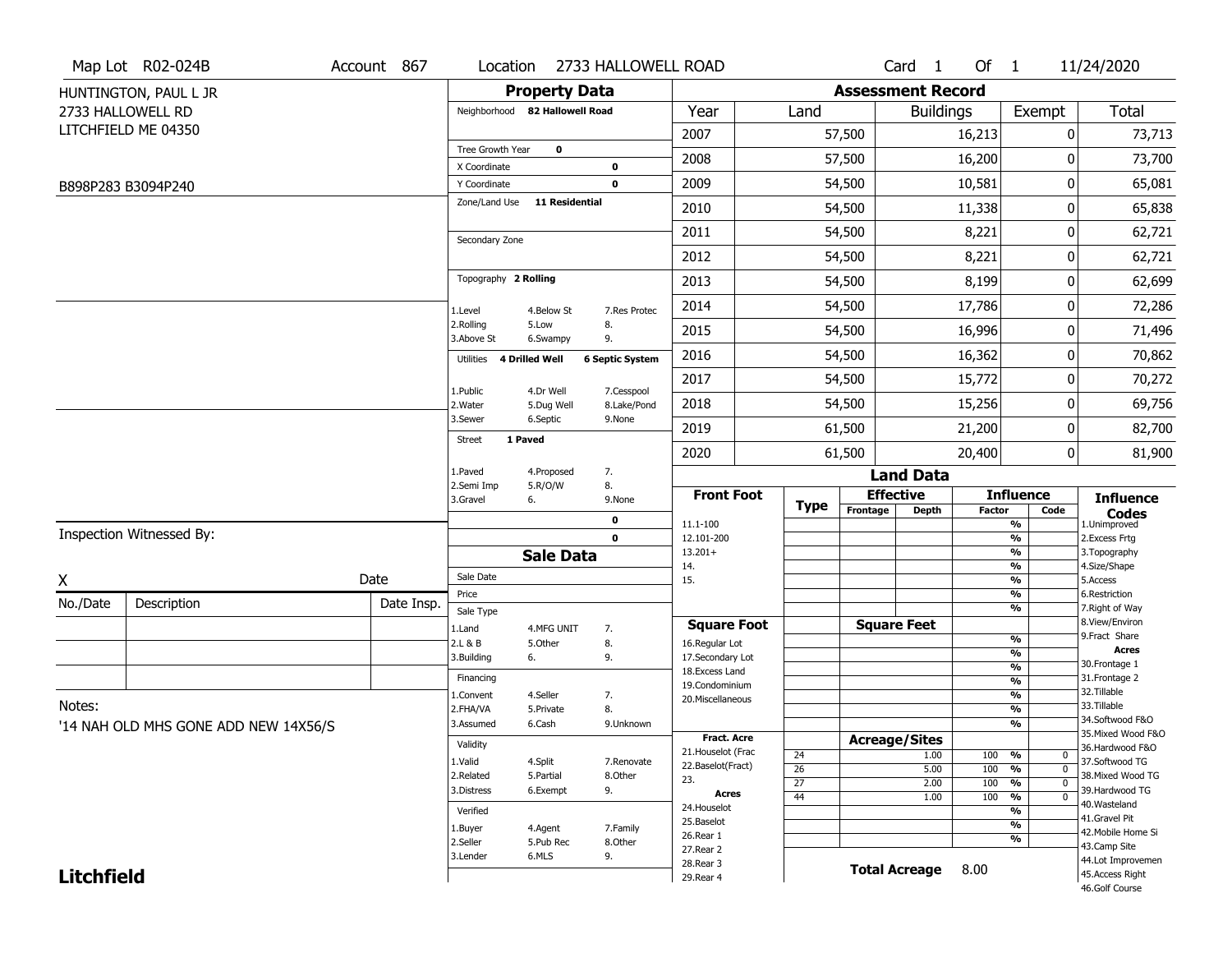|                       |                  |            |               |                           |            |                                                   |                         |                                  |              |                 | <b>Litchfield</b>  |                     |                  |                   |        |             |
|-----------------------|------------------|------------|---------------|---------------------------|------------|---------------------------------------------------|-------------------------|----------------------------------|--------------|-----------------|--------------------|---------------------|------------------|-------------------|--------|-------------|
|                       | Map Lot R02-024B |            |               |                           | Account    |                                                   | 867                     | Location                         |              |                 |                    | 2733 HALLOWELL ROAD |                  | Card <sub>1</sub> | Of $1$ | 11/24/2020  |
| <b>Building Style</b> |                  |            |               | SF Bsmt Living            |            |                                                   |                         | Layout                           |              |                 |                    |                     |                  |                   |        |             |
| 0.Uncoded             | 4.Cape           | 8.Log      |               | Fin Bsmt Grade            |            |                                                   |                         | 1.Typical                        | 4.           |                 | 7.                 |                     |                  |                   |        |             |
| 1.Conv.               | 5.Garrison       | 9.Other    |               | OPEN-5-CUSTOMIZE          |            |                                                   |                         | 2.Inadeq                         | 5.           |                 | 8.                 |                     |                  |                   |        |             |
| 2.Ranch               | 6.Split          | 10.Tri-Lev | Heat Type     | 100%                      |            |                                                   |                         | 3.                               | 6.           |                 | 9.                 |                     |                  |                   |        |             |
| 3.R Ranch             | 7.Contemp        | 11.Earth O | 0.Uncoded     |                           | 4.Steam    |                                                   | 8.Fl/Wall               | Attic                            |              |                 |                    |                     |                  |                   |        |             |
| Dwelling Units        |                  |            | 1.HWBB        |                           | 5.FWA      |                                                   | 9.No Heat               | 1.1/4 Fin                        | 4.Full Fin   |                 | 7.                 | 14.0'               | 2013 UNK MH/SLAB |                   |        |             |
| Other Units           |                  |            | 2.HWCI        |                           | 6.GravWA   |                                                   | 10.Radiant              | 2.1/2 Fin                        | 5.Fl/Stair   |                 | 8.                 |                     |                  |                   |        |             |
| <b>Stories</b>        |                  |            | 3.H Pump      |                           | 7.Electric |                                                   | 11.Radiant              | 3.3/4 Fin                        | 6.           |                 | 9.None             |                     |                  |                   |        |             |
| 1.1                   | 4.1.5            | 7.1.25     | Cool Type     | 0%                        |            |                                                   |                         | Insulation                       |              |                 |                    |                     |                  |                   |        |             |
| 2.2                   | 5.1.75           | 8.3.5      | 1.Refrig      |                           | 4.W&C Air  |                                                   | 7.RadHW                 | 1.Full                           | 4.Minimal    |                 | 7.                 |                     | 52.0'            |                   |        |             |
| 3.3                   | 6.2.5            | 9.4        | 2.Evapor      |                           | 5.Monitor- | 8.                                                |                         | 2.Heavy                          | 5.Partial    |                 | 8.                 |                     |                  |                   |        |             |
| <b>Exterior Walls</b> |                  |            | 3.H Pump      |                           | 6.Monitor- | 9.None                                            |                         | 3.Capped                         | 6.           |                 | 9.None             |                     |                  |                   |        |             |
| 0.Uncoded             | 4.Asbestos       | 8.Concrete | Kitchen Style |                           |            |                                                   |                         | Unfinished %                     |              |                 |                    |                     |                  |                   |        |             |
| 1.Wd Clapb            | 5.Stucco         | 9.Other    | 1.Modern      |                           | 4.Obsolete | 7.                                                |                         | Grade & Factor                   |              |                 |                    |                     |                  |                   |        |             |
| 2.Vinyl               | 6.Brick          | 10.Wd shin | 2.Typical     |                           | 5.         | 8.                                                |                         | 1.E Grade                        | 4.B Grade    |                 | 7.AAA Grad         |                     |                  |                   |        |             |
| 3.Compos.             | 7.Stone          | 11.T1-11   | 3.Old Type    |                           | 6.         | 9.None                                            |                         | 2.D Grade                        | 5.A Grade    |                 | 8.M&S              |                     |                  |                   |        |             |
| Roof Surface          |                  |            | Bath(s) Style |                           |            |                                                   |                         | 3.C Grade                        |              | 6.AA Grade      | 9.Same             |                     |                  |                   |        |             |
| 1.Asphalt             | 4.Composit       | 7.Rolled R | 1.Modern      |                           | 4.Obsolete | 7.                                                |                         | SQFT (Footprint)                 |              |                 |                    |                     |                  |                   |        |             |
| 2.Slate               | 5.Wood           | 8.         | 2. Typical    |                           | 5.         | 8.                                                |                         | Condition                        |              |                 |                    |                     |                  |                   |        | SHED SV 200 |
| 3. Metal              | 6.Other          | 9.         | 3.Old Type    |                           | 6.         | 9.None                                            |                         | 1.Poor                           | 4.Avg        |                 | 7.V G              |                     |                  |                   |        |             |
| SF Masonry Trim       |                  |            | # Rooms       |                           |            |                                                   |                         | 2.Fair                           | $5.$ Avg $+$ |                 | 8.Exc              |                     |                  |                   |        |             |
| OPEN-3-CUSTOM         |                  |            | # Bedrooms    |                           |            |                                                   |                         | 3.Avg-                           | 6.Good       |                 | 9.Same             |                     |                  |                   |        | 10.0'       |
| OPEN-4-CUSTOM         |                  |            | # Full Baths  |                           |            |                                                   |                         | Phys. % Good                     |              |                 |                    |                     |                  |                   |        |             |
| Year Built            |                  |            | # Half Baths  |                           |            |                                                   |                         | Funct. % Good                    |              |                 |                    |                     |                  |                   |        | 12.0'       |
| Year Remodeled        |                  |            |               | # Addn Fixtures           |            |                                                   |                         | <b>Functional Code</b>           |              |                 |                    |                     |                  |                   |        |             |
| Foundation            |                  |            | # Fireplaces  |                           |            |                                                   |                         | 1.Incomp                         | 4.Delap      |                 | 7.No Power         |                     |                  |                   |        |             |
| 1.Concrete            | 4.Wood           | 7.         |               |                           |            |                                                   |                         | 2.0-Built                        | 5.Bsmt       |                 | 8.LongTerm         |                     |                  |                   |        |             |
| 2.C Block             | 5.Slab           | 8.         |               |                           |            |                                                   |                         | 3.Damage                         | 6.Common     |                 | 9.None             |                     |                  |                   |        |             |
| 3.Br/Stone            | 6.Piers          | 9.         |               |                           |            |                                                   |                         | Econ. % Good                     |              |                 |                    |                     |                  |                   |        |             |
| Basement              |                  |            |               |                           |            |                                                   |                         | Economic Code                    |              |                 |                    |                     |                  |                   |        |             |
| 1.1/4 Bmt             | 4.Full Bmt       | 7.         |               |                           |            |                                                   |                         | 0.None                           |              | 3.No Power      | 9.None             |                     |                  |                   |        |             |
| 2.1/2 Bmt             | 5.Crawl Sp       | 8.         |               |                           |            |                                                   |                         | 1.Location                       | 4.Generate   |                 | 8.                 |                     |                  |                   |        |             |
| 3.3/4 Bmt             | 6.               | 9.None     |               |                           |            | <b>Software</b>                                   |                         | 2.Encroach                       | 5.Multi-Fa   |                 | 9.                 |                     |                  |                   |        |             |
| Bsmt Gar # Cars       |                  |            |               |                           |            | A Division of Harris Computer Systems             |                         | Entrance Code 1 Interior Inspect |              |                 |                    |                     |                  |                   |        |             |
| Wet Basement          |                  |            |               |                           |            |                                                   |                         | 1.Interior                       | 4.Vacant     |                 | 7.                 |                     |                  |                   |        |             |
| 1.Dry                 | 4.Dirt Flr       | 7.         |               |                           |            |                                                   |                         | 2.Refusal                        | 5.Estimate   |                 | 8.                 |                     |                  |                   |        |             |
| 2.Damp                | 5.               | 8.         |               |                           |            |                                                   |                         | 3.Informed                       | 6.Existing   |                 | 9.                 |                     |                  |                   |        |             |
| 3.Wet                 | 6.               | 9.         |               |                           |            |                                                   |                         | <b>Information Code</b>          |              | 1 Owner         |                    |                     |                  |                   |        |             |
|                       |                  |            |               |                           |            |                                                   |                         | 1.Owner                          | 4.Agent      |                 | 7.Vacant           |                     |                  |                   |        |             |
|                       |                  |            |               |                           |            |                                                   |                         | 2.Relative                       | 5.Estimate   |                 | 8.                 |                     |                  |                   |        |             |
|                       |                  |            |               | Date Inspected 10/18/2018 |            |                                                   |                         | 3.Tenant                         | 6.Other      |                 | 9.                 |                     |                  |                   |        |             |
|                       |                  |            |               |                           |            | <b>Additions, Outbuildings &amp; Improvements</b> |                         |                                  |              |                 | 1.One Story Fram   |                     |                  |                   |        |             |
| <b>Type</b>           |                  | Year       | Units         | Grade                     | Cond       | Phys.                                             | Funct.                  | Sound Value                      |              |                 | 2. Two Story Fram  |                     |                  |                   |        |             |
| 998 14 MFG UNIT       |                  | 2013       | 14x52         | 2 100                     | 4          | 0                                                 | % 100 %                 |                                  |              | 4.1 & 1/2 Story | 3. Three Story Fr  |                     |                  |                   |        |             |
| 101 Conc Slab         |                  | 2013       | 728           | 3 100                     | 9          | 0                                                 | $\frac{9}{0}$ 0<br>$\%$ |                                  |              | 5.1 & 3/4 Story |                    |                     |                  |                   |        |             |
| 24 Frame Shed         |                  | 0          |               |                           |            | $\%$                                              |                         | $\sqrt{8}$ 200                   |              |                 | 6.2 & 1/2 Story    |                     |                  |                   |        |             |
|                       |                  |            |               |                           |            |                                                   |                         |                                  |              |                 | 21. Open Frame Por |                     |                  |                   |        |             |
|                       |                  |            |               |                           |            | $\frac{1}{2}$                                     | $\frac{1}{2}$           |                                  |              |                 | 22.Encl Frame Por  |                     |                  |                   |        |             |
|                       |                  |            |               |                           |            | $\%$                                              | $\frac{1}{2}$           |                                  |              |                 | 23. Frame Garage   |                     |                  |                   |        |             |
|                       |                  |            |               |                           |            | $\frac{0}{0}$                                     | $\frac{1}{2}$           |                                  |              |                 | 24.Frame Shed      |                     |                  |                   |        |             |
|                       |                  |            |               |                           |            | $\%$                                              | $\frac{1}{2}$           |                                  |              |                 | 25. Frame Bay Wind |                     |                  |                   |        |             |
|                       |                  |            |               |                           |            |                                                   |                         |                                  |              |                 | 26.1SFr Overhang   |                     |                  |                   |        |             |
|                       |                  |            |               |                           |            | $\frac{1}{2}$                                     | $\frac{0}{6}$           |                                  |              |                 | 27.Unfin Basement  |                     |                  |                   |        |             |
|                       |                  |            |               |                           |            | $\%$                                              | $\frac{0}{6}$           |                                  |              |                 | 28. Unfinished Att |                     |                  |                   |        |             |
|                       |                  |            |               |                           |            | $\%$                                              | $\frac{0}{6}$           |                                  |              |                 | 29. Finished Attic |                     |                  |                   |        |             |
|                       |                  |            |               |                           |            |                                                   |                         |                                  |              |                 |                    |                     |                  |                   |        |             |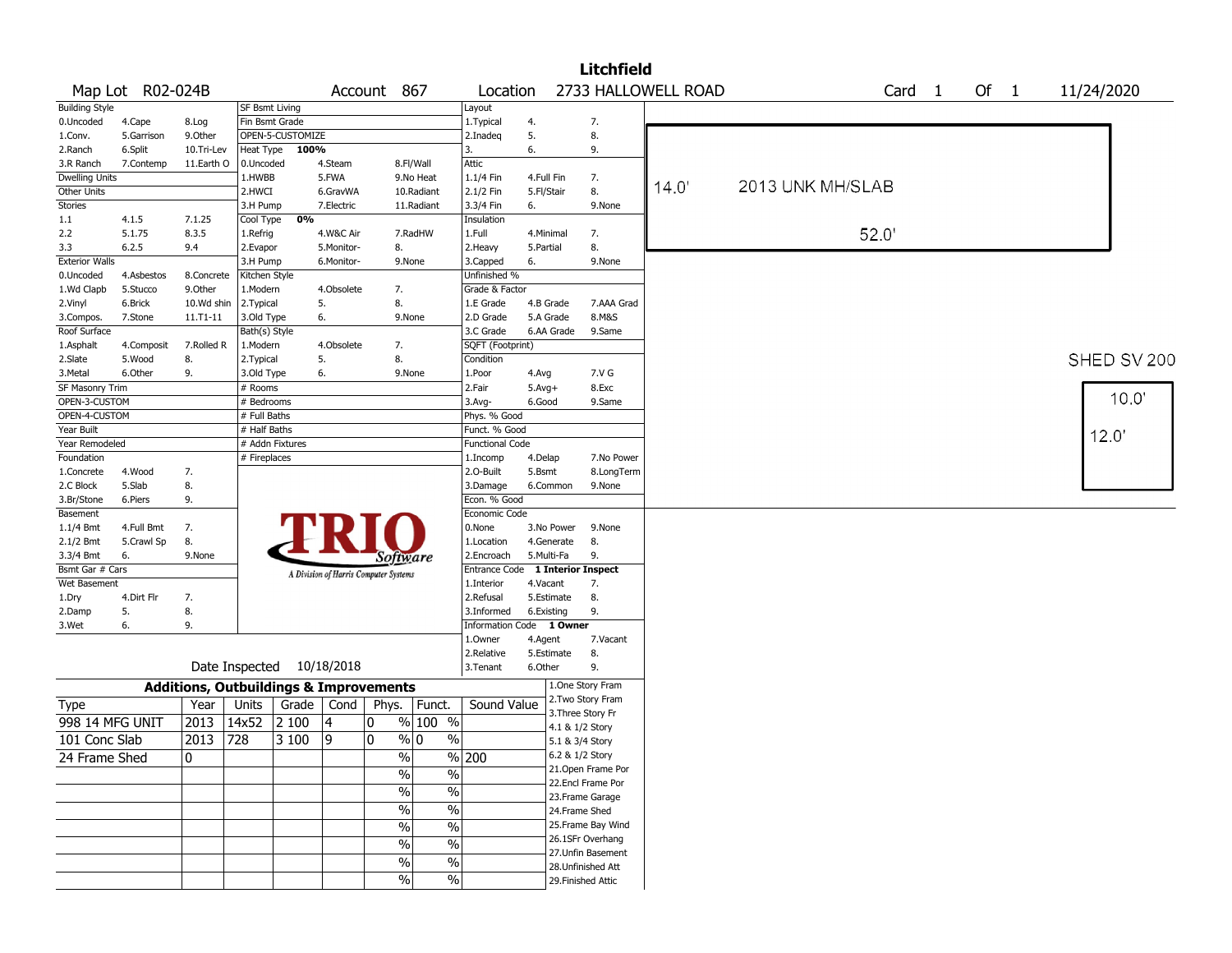|                       | Map Lot R02-025                                 | Account 751 | Location                     |                                | <b>HALLOWELL ROAD</b>     |                                  |             |                          | Card <sub>1</sub>    | Of $1$        |                          | 11/24/2020                           |
|-----------------------|-------------------------------------------------|-------------|------------------------------|--------------------------------|---------------------------|----------------------------------|-------------|--------------------------|----------------------|---------------|--------------------------|--------------------------------------|
| HALL, MASONIC         |                                                 |             |                              | <b>Property Data</b>           |                           |                                  |             | <b>Assessment Record</b> |                      |               |                          |                                      |
| <b>HALLOWELL ROAD</b> |                                                 |             |                              | Neighborhood 82 Hallowell Road |                           | Year                             | Land        |                          | <b>Buildings</b>     |               | Exempt                   | Total                                |
|                       | LITCHFIELD ME 04350                             |             |                              |                                |                           | 2007                             |             | 5,600                    |                      | 94,565        | 100,165                  | 0                                    |
|                       |                                                 |             | Tree Growth Year             | $\mathbf 0$                    |                           | 2008                             |             | 5,600                    |                      | 94,565        | 100,165                  | 0                                    |
| B366P422              |                                                 |             | X Coordinate<br>Y Coordinate |                                | $\bf{0}$<br>$\mathbf 0$   | 2009                             |             | 5,600                    |                      | 150,358       | 155,958                  | $\bf{0}$                             |
|                       |                                                 |             | Zone/Land Use                | <b>11 Residential</b>          |                           | 2010                             |             | 5,600                    |                      | 94,565        | 100,165                  | 0                                    |
|                       |                                                 |             |                              |                                |                           | 2011                             |             | 8,400                    |                      | 0             |                          |                                      |
|                       |                                                 |             | Secondary Zone               |                                |                           |                                  |             |                          |                      |               | 8,400                    | 0                                    |
|                       |                                                 |             |                              |                                |                           | 2012                             |             | 8,400                    |                      | 0             | 8,400                    | $\pmb{0}$                            |
|                       |                                                 |             | Topography 2 Rolling         |                                | 9                         | 2013                             |             | 8,400                    |                      | 0             | 8,400                    | $\pmb{0}$                            |
|                       |                                                 |             | 1.Level                      | 4.Below St                     | 7.Res Protec              | 2014                             |             | 8,400                    |                      | 0             | 8,400                    | 0                                    |
|                       |                                                 |             | 2.Rolling<br>3.Above St      | 5.Low<br>6.Swampy              | 8.<br>9.                  | 2015                             |             | 8,400                    |                      | $\pmb{0}$     | 8,400                    | 0                                    |
|                       |                                                 |             | Utilities 9 None             |                                | 9 None                    | 2016                             |             | 8,400                    |                      | 0             | 8,400                    | $\bf{0}$                             |
|                       |                                                 |             |                              |                                |                           | 2017                             |             | 8,400                    |                      | 0             | 8,400                    | 0                                    |
|                       |                                                 |             | 1.Public<br>2.Water          | 4.Dr Well<br>5.Dug Well        | 7.Cesspool<br>8.Lake/Pond | 2018                             |             | 8,400                    |                      | 0             | 8,400                    | $\bf{0}$                             |
|                       |                                                 |             | 3.Sewer                      | 6.Septic                       | 9.None                    | 2019                             |             | 13,700                   |                      | $\pmb{0}$     | 13,700                   | 0                                    |
|                       |                                                 |             | Street                       | 1 Paved                        |                           | 2020                             |             | 13,700                   |                      | 0             | 13,700                   | 0                                    |
|                       |                                                 |             | 1.Paved                      | 4.Proposed                     | 7.                        |                                  |             |                          | <b>Land Data</b>     |               |                          |                                      |
|                       |                                                 |             | 2.Semi Imp<br>3.Gravel       | 5.R/O/W<br>6.                  | 8.<br>9.None              | <b>Front Foot</b>                |             | <b>Effective</b>         |                      |               | <b>Influence</b>         | <b>Influence</b>                     |
|                       |                                                 |             |                              |                                | $\bf{0}$                  | 11.1-100                         | <b>Type</b> | Frontage                 | <b>Depth</b>         | <b>Factor</b> | Code<br>%                | <b>Codes</b><br>1.Unimproved         |
|                       | Inspection Witnessed By:                        |             |                              |                                | $\mathbf 0$               | 12.101-200                       |             |                          |                      |               | %                        | 2. Excess Frtg                       |
|                       |                                                 |             |                              | <b>Sale Data</b>               |                           | $13.201+$<br>14.                 |             |                          |                      |               | %<br>%                   | 3. Topography<br>4.Size/Shape        |
| X                     |                                                 | Date        | Sale Date                    |                                |                           | 15.                              |             |                          |                      |               | %                        | 5.Access                             |
| No./Date              | Description                                     | Date Insp.  | Price                        |                                |                           |                                  |             |                          |                      |               | %<br>%                   | 6.Restriction<br>7. Right of Way     |
|                       |                                                 |             | Sale Type<br>1.Land          | 4.MFG UNIT                     | 7.                        | <b>Square Foot</b>               |             |                          | <b>Square Feet</b>   |               |                          | 8.View/Environ                       |
|                       |                                                 |             | 2.L & B                      | 5.Other                        | 8.                        | 16.Regular Lot                   |             |                          |                      |               | %                        | 9. Fract Share<br><b>Acres</b>       |
|                       |                                                 |             | 3.Building                   | 6.                             | 9.                        | 17.Secondary Lot                 |             |                          |                      |               | %<br>$\frac{9}{6}$       | 30. Frontage 1                       |
|                       |                                                 |             | Financing                    |                                |                           | 18.Excess Land<br>19.Condominium |             |                          |                      |               | $\overline{\frac{9}{6}}$ | 31. Frontage 2                       |
|                       |                                                 |             | 1.Convent                    | 4.Seller                       | 7.                        | 20.Miscellaneous                 |             |                          |                      |               | $\overline{\frac{9}{6}}$ | 32.Tillable                          |
| Notes:                |                                                 |             | 2.FHA/VA                     | 5.Private                      | 8.                        |                                  |             |                          |                      |               | $\overline{\frac{9}{6}}$ | 33.Tillable<br>34.Softwood F&O       |
|                       | BUILDING DESTROYED BY FIRE MARCH, 1992. nOTE ON |             | 3.Assumed                    | 6.Cash                         | 9.Unknown                 | <b>Fract. Acre</b>               |             |                          |                      |               | %                        | 35. Mixed Wood F&O                   |
|                       | OLD(GREEN) TAX CARD. NO DEED REFERENCE ON CARD. |             | Validity                     |                                |                           | 21. Houselot (Frac               | 21          | <b>Acreage/Sites</b>     | 0.30                 | 100           | %<br>$\mathbf 0$         | 36.Hardwood F&O                      |
|                       |                                                 |             | 1.Valid                      | 4.Split                        | 7.Renovate                | 22.Baselot(Fract)                |             |                          |                      |               | $\frac{9}{6}$            | 37.Softwood TG                       |
|                       |                                                 |             | 2.Related<br>3.Distress      | 5.Partial                      | 8.Other                   | 23.                              |             |                          |                      |               | %                        | 38. Mixed Wood TG<br>39.Hardwood TG  |
|                       |                                                 |             |                              | 6.Exempt                       | 9.                        | <b>Acres</b>                     |             |                          |                      |               | $\frac{9}{6}$            | 40. Wasteland                        |
|                       |                                                 |             | Verified                     |                                |                           | 24. Houselot<br>25.Baselot       |             |                          |                      |               | %                        | 41.Gravel Pit                        |
|                       |                                                 |             | 1.Buyer                      | 4.Agent                        | 7.Family                  | 26.Rear 1                        |             |                          |                      |               | %<br>%                   | 42. Mobile Home Si                   |
|                       |                                                 |             | 2.Seller<br>3.Lender         | 5.Pub Rec<br>6.MLS             | 8.Other<br>9.             | 27.Rear 2                        |             |                          |                      |               |                          | 43.Camp Site                         |
|                       |                                                 |             |                              |                                |                           | 28. Rear 3                       |             |                          | <b>Total Acreage</b> | 0.30          |                          | 44.Lot Improvemen<br>45.Access Right |
| <b>Litchfield</b>     |                                                 |             |                              |                                |                           | 29. Rear 4                       |             |                          |                      |               |                          | 46.Golf Course                       |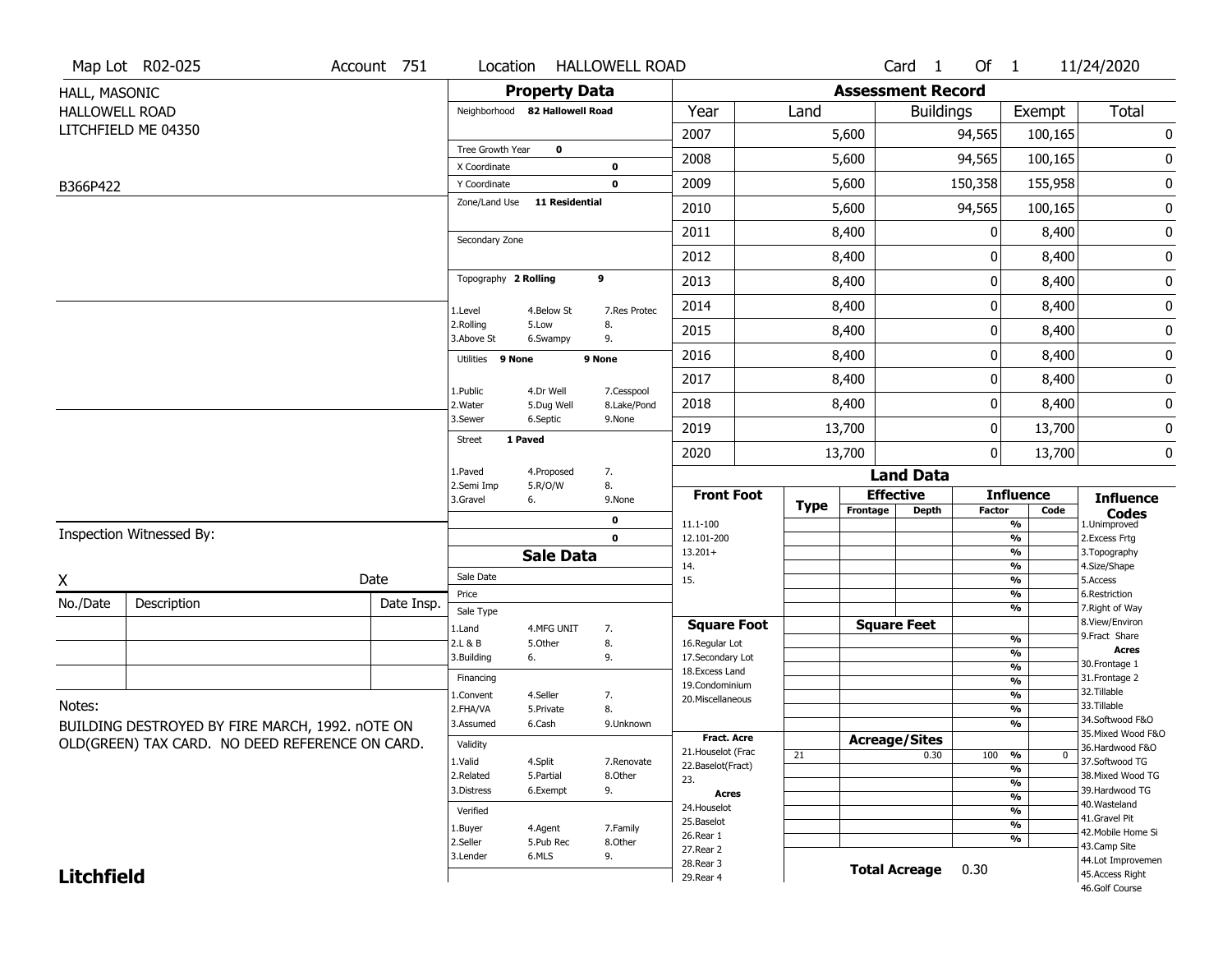|                       |                 |                                                   |                       |                  |            |                                       |                          |                        |              |            | <b>Litchfield</b>     |  |                   |        |            |
|-----------------------|-----------------|---------------------------------------------------|-----------------------|------------------|------------|---------------------------------------|--------------------------|------------------------|--------------|------------|-----------------------|--|-------------------|--------|------------|
|                       | Map Lot R02-025 |                                                   |                       |                  |            | Account 751                           |                          | Location               |              |            | <b>HALLOWELL ROAD</b> |  | Card <sub>1</sub> | Of $1$ | 11/24/2020 |
| <b>Building Style</b> |                 |                                                   | <b>SF Bsmt Living</b> |                  |            |                                       |                          | Layout                 |              |            |                       |  |                   |        |            |
| 0.Uncoded             | 4.Cape          | 8.Log                                             | Fin Bsmt Grade        |                  |            |                                       |                          | 1.Typical              | 4.           |            | 7.                    |  |                   |        |            |
| 1.Conv.               | 5.Garrison      | 9.0ther                                           |                       | OPEN-5-CUSTOMIZE |            |                                       |                          | 2.Inadeg               | 5.           |            | 8.                    |  |                   |        |            |
| 2.Ranch               | 6.Split         | 10.Tri-Lev                                        | Heat Type             | 100%             |            |                                       |                          | 3.                     | 6.           |            | 9.                    |  |                   |        |            |
| 3.R Ranch             | 7.Contemp       | 11.Earth O                                        | 0.Uncoded             |                  | 4.Steam    | 8.Fl/Wall                             |                          | Attic                  |              |            |                       |  |                   |        |            |
| <b>Dwelling Units</b> |                 |                                                   | 1.HWBB                |                  | 5.FWA      |                                       | 9.No Heat                | 1.1/4 Fin              | 4.Full Fin   |            | 7.                    |  |                   |        |            |
| Other Units           |                 |                                                   | 2.HWCI                |                  | 6.GravWA   |                                       | 10.Radiant               | 2.1/2 Fin              | 5.Fl/Stair   |            | 8.                    |  |                   |        |            |
| Stories               |                 |                                                   | 3.H Pump              |                  | 7.Electric |                                       | 11.Radiant               | 3.3/4 Fin              | 6.           |            | 9.None                |  |                   |        |            |
| 1.1                   | 4.1.5           | 7.1.25                                            | Cool Type             | 0%               |            |                                       |                          | Insulation             |              |            |                       |  |                   |        |            |
| 2.2                   | 5.1.75          | 8.3.5                                             | 1.Refrig              |                  | 4.W&C Air  |                                       | 7.RadHW                  | 1.Full                 | 4.Minimal    |            | 7.                    |  |                   |        |            |
| 3.3                   | 6.2.5           | 9.4                                               | 2.Evapor              |                  | 5.Monitor- | 8.                                    |                          | 2. Heavy               | 5.Partial    |            | 8.                    |  |                   |        |            |
| <b>Exterior Walls</b> |                 |                                                   | 3.H Pump              |                  | 6.Monitor- | 9.None                                |                          | 3.Capped               | 6.           |            | 9.None                |  |                   |        |            |
| 0.Uncoded             | 4.Asbestos      | 8.Concrete                                        | Kitchen Style         |                  |            |                                       |                          | Unfinished %           |              |            |                       |  |                   |        |            |
| 1.Wd Clapb            | 5.Stucco        | 9.Other                                           | 1.Modern              |                  | 4.Obsolete | 7.                                    |                          | Grade & Factor         |              |            |                       |  |                   |        |            |
| 2.Vinyl               | 6.Brick         | 10.Wd shin                                        | 2.Typical             | 5.               |            | 8.                                    |                          | 1.E Grade              | 4.B Grade    |            | 7.AAA Grad            |  |                   |        |            |
| 3.Compos.             | 7.Stone         | 11.T1-11                                          | 3.Old Type            | 6.               |            | 9.None                                |                          | 2.D Grade              | 5.A Grade    |            | 8.M&S                 |  |                   |        |            |
| Roof Surface          |                 |                                                   | Bath(s) Style         |                  |            |                                       |                          | 3.C Grade              |              | 6.AA Grade | 9.Same                |  |                   |        |            |
| 1.Asphalt             | 4.Composit      | 7.Rolled R                                        | 1.Modern              |                  | 4.Obsolete | 7.                                    |                          | SQFT (Footprint)       |              |            |                       |  |                   |        |            |
| 2.Slate               | 5.Wood          | 8.                                                | 2.Typical             | 5.               |            | 8.                                    |                          | Condition              |              |            |                       |  |                   |        |            |
| 3. Metal              | 6.Other         | 9.                                                | 3.Old Type            | 6.               |            | 9.None                                |                          | 1.Poor                 | 4.Avg        |            | 7.V G                 |  |                   |        |            |
| SF Masonry Trim       |                 |                                                   | $#$ Rooms             |                  |            |                                       |                          | 2.Fair                 | $5.Avg+$     |            | 8.Exc                 |  |                   |        |            |
| OPEN-3-CUSTOM         |                 |                                                   | # Bedrooms            |                  |            |                                       |                          | 3.Avg-                 | 6.Good       |            | 9.Same                |  |                   |        |            |
| OPEN-4-CUSTOM         |                 |                                                   | # Full Baths          |                  |            |                                       |                          | Phys. % Good           |              |            |                       |  |                   |        |            |
| Year Built            |                 |                                                   | # Half Baths          |                  |            |                                       |                          | Funct. % Good          |              |            |                       |  |                   |        |            |
| Year Remodeled        |                 |                                                   | # Addn Fixtures       |                  |            |                                       |                          | <b>Functional Code</b> |              |            |                       |  |                   |        |            |
| Foundation            |                 |                                                   | # Fireplaces          |                  |            |                                       |                          | 1.Incomp               | 4.Delap      |            | 7.No Power            |  |                   |        |            |
| 1.Concrete            | 4.Wood          | 7.                                                |                       |                  |            |                                       |                          | 2.O-Built              | 5.Bsmt       |            | 8.LongTerm            |  |                   |        |            |
| 2.C Block             | 5.Slab          | 8.                                                |                       |                  |            |                                       |                          | 3.Damage               |              | 6.Common   | 9.None                |  |                   |        |            |
| 3.Br/Stone            | 6.Piers         | 9.                                                |                       |                  |            |                                       |                          | Econ. % Good           |              |            |                       |  |                   |        |            |
| Basement              |                 |                                                   |                       |                  |            |                                       |                          | Economic Code          |              |            |                       |  |                   |        |            |
| 1.1/4 Bmt             | 4.Full Bmt      | 7.                                                |                       |                  |            |                                       |                          | 0.None                 |              | 3.No Power | 9.None                |  |                   |        |            |
| 2.1/2 Bmt             | 5.Crawl Sp      | 8.                                                |                       |                  |            |                                       |                          | 1.Location             |              | 4.Generate | 8.                    |  |                   |        |            |
| 3.3/4 Bmt             | 6.              | 9.None                                            |                       |                  |            | Software                              |                          | 2.Encroach             | 5.Multi-Fa   |            | 9.                    |  |                   |        |            |
| Bsmt Gar # Cars       |                 |                                                   |                       |                  |            | A Division of Harris Computer Systems |                          | <b>Entrance Code</b>   | $\mathbf{o}$ |            |                       |  |                   |        |            |
| Wet Basement          |                 |                                                   |                       |                  |            |                                       |                          | 1.Interior             | 4.Vacant     |            | 7.                    |  |                   |        |            |
| 1.Dry                 | 4.Dirt Flr      | 7.                                                |                       |                  |            |                                       |                          | 2.Refusal              |              | 5.Estimate | 8.                    |  |                   |        |            |
| 2.Damp                | 5.              | 8.                                                |                       |                  |            |                                       |                          | 3.Informed             | 6.Existing   |            | 9.                    |  |                   |        |            |
| 3.Wet                 | 6.              | 9.                                                |                       |                  |            |                                       |                          | Information Code 0     |              |            |                       |  |                   |        |            |
|                       |                 |                                                   |                       |                  |            |                                       |                          | 1.Owner                | 4.Agent      |            | 7.Vacant              |  |                   |        |            |
|                       |                 |                                                   |                       |                  |            |                                       |                          | 2.Relative             |              | 5.Estimate | 8.                    |  |                   |        |            |
|                       |                 | Date Inspected                                    |                       |                  |            |                                       |                          | 3.Tenant               | 6.Other      |            | 9.                    |  |                   |        |            |
|                       |                 | <b>Additions, Outbuildings &amp; Improvements</b> |                       |                  |            |                                       |                          |                        |              |            | 1.One Story Fram      |  |                   |        |            |
| Type                  |                 | Year                                              | Units                 | Grade            | Cond       | Phys.                                 | Funct.                   | Sound Value            |              |            | 2. Two Story Fram     |  |                   |        |            |
|                       |                 |                                                   |                       |                  |            |                                       |                          |                        |              |            | 3. Three Story Fr     |  |                   |        |            |
|                       |                 |                                                   |                       |                  |            | $\%$                                  | $\%$                     |                        |              |            | 4.1 & 1/2 Story       |  |                   |        |            |
|                       |                 |                                                   |                       |                  |            | %                                     | $\%$                     |                        |              |            | 5.1 & 3/4 Story       |  |                   |        |            |
|                       |                 |                                                   |                       |                  |            | %                                     | $\%$                     |                        |              |            | 6.2 & 1/2 Story       |  |                   |        |            |
|                       |                 |                                                   |                       |                  |            | $\frac{1}{2}$                         | $\overline{\frac{0}{6}}$ |                        |              |            | 21. Open Frame Por    |  |                   |        |            |
|                       |                 |                                                   |                       |                  |            |                                       |                          |                        |              |            | 22.Encl Frame Por     |  |                   |        |            |
|                       |                 |                                                   |                       |                  |            | $\frac{1}{2}$                         | $\overline{\frac{0}{6}}$ |                        |              |            | 23. Frame Garage      |  |                   |        |            |
|                       |                 |                                                   |                       |                  |            | $\sqrt{6}$                            | $\%$                     |                        |              |            | 24.Frame Shed         |  |                   |        |            |
|                       |                 |                                                   |                       |                  |            | $\sqrt{6}$                            | $\%$                     |                        |              |            | 25. Frame Bay Wind    |  |                   |        |            |
|                       |                 |                                                   |                       |                  |            |                                       |                          |                        |              |            | 26.1SFr Overhang      |  |                   |        |            |
|                       |                 |                                                   |                       |                  |            | $\%$                                  | $\overline{\frac{0}{0}}$ |                        |              |            | 27. Unfin Basement    |  |                   |        |            |
|                       |                 |                                                   |                       |                  |            | $\%$                                  | $\%$                     |                        |              |            | 28.Unfinished Att     |  |                   |        |            |
|                       |                 |                                                   |                       |                  |            | $\sqrt{6}$                            | $\frac{1}{2}$            |                        |              |            | 29. Finished Attic    |  |                   |        |            |
|                       |                 |                                                   |                       |                  |            |                                       |                          |                        |              |            |                       |  |                   |        |            |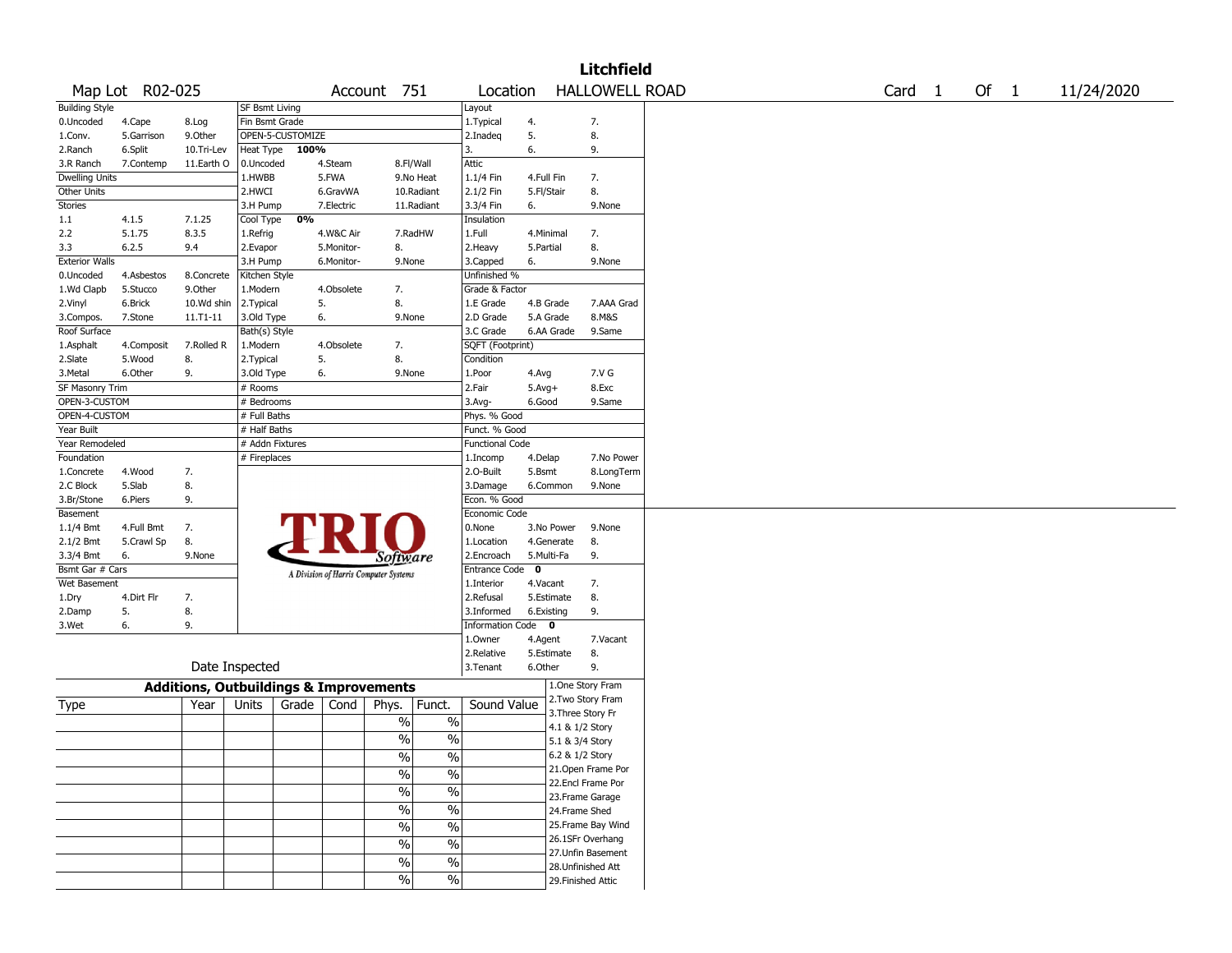|                   | Map Lot R02-026                                   | Account 1019 | Location                     |                                | 2715 HALLOWELL ROAD       |                                      |             |                          | Card <sub>1</sub>    | Of 1          |                                | 11/24/2020                           |
|-------------------|---------------------------------------------------|--------------|------------------------------|--------------------------------|---------------------------|--------------------------------------|-------------|--------------------------|----------------------|---------------|--------------------------------|--------------------------------------|
|                   | SEVERANCE, COURTNEY                               |              |                              | <b>Property Data</b>           |                           |                                      |             | <b>Assessment Record</b> |                      |               |                                |                                      |
|                   | 2715 HALLOWELL ROAD                               |              |                              | Neighborhood 82 Hallowell Road |                           | Year                                 | Land        |                          | <b>Buildings</b>     |               | Exempt                         | Total                                |
|                   | LITCHFIELD ME 04350                               |              |                              |                                |                           | 2007                                 |             | 54,500                   |                      | 71,168        | 13,000                         | 112,668                              |
|                   |                                                   |              | Tree Growth Year             | $\mathbf 0$                    |                           | 2008                                 |             | 54,500                   |                      | 70,849        | 12,350                         | 112,999                              |
|                   | B5759P188 B8129P40 B10371P3 B10443P65 B10447P162  |              | X Coordinate<br>Y Coordinate |                                | 0<br>$\mathbf 0$          | 2009                                 |             | 52,500                   |                      | 90,665        | $\Omega$                       | 143,165                              |
| Previous Owner    |                                                   |              | Zone/Land Use                | <b>11 Residential</b>          |                           | 2010                                 |             | 52,500                   |                      | 68,755        | 0                              | 121,255                              |
|                   | HOBBS, DONALD F. SR                               |              |                              |                                |                           | 2011                                 |             | 52,500                   |                      | 49,452        | 0                              | 101,952                              |
| HOBBS, DONNA L.   |                                                   |              | Secondary Zone               |                                |                           |                                      |             |                          |                      |               |                                |                                      |
| 87 RIDLEY LANE    | LITCHFIELD ME 04350                               |              |                              |                                |                           | 2012                                 |             | 52,500                   |                      | 38,853        | $\overline{0}$                 | 91,353                               |
|                   | Sale Date: 8/30/2016                              |              | Topography 2 Rolling         |                                |                           | 2013                                 |             | 52,500                   |                      | 38,582        | 0                              | 91,082                               |
| Previous Owner    |                                                   |              | 1.Level                      | 4.Below St                     | 7.Res Protec              | 2014                                 |             | 52,500                   |                      | 38,309        | $\Omega$                       | 90,809                               |
|                   | HOBBS, DONALD F. JR                               |              | 2.Rolling<br>3.Above St      | 5.Low<br>6.Swampy              | 8.<br>9.                  | 2015                                 |             | 52,500                   |                      | 38,038        | $\Omega$                       | 90,538                               |
| HOBBS, DONNA L.   | 2715 HALLOWELL ROAD                               |              | Utilities 5 Dug Well         |                                | <b>6 Septic System</b>    | 2016                                 |             | 52,500                   |                      | 37,765        | 0                              | 90,265                               |
|                   | LITCHFIELD ME 04350                               |              | 1.Public                     |                                |                           | 2017                                 |             | 52,500                   |                      | 37,635        | $\overline{0}$                 | 90,135                               |
|                   | Sale Date: 10/29/2014                             |              | 2. Water                     | 4.Dr Well<br>5.Dug Well        | 7.Cesspool<br>8.Lake/Pond | 2018                                 |             | 52,500                   |                      | 37,363        | $\Omega$                       | 89,863                               |
| Previous Owner    |                                                   |              | 3.Sewer                      | 6.Septic                       | 9.None                    | 2019                                 |             | 57,000                   |                      | 19,100        | 20,000                         | 56,100                               |
| HOBBS, DONNA      | 2715 HALLOWELL ROAD                               |              | <b>Street</b>                | 1 Paved                        |                           | 2020                                 |             | 57,000                   |                      | 10,900        | 25,000                         | 42,900                               |
|                   |                                                   |              | 1.Paved                      | 4.Proposed                     | 7.                        |                                      |             |                          | <b>Land Data</b>     |               |                                |                                      |
|                   | LITCHFIELD ME 04250                               |              | 2.Semi Imp                   | 5.R/O/W                        | 8.                        |                                      |             |                          |                      |               |                                |                                      |
|                   |                                                   |              | 3.Gravel                     |                                | 9.None                    | <b>Front Foot</b>                    |             |                          | <b>Effective</b>     |               | <b>Influence</b>               |                                      |
|                   | Sale Date: 12/20/2010                             |              |                              | 6.                             |                           |                                      | <b>Type</b> | Frontage                 | <b>Depth</b>         | <b>Factor</b> | Code                           | <b>Influence</b><br><b>Codes</b>     |
|                   | Inspection Witnessed By:                          |              |                              |                                | 0<br>$\mathbf 0$          | 11.1-100<br>12.101-200               |             |                          |                      |               | %<br>$\frac{9}{6}$             | 1.Unimproved<br>2.Excess Frtg        |
|                   |                                                   |              |                              | <b>Sale Data</b>               |                           | $13.201+$                            |             |                          |                      |               | %                              | 3. Topography                        |
|                   |                                                   | Date         | Sale Date                    |                                | 8/30/2016                 | 14.<br>15.                           |             |                          |                      |               | %<br>%                         | 4.Size/Shape<br>5.Access             |
| X                 |                                                   |              | Price                        |                                | 35,000                    |                                      |             |                          |                      |               | %                              | 6.Restriction                        |
| No./Date          | Description                                       | Date Insp.   | Sale Type                    | 2 Land & Buildings             |                           |                                      |             |                          |                      |               | %                              | 7. Right of Way<br>8.View/Environ    |
|                   |                                                   |              | 1.Land<br>2.L & B            | 4.MFG UNIT<br>5.Other          | 7.<br>8.                  | <b>Square Foot</b><br>16.Regular Lot |             |                          | <b>Square Feet</b>   |               | %                              | 9. Fract Share                       |
|                   |                                                   |              | 3.Building                   | 6.                             | 9.                        | 17.Secondary Lot                     |             |                          |                      |               | $\frac{9}{6}$                  | <b>Acres</b>                         |
|                   |                                                   |              | Financing                    | 9 Unknown                      |                           | 18. Excess Land                      |             |                          |                      |               | $\frac{9}{6}$                  | 30.Frontage 1<br>31. Frontage 2      |
|                   |                                                   |              | 1.Convent                    | 4.Seller                       |                           | 19.Condominium                       |             |                          |                      |               | $\frac{9}{6}$<br>$\frac{9}{6}$ | 32.Tillable                          |
| Notes:            |                                                   |              | 2.FHA/VA                     | 5.Private                      | 7.<br>8.                  | 20.Miscellaneous                     |             |                          |                      |               | $\frac{9}{6}$                  | 33.Tillable                          |
|                   |                                                   |              | 3.Assumed                    | 6.Cash                         | 9.Unknown                 |                                      |             |                          |                      |               | $\frac{9}{6}$                  | 34.Softwood F&O                      |
|                   | 2/11/20 W/ MR. MOSTLY TORN DOWN. NO VALUE ON WHAT |              |                              | <b>3 Distressed Sale</b>       |                           | <b>Fract. Acre</b>                   |             |                          | <b>Acreage/Sites</b> |               |                                | 35. Mixed Wood F&O                   |
|                   | IS LEFT. DEL DWELLING.                            |              | Validity                     |                                |                           | 21. Houselot (Frac                   | 21          |                          | 1.00                 | 100           | %<br>0                         | 36.Hardwood F&O                      |
|                   |                                                   |              | 1.Valid                      | 4.Split                        | 7.Renovate                | 22.Baselot(Fract)                    | 26          |                          | 5.00                 | 100           | $\frac{9}{6}$<br>$\mathbf{0}$  | 37.Softwood TG                       |
|                   |                                                   |              | 2.Related<br>3.Distress      | 5.Partial<br>6.Exempt          | 8.Other<br>9.             | 23.                                  | 44          |                          | 1.00                 | 85            | $\frac{9}{6}$<br>$\mathbf{0}$  | 38. Mixed Wood TG<br>39.Hardwood TG  |
|                   |                                                   |              |                              |                                |                           | <b>Acres</b>                         |             |                          |                      |               | $\frac{9}{6}$                  | 40. Wasteland                        |
|                   |                                                   |              | Verified                     | <b>5 Public Record</b>         |                           | 24. Houselot<br>25.Baselot           |             |                          |                      |               | %                              | 41.Gravel Pit                        |
|                   |                                                   |              | 1.Buyer                      | 4.Agent                        | 7.Family                  | 26.Rear 1                            |             |                          |                      |               | $\frac{9}{6}$                  | 42. Mobile Home Si                   |
|                   |                                                   |              | 2.Seller                     | 5.Pub Rec                      | 8.Other                   | 27. Rear 2                           |             |                          |                      |               | %                              | 43.Camp Site                         |
| <b>Litchfield</b> |                                                   |              | 3.Lender                     | 6.MLS                          | 9.                        | 28.Rear 3<br>29. Rear 4              |             |                          | <b>Total Acreage</b> | 6.00          |                                | 44.Lot Improvemen<br>45.Access Right |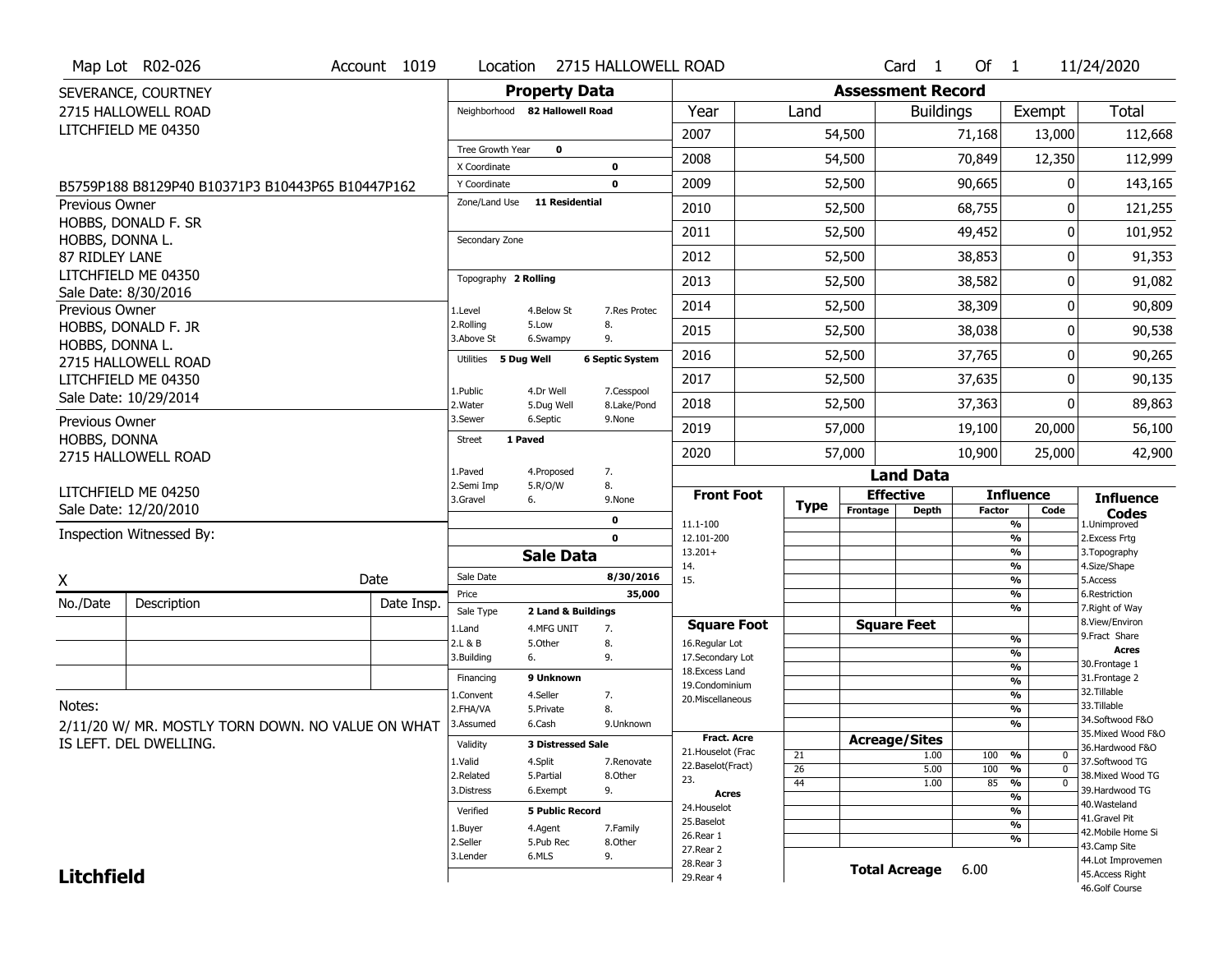| 2715 HALLOWELL ROAD<br>Map Lot R02-026<br>Of 1<br>11/24/2020<br>Account 1019<br>Location<br>Card 1<br><b>Building Style</b><br>SF Bsmt Living<br>Layout<br>Fin Bsmt Grade<br>4.<br>7.<br>0.Uncoded<br>4.Cape<br>1. Typical<br>8.Log<br>OPEN-5-CUSTOMIZE<br>5.<br>8.<br>5.Garrison<br>9.0ther<br>1.Conv.<br>2.Inadeg<br>Heat Type<br>100%<br>9.<br>6.Split<br>10.Tri-Lev<br>6.<br>2.Ranch<br>3.<br>$10.0^{WD}$<br>8.Fl/Wall<br>Attic<br>3.R Ranch<br>7.Contemp<br>11.Earth O<br>0.Uncoded<br>4.Steam<br><b>Dwelling Units</b><br>5.FWA<br>9.No Heat<br>1.HWBB<br>1.1/4 Fin<br>4.Full Fin<br>7.<br>Other Units<br>2.HWCI<br>10.Radiant<br>2.1/2 Fin<br>5.Fl/Stair<br>8.<br>6.GravWA<br>Stories<br>3.H Pump<br>7.Electric<br>11.Radiant<br>3.3/4 Fin<br>6.<br>9.None<br>Cool Type<br>0%<br>Insulation<br>1.1<br>4.1.5<br>7.1.25<br>1994 MH<br>5.1.75<br>8.3.5<br>1.Full<br>2.2<br>1.Refrig<br>4.W&C Air<br>7.RadHW<br>4.Minimal<br>7.<br>14.0 |  |
|--------------------------------------------------------------------------------------------------------------------------------------------------------------------------------------------------------------------------------------------------------------------------------------------------------------------------------------------------------------------------------------------------------------------------------------------------------------------------------------------------------------------------------------------------------------------------------------------------------------------------------------------------------------------------------------------------------------------------------------------------------------------------------------------------------------------------------------------------------------------------------------------------------------------------------------------|--|
|                                                                                                                                                                                                                                                                                                                                                                                                                                                                                                                                                                                                                                                                                                                                                                                                                                                                                                                                            |  |
|                                                                                                                                                                                                                                                                                                                                                                                                                                                                                                                                                                                                                                                                                                                                                                                                                                                                                                                                            |  |
|                                                                                                                                                                                                                                                                                                                                                                                                                                                                                                                                                                                                                                                                                                                                                                                                                                                                                                                                            |  |
|                                                                                                                                                                                                                                                                                                                                                                                                                                                                                                                                                                                                                                                                                                                                                                                                                                                                                                                                            |  |
|                                                                                                                                                                                                                                                                                                                                                                                                                                                                                                                                                                                                                                                                                                                                                                                                                                                                                                                                            |  |
|                                                                                                                                                                                                                                                                                                                                                                                                                                                                                                                                                                                                                                                                                                                                                                                                                                                                                                                                            |  |
|                                                                                                                                                                                                                                                                                                                                                                                                                                                                                                                                                                                                                                                                                                                                                                                                                                                                                                                                            |  |
|                                                                                                                                                                                                                                                                                                                                                                                                                                                                                                                                                                                                                                                                                                                                                                                                                                                                                                                                            |  |
|                                                                                                                                                                                                                                                                                                                                                                                                                                                                                                                                                                                                                                                                                                                                                                                                                                                                                                                                            |  |
|                                                                                                                                                                                                                                                                                                                                                                                                                                                                                                                                                                                                                                                                                                                                                                                                                                                                                                                                            |  |
|                                                                                                                                                                                                                                                                                                                                                                                                                                                                                                                                                                                                                                                                                                                                                                                                                                                                                                                                            |  |
| 8.<br>6.2.5<br>2.Heavy<br>3.3<br>9.4<br>2.Evapor<br>5.Monitor-<br>8.<br>5.Partial                                                                                                                                                                                                                                                                                                                                                                                                                                                                                                                                                                                                                                                                                                                                                                                                                                                          |  |
| <b>Exterior Walls</b><br>3.H Pump<br>6.Monitor-<br>9.None<br>3.Capped<br>6.<br>9.None                                                                                                                                                                                                                                                                                                                                                                                                                                                                                                                                                                                                                                                                                                                                                                                                                                                      |  |
| Unfinished %<br>0.Uncoded<br>4.Asbestos<br>8.Concrete<br>Kitchen Style<br>66.0'                                                                                                                                                                                                                                                                                                                                                                                                                                                                                                                                                                                                                                                                                                                                                                                                                                                            |  |
| 9.Other<br>Grade & Factor<br>1.Wd Clapb<br>5.Stucco<br>1.Modern<br>4.Obsolete<br>7.                                                                                                                                                                                                                                                                                                                                                                                                                                                                                                                                                                                                                                                                                                                                                                                                                                                        |  |
| 10.Wd shin<br>5.<br>2.Vinyl<br>6.Brick<br>2.Typical<br>8.<br>1.E Grade<br>4.B Grade<br>7.AAA Grad                                                                                                                                                                                                                                                                                                                                                                                                                                                                                                                                                                                                                                                                                                                                                                                                                                          |  |
| 5.A Grade<br>8.M&S<br>7.Stone<br>$11.71 - 11$<br>3.Old Type<br>6.<br>9.None<br>2.D Grade<br>3.Compos.                                                                                                                                                                                                                                                                                                                                                                                                                                                                                                                                                                                                                                                                                                                                                                                                                                      |  |
| Roof Surface<br>Bath(s) Style<br>6.AA Grade<br>9.Same<br>3.C Grade                                                                                                                                                                                                                                                                                                                                                                                                                                                                                                                                                                                                                                                                                                                                                                                                                                                                         |  |
| SQFT (Footprint)<br>7.Rolled R<br>1.Modern<br>4.Obsolete<br>7.<br>1.Asphalt<br>4.Composit                                                                                                                                                                                                                                                                                                                                                                                                                                                                                                                                                                                                                                                                                                                                                                                                                                                  |  |
| 2.Slate<br>5.Wood<br>8.<br>2. Typical<br>5.<br>8.<br>Condition                                                                                                                                                                                                                                                                                                                                                                                                                                                                                                                                                                                                                                                                                                                                                                                                                                                                             |  |
| Shed<br>7.V G<br>3.Metal<br>6.Other<br>9.<br>3.Old Type<br>6.<br>9.None<br>1.Poor<br>4.Avg                                                                                                                                                                                                                                                                                                                                                                                                                                                                                                                                                                                                                                                                                                                                                                                                                                                 |  |
| <b>SF Masonry Trim</b><br>2.Fair<br>8.Exc<br># Rooms<br>$5.$ Avg $+$                                                                                                                                                                                                                                                                                                                                                                                                                                                                                                                                                                                                                                                                                                                                                                                                                                                                       |  |
| OPEN-3-CUSTOM<br># Bedrooms<br>6.Good<br>9.Same<br>3.Avg-<br>14.0                                                                                                                                                                                                                                                                                                                                                                                                                                                                                                                                                                                                                                                                                                                                                                                                                                                                          |  |
| OPEN-4-CUSTOM<br># Full Baths<br>Phys. % Good                                                                                                                                                                                                                                                                                                                                                                                                                                                                                                                                                                                                                                                                                                                                                                                                                                                                                              |  |
| Year Built<br># Half Baths<br>Funct. % Good                                                                                                                                                                                                                                                                                                                                                                                                                                                                                                                                                                                                                                                                                                                                                                                                                                                                                                |  |
| Year Remodeled<br># Addn Fixtures<br><b>Functional Code</b><br>10.0'                                                                                                                                                                                                                                                                                                                                                                                                                                                                                                                                                                                                                                                                                                                                                                                                                                                                       |  |
| # Fireplaces<br>Foundation<br>4.Delap<br>7.No Power<br>1.Incomp                                                                                                                                                                                                                                                                                                                                                                                                                                                                                                                                                                                                                                                                                                                                                                                                                                                                            |  |
| 2.0-Built<br>5.Bsmt<br>1.Concrete<br>4.Wood<br>7.<br>8.LongTerm                                                                                                                                                                                                                                                                                                                                                                                                                                                                                                                                                                                                                                                                                                                                                                                                                                                                            |  |
| 5.Slab<br>8.<br>2.C Block<br>3.Damage<br>6.Common<br>9.None                                                                                                                                                                                                                                                                                                                                                                                                                                                                                                                                                                                                                                                                                                                                                                                                                                                                                |  |
| Econ. % Good<br>3.Br/Stone<br>6.Piers<br>9.                                                                                                                                                                                                                                                                                                                                                                                                                                                                                                                                                                                                                                                                                                                                                                                                                                                                                                |  |
| Economic Code<br>Basement                                                                                                                                                                                                                                                                                                                                                                                                                                                                                                                                                                                                                                                                                                                                                                                                                                                                                                                  |  |
| $1.1/4$ Bmt<br>4.Full Bmt<br>7.<br>0.None<br>3.No Power<br>9.None                                                                                                                                                                                                                                                                                                                                                                                                                                                                                                                                                                                                                                                                                                                                                                                                                                                                          |  |
| 5.Crawl Sp<br>8.<br>8.<br>$2.1/2$ Bmt<br>1.Location<br>4.Generate                                                                                                                                                                                                                                                                                                                                                                                                                                                                                                                                                                                                                                                                                                                                                                                                                                                                          |  |
| 9.None<br>5.Multi-Fa<br>9.<br>3.3/4 Bmt<br>6.<br>2.Encroach<br>Software                                                                                                                                                                                                                                                                                                                                                                                                                                                                                                                                                                                                                                                                                                                                                                                                                                                                    |  |
| Bsmt Gar # Cars<br>Entrance Code 1 Interior Inspect<br>A Division of Harris Computer Systems                                                                                                                                                                                                                                                                                                                                                                                                                                                                                                                                                                                                                                                                                                                                                                                                                                               |  |
| Wet Basement<br>1.Interior<br>4.Vacant<br>7.                                                                                                                                                                                                                                                                                                                                                                                                                                                                                                                                                                                                                                                                                                                                                                                                                                                                                               |  |
| 4.Dirt Flr<br>5.Estimate<br>8.<br>7.<br>2.Refusal<br>1.Dry                                                                                                                                                                                                                                                                                                                                                                                                                                                                                                                                                                                                                                                                                                                                                                                                                                                                                 |  |
| 5.<br>9.<br>2.Damp<br>8.<br>3.Informed<br>6.Existing                                                                                                                                                                                                                                                                                                                                                                                                                                                                                                                                                                                                                                                                                                                                                                                                                                                                                       |  |
| Information Code 1 Owner<br>3.Wet<br>6.<br>9.                                                                                                                                                                                                                                                                                                                                                                                                                                                                                                                                                                                                                                                                                                                                                                                                                                                                                              |  |
| 1.0wner<br>4.Agent<br>7.Vacant                                                                                                                                                                                                                                                                                                                                                                                                                                                                                                                                                                                                                                                                                                                                                                                                                                                                                                             |  |
| 8.<br>2.Relative<br>5.Estimate<br>Date Inspected 10/18/2018                                                                                                                                                                                                                                                                                                                                                                                                                                                                                                                                                                                                                                                                                                                                                                                                                                                                                |  |
| 6.Other<br>9.<br>3.Tenant                                                                                                                                                                                                                                                                                                                                                                                                                                                                                                                                                                                                                                                                                                                                                                                                                                                                                                                  |  |
| 1.One Story Fram<br><b>Additions, Outbuildings &amp; Improvements</b>                                                                                                                                                                                                                                                                                                                                                                                                                                                                                                                                                                                                                                                                                                                                                                                                                                                                      |  |
| 2. Two Story Fram<br>Sound Value<br>Funct.<br>Type<br>Year<br>Units<br>Grade<br>Cond<br>Phys.                                                                                                                                                                                                                                                                                                                                                                                                                                                                                                                                                                                                                                                                                                                                                                                                                                              |  |
| 3. Three Story Fr<br>% 100 %<br>998 14 MFG UNIT<br>1994<br>14x66<br>2 100<br> 3<br>$\mathbf{0}$                                                                                                                                                                                                                                                                                                                                                                                                                                                                                                                                                                                                                                                                                                                                                                                                                                            |  |
| 4.1 & 1/2 Story                                                                                                                                                                                                                                                                                                                                                                                                                                                                                                                                                                                                                                                                                                                                                                                                                                                                                                                            |  |
| $\%$<br>%  400<br>24 Frame Shed<br>2008<br>5.1 & 3/4 Story                                                                                                                                                                                                                                                                                                                                                                                                                                                                                                                                                                                                                                                                                                                                                                                                                                                                                 |  |
| $\frac{9}{6}$ 100 %<br>6.2 & 1/2 Story<br>$2008$ 50<br>3100<br>$\overline{3}$<br>10<br>68 Wood Deck/s                                                                                                                                                                                                                                                                                                                                                                                                                                                                                                                                                                                                                                                                                                                                                                                                                                      |  |
| 21. Open Frame Por<br>$\sqrt{2}$<br>$\%$                                                                                                                                                                                                                                                                                                                                                                                                                                                                                                                                                                                                                                                                                                                                                                                                                                                                                                   |  |
| 22.Encl Frame Por<br>$\sqrt{2}$<br>$\%$                                                                                                                                                                                                                                                                                                                                                                                                                                                                                                                                                                                                                                                                                                                                                                                                                                                                                                    |  |
| 23. Frame Garage                                                                                                                                                                                                                                                                                                                                                                                                                                                                                                                                                                                                                                                                                                                                                                                                                                                                                                                           |  |
| $\sqrt{6}$<br>$\%$<br>24.Frame Shed                                                                                                                                                                                                                                                                                                                                                                                                                                                                                                                                                                                                                                                                                                                                                                                                                                                                                                        |  |
| 25. Frame Bay Wind<br>%<br>$\frac{0}{0}$                                                                                                                                                                                                                                                                                                                                                                                                                                                                                                                                                                                                                                                                                                                                                                                                                                                                                                   |  |
| 26.1SFr Overhang<br>%<br>$\%$                                                                                                                                                                                                                                                                                                                                                                                                                                                                                                                                                                                                                                                                                                                                                                                                                                                                                                              |  |
| 27.Unfin Basement<br>$\frac{1}{2}$<br>%                                                                                                                                                                                                                                                                                                                                                                                                                                                                                                                                                                                                                                                                                                                                                                                                                                                                                                    |  |
| 28. Unfinished Att                                                                                                                                                                                                                                                                                                                                                                                                                                                                                                                                                                                                                                                                                                                                                                                                                                                                                                                         |  |
| $\sqrt{6}$<br>$\%$<br>29. Finished Attic                                                                                                                                                                                                                                                                                                                                                                                                                                                                                                                                                                                                                                                                                                                                                                                                                                                                                                   |  |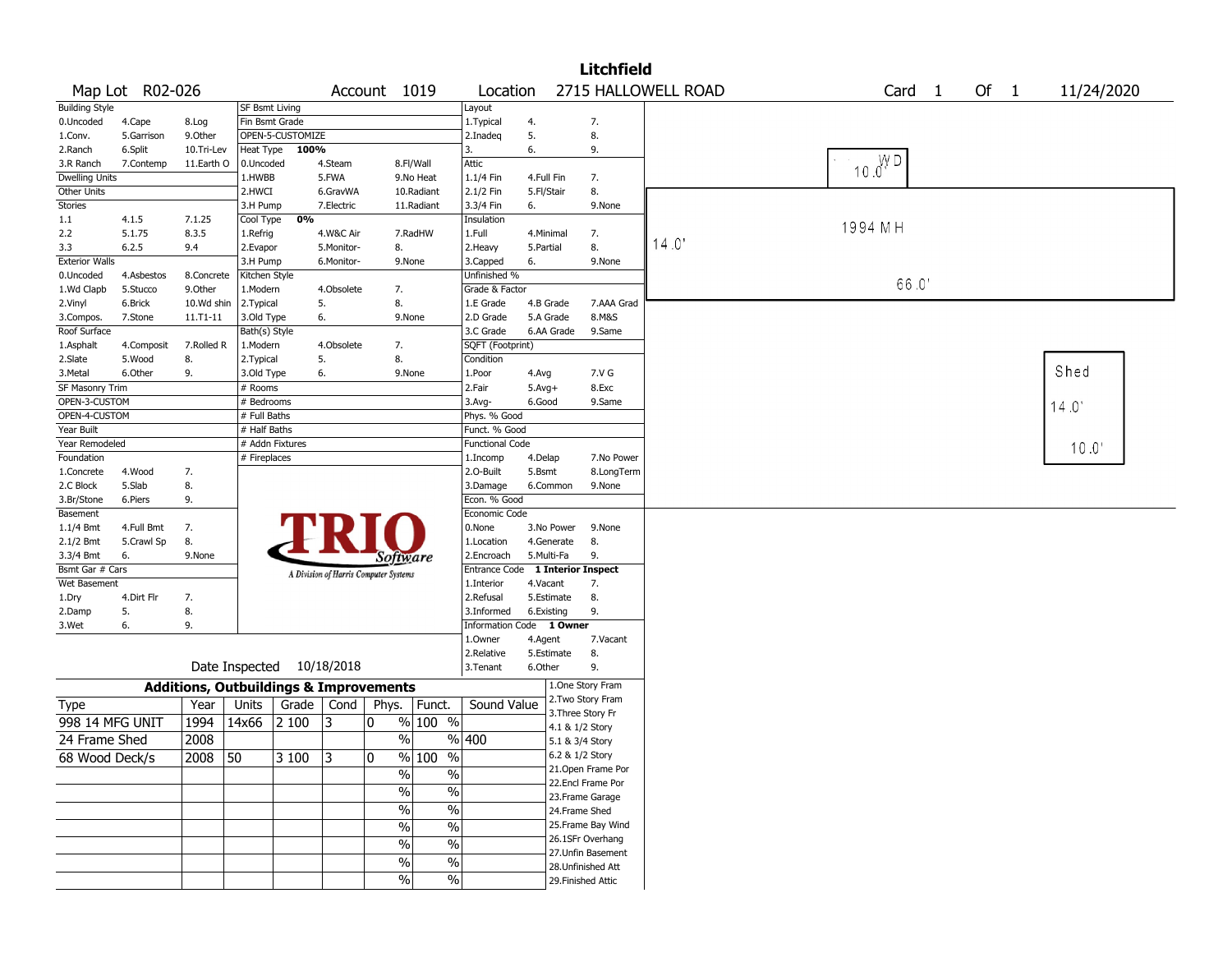|                   | Map Lot R02-026A         | Account 2400 | Location                      |                                | OFF HALLOWELL ROAD |                                         |                 |                          | Card 1               | Of 1          |                                | 11/24/2020                            |
|-------------------|--------------------------|--------------|-------------------------------|--------------------------------|--------------------|-----------------------------------------|-----------------|--------------------------|----------------------|---------------|--------------------------------|---------------------------------------|
| MULHERIN, DENISE  |                          |              |                               | <b>Property Data</b>           |                    |                                         |                 | <b>Assessment Record</b> |                      |               |                                |                                       |
|                   | 183 HUNTINGTON HILL ROAD |              |                               | Neighborhood 82 Hallowell Road |                    | Year                                    | Land            |                          | <b>Buildings</b>     |               | Exempt                         | <b>Total</b>                          |
|                   | LITCHFIELD ME 04350      |              |                               |                                |                    | 2007                                    |                 | 29,500                   |                      | 0             | 0                              | 29,500                                |
|                   |                          |              | Tree Growth Year              | $\mathbf 0$                    |                    | 2008                                    |                 | 29,500                   |                      | 0             | $\Omega$                       | 29,500                                |
|                   |                          |              | X Coordinate                  |                                | $\pmb{0}$          |                                         |                 |                          |                      |               |                                |                                       |
| B7604P296         |                          |              | Y Coordinate<br>Zone/Land Use | <b>11 Residential</b>          | $\mathbf 0$        | 2009                                    |                 | 22,500                   |                      | 0             | 0                              | 22,500                                |
|                   |                          |              |                               |                                |                    | 2010                                    |                 | 22,500                   |                      | 0             | 0                              | 22,500                                |
|                   |                          |              | Secondary Zone                |                                |                    | 2011                                    |                 | 22,500                   |                      | 0             | 0                              | 22,500                                |
|                   |                          |              |                               |                                |                    | 2012                                    |                 | 22,500                   |                      | 0             | 0                              | 22,500                                |
|                   |                          |              | Topography 2 Rolling          |                                |                    | 2013                                    |                 | 22,500                   |                      | 0             | 0                              | 22,500                                |
|                   |                          |              | 1.Level                       | 4.Below St                     | 7.Res Protec       | 2014                                    |                 | 22,500                   |                      | 0             | 0                              | 22,500                                |
|                   |                          |              | 2.Rolling<br>3.Above St       | 5.Low<br>6.Swampy              | 8.<br>9.           | 2015                                    |                 | 22,500                   |                      | 0             | 0                              | 22,500                                |
|                   |                          |              | Utilities 9 None              |                                | 9 None             | 2016                                    |                 | 22,500                   |                      | 0             | $\Omega$                       | 22,500                                |
|                   |                          |              | 1.Public                      | 4.Dr Well                      | 7.Cesspool         | 2017                                    |                 | 22,500                   |                      | 0             | 0                              | 22,500                                |
|                   |                          |              | 2. Water                      | 5.Dug Well                     | 8.Lake/Pond        | 2018                                    |                 | 22,500                   |                      | 0             | 0                              | 22,500                                |
|                   |                          |              | 3.Sewer<br><b>Street</b>      | 6.Septic                       | 9.None             | 2019                                    |                 | 22,500                   |                      | 0             | 0                              | 22,500                                |
|                   |                          |              |                               |                                |                    | 2020                                    |                 | 22,500                   |                      | 0             | $\mathbf 0$                    | 22,500                                |
|                   |                          |              | 1.Paved<br>2.Semi Imp         | 4.Proposed<br>5.R/O/W          | 7.<br>8.           |                                         |                 |                          | <b>Land Data</b>     |               |                                |                                       |
|                   |                          |              | 3.Gravel                      | 6.                             | 9.None             | <b>Front Foot</b>                       | <b>Type</b>     | <b>Effective</b>         |                      |               | <b>Influence</b>               | <b>Influence</b>                      |
|                   |                          |              |                               |                                | 0                  | 11.1-100                                |                 | Frontage                 | <b>Depth</b>         | <b>Factor</b> | Code<br>%                      | <b>Codes</b><br>1.Unimproved          |
|                   | Inspection Witnessed By: |              |                               |                                | $\mathbf 0$        | 12.101-200                              |                 |                          |                      |               | %                              | 2.Excess Frtg                         |
|                   |                          |              |                               | <b>Sale Data</b>               |                    | $13.201+$<br>14.                        |                 |                          |                      |               | %<br>%                         | 3. Topography<br>4.Size/Shape         |
| X                 |                          | Date         | Sale Date                     |                                | 8/27/2003          | 15.                                     |                 |                          |                      |               | %                              | 5.Access                              |
| No./Date          | Description              | Date Insp.   | Price                         |                                | 3,000              |                                         |                 |                          |                      |               | %<br>%                         | 6.Restriction<br>7. Right of Way      |
|                   |                          |              | Sale Type<br>1.Land           | 1 Land Only<br>4.MFG UNIT      | 7.                 | <b>Square Foot</b>                      |                 | <b>Square Feet</b>       |                      |               |                                | 8.View/Environ                        |
|                   |                          |              | 2.L & B                       | 5.Other                        | 8.                 | 16.Regular Lot                          |                 |                          |                      |               | %                              | 9.Fract Share                         |
|                   |                          |              | 3.Building                    | 6.                             | 9.                 | 17.Secondary Lot                        |                 |                          |                      |               | %                              | <b>Acres</b><br>30.Frontage 1         |
|                   |                          |              | Financing                     | 9 Unknown                      |                    | 18. Excess Land                         |                 |                          |                      |               | $\frac{9}{6}$<br>$\frac{9}{6}$ | 31. Frontage 2                        |
|                   |                          |              | 1.Convent                     | 4.Seller                       | 7.                 | 19.Condominium<br>20.Miscellaneous      |                 |                          |                      |               | $\frac{9}{6}$                  | 32.Tillable                           |
| Notes:            |                          |              | 2.FHA/VA                      | 5.Private                      | 8.                 |                                         |                 |                          |                      |               | $\frac{9}{6}$                  | 33.Tillable                           |
|                   |                          |              | 3.Assumed                     | 6.Cash                         | 9.Unknown          |                                         |                 |                          |                      |               | %                              | 34.Softwood F&O                       |
|                   |                          |              | Validity                      | 1 Arms Length Sale             |                    | <b>Fract. Acre</b>                      |                 | <b>Acreage/Sites</b>     |                      |               |                                | 35. Mixed Wood F&O<br>36.Hardwood F&O |
|                   |                          |              | 1.Valid                       | 4.Split                        | 7.Renovate         | 21. Houselot (Frac<br>22.Baselot(Fract) | 26              |                          | 5.00                 | 100           | %<br>$\mathbf 0$               | 37.Softwood TG                        |
|                   |                          |              | 2.Related                     | 5.Partial                      | 8.Other            | 23.                                     | $\overline{27}$ |                          | 10.00                | 100           | %<br>$\mathbf{0}$              | 38. Mixed Wood TG                     |
|                   |                          |              | 3.Distress                    | 6.Exempt                       | 9.                 | <b>Acres</b>                            |                 |                          |                      |               | $\frac{9}{6}$<br>$\frac{9}{6}$ | 39.Hardwood TG                        |
|                   |                          |              | Verified                      | <b>5 Public Record</b>         |                    | 24. Houselot                            |                 |                          |                      |               | $\frac{9}{6}$                  | 40. Wasteland                         |
|                   |                          |              | 1.Buyer                       | 4.Agent                        | 7.Family           | 25.Baselot                              |                 |                          |                      |               | $\frac{9}{6}$                  | 41.Gravel Pit                         |
|                   |                          |              | 2.Seller                      | 5.Pub Rec                      | 8.Other            | 26.Rear 1                               |                 |                          |                      |               | %                              | 42. Mobile Home Si<br>43.Camp Site    |
|                   |                          |              | 3.Lender                      | 6.MLS                          | 9.                 | 27.Rear 2                               |                 |                          |                      |               |                                | 44.Lot Improvemen                     |
| <b>Litchfield</b> |                          |              |                               |                                |                    | 28. Rear 3<br>29. Rear 4                |                 |                          | <b>Total Acreage</b> | 15.00         |                                | 45.Access Right                       |
|                   |                          |              |                               |                                |                    |                                         |                 |                          |                      |               |                                | 46.Golf Course                        |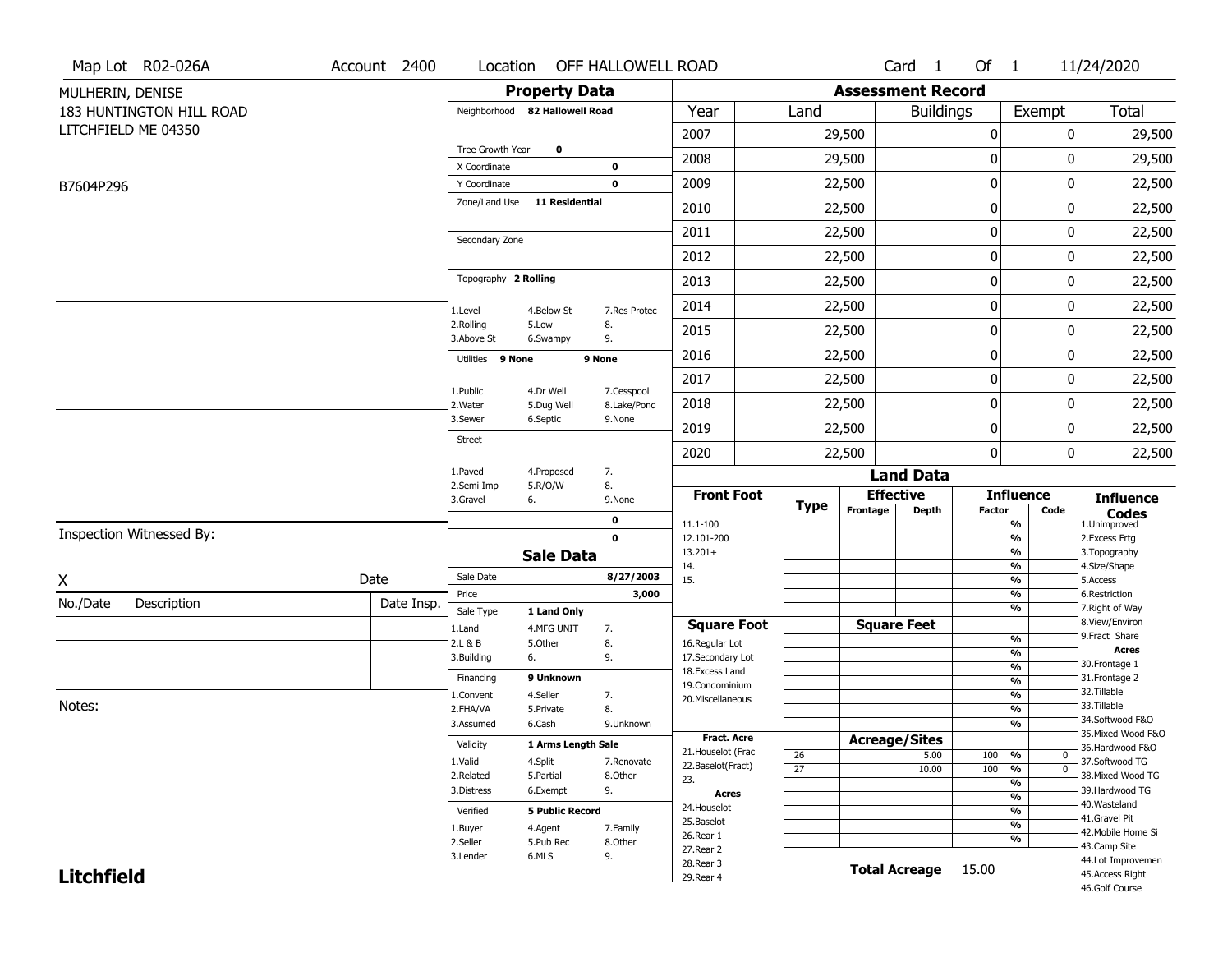|                                    |                                 |                                                   |                           |                  |                           |                                       |               |                             |                           |            | <b>Litchfield</b>  |                    |                   |  |      |            |
|------------------------------------|---------------------------------|---------------------------------------------------|---------------------------|------------------|---------------------------|---------------------------------------|---------------|-----------------------------|---------------------------|------------|--------------------|--------------------|-------------------|--|------|------------|
|                                    | Map Lot R02-026A                |                                                   |                           |                  |                           | Account 2400                          |               | Location                    |                           |            |                    | OFF HALLOWELL ROAD | Card <sub>1</sub> |  | Of 1 | 11/24/2020 |
|                                    | <b>Building Style 0 Uncoded</b> |                                                   | SF Bsmt Living            |                  | $\mathbf 0$               |                                       |               | Layout $\mathbf 0$          |                           |            |                    |                    |                   |  |      |            |
| 0.Uncoded                          | 4.Cape                          | 8.Log                                             | Fin Bsmt Grade            |                  | 0 <sub>0</sub>            |                                       |               | 1. Typical                  | 4.                        |            | 7.                 |                    |                   |  |      |            |
| 1.Conv.                            | 5.Garrison                      | 9.Other                                           |                           | OPEN-5-CUSTOMIZE | $\mathbf 0$               |                                       |               | 2.Inadeg                    | 5.                        |            | 8.                 |                    |                   |  |      |            |
| 2.Ranch                            | 6.Split                         | 10.Tri-Lev                                        | Heat Type                 | 100%             |                           | 0 Uncoded                             |               | 3.                          | 6.                        |            | 9.                 |                    |                   |  |      |            |
| 3.R Ranch                          | 7.Contemp                       | 11.Earth O                                        | 0.Uncoded                 |                  | 4.Steam                   |                                       | 8.Fl/Wall     | Attic<br>$\bf{0}$           |                           |            |                    |                    |                   |  |      |            |
| Dwelling Units 0                   |                                 |                                                   | 1.HWBB                    |                  | 5.FWA                     |                                       | 9.No Heat     | 1.1/4 Fin                   | 4.Full Fin                |            | 7.                 |                    |                   |  |      |            |
| Other Units                        | 0                               |                                                   | 2.HWCI                    |                  | 6.GravWA                  |                                       | 10.Radiant    | 2.1/2 Fin                   | 5.Fl/Stair                |            | 8.                 |                    |                   |  |      |            |
| Stories                            | 0                               |                                                   | 3.H Pump                  |                  | 7.Electric                |                                       | 11.Radiant    | 3.3/4 Fin                   | 6.                        |            | 9.None             |                    |                   |  |      |            |
| 1.1                                | 4.1.5                           | 7.1.25                                            | Cool Type                 | 0%               | 9 None                    |                                       |               | Insulation 0                |                           |            |                    |                    |                   |  |      |            |
| 2.2                                | 5.1.75                          | 8.3.5                                             | 1.Refrig                  |                  | 4.W&C Air                 |                                       | 7.RadHW       | 1.Full                      | 4.Minimal                 |            | 7.                 |                    |                   |  |      |            |
| 3.3                                | 6.2.5                           | 9.4                                               | 2.Evapor                  |                  | 5.Monitor-                | 8.                                    |               | 2. Heavy                    | 5.Partial                 |            | 8.                 |                    |                   |  |      |            |
| <b>Exterior Walls</b><br>0.Uncoded | 0 Uncoded<br>4.Asbestos         | 8.Concrete                                        | 3.H Pump<br>Kitchen Style |                  | 6.Monitor-<br>$\mathbf 0$ | 9.None                                |               | 3.Capped<br>Unfinished %    | 6.<br>0%                  |            | 9.None             |                    |                   |  |      |            |
| 1.Wd Clapb                         | 5.Stucco                        | 9.Other                                           | 1.Modern                  |                  | 4.Obsolete                | 7.                                    |               | Grade & Factor              | 0 0%                      |            |                    |                    |                   |  |      |            |
| 2.Vinyl                            | 6.Brick                         | 10.Wd shin                                        | 2. Typical                |                  | 5.                        | 8.                                    |               | 1.E Grade                   |                           | 4.B Grade  | 7.AAA Grad         |                    |                   |  |      |            |
| 3.Compos.                          | 7.Stone                         | 11.T1-11                                          | 3.Old Type                |                  | 6.                        | 9.None                                |               | 2.D Grade                   | 5.A Grade                 |            | 8.M&S              |                    |                   |  |      |            |
| Roof Surface                       | 0                               |                                                   | Bath(s) Style             |                  | $\mathbf 0$               |                                       |               | 3.C Grade                   |                           | 6.AA Grade | 9.Same             |                    |                   |  |      |            |
| 1.Asphalt                          | 4.Composit                      | 7.Rolled R                                        | 1.Modern                  |                  | 4.Obsolete                | 7.                                    |               | SQFT (Footprint) 0          |                           |            |                    |                    |                   |  |      |            |
| 2.Slate                            | 5.Wood                          | 8.                                                | 2. Typical                |                  | 5.                        | 8.                                    |               | Condition                   | 0                         |            |                    |                    |                   |  |      |            |
| 3. Metal                           | 6.Other                         | 9.                                                | 3.Old Type                |                  | 6.                        | 9.None                                |               | 1.Poor                      | 4.Avg                     |            | 7.V G              |                    |                   |  |      |            |
| SF Masonry Trim 0                  |                                 |                                                   | # Rooms                   |                  | $\mathbf 0$               |                                       |               | 2.Fair                      | $5.Avg+$                  |            | 8.Exc              |                    |                   |  |      |            |
| OPEN-3-CUSTOM 0                    |                                 |                                                   | # Bedrooms                |                  | 0                         |                                       |               | 3.Avg-                      | 6.Good                    |            | 9.Same             |                    |                   |  |      |            |
| OPEN-4-CUSTOM 0                    |                                 |                                                   | # Full Baths              |                  | 0                         |                                       |               | Phys. % Good                |                           | 0%         |                    |                    |                   |  |      |            |
| Year Built                         | 0                               |                                                   | # Half Baths              |                  | $\mathbf 0$               |                                       |               | Funct. % Good               |                           | 100%       |                    |                    |                   |  |      |            |
| Year Remodeled 0                   |                                 |                                                   | # Addn Fixtures           |                  | $\mathbf 0$               |                                       |               | Functional Code 9 None      |                           |            |                    |                    |                   |  |      |            |
| Foundation                         | 0                               |                                                   | # Fireplaces              |                  | 0                         |                                       |               | 1.Incomp                    | 4.Delap                   |            | 7.No Power         |                    |                   |  |      |            |
| 1.Concrete                         | 4.Wood                          | 7.                                                |                           |                  |                           |                                       |               | 2.O-Built                   | 5.Bsmt                    |            | 8.LongTerm         |                    |                   |  |      |            |
| 2.C Block                          | 5.Slab                          | 8.                                                |                           |                  |                           |                                       |               | 3.Damage                    |                           | 6.Common   | 9.None             |                    |                   |  |      |            |
| 3.Br/Stone                         | 6.Piers                         | 9.                                                |                           |                  |                           |                                       |               | Econ. % Good                | 100%                      |            |                    |                    |                   |  |      |            |
| Basement                           | 0                               |                                                   |                           |                  |                           |                                       |               | Economic Code None          |                           |            |                    |                    |                   |  |      |            |
| $1.1/4$ Bmt                        | 4.Full Bmt                      | 7.                                                |                           |                  |                           |                                       |               | 0.None                      |                           | 3.No Power | 9.None             |                    |                   |  |      |            |
| 2.1/2 Bmt                          | 5.Crawl Sp                      | 8.                                                |                           |                  |                           |                                       |               | 1.Location                  |                           | 4.Generate | 8.                 |                    |                   |  |      |            |
| 3.3/4 Bmt<br>Bsmt Gar # Cars 0     | 6.                              | 9.None                                            |                           |                  |                           | <i>Software</i>                       |               | 2.Encroach<br>Entrance Code | 5.Multi-Fa<br>$\mathbf 0$ |            | 9.                 |                    |                   |  |      |            |
| Wet Basement                       | 0                               |                                                   |                           |                  |                           | A Division of Harris Computer Systems |               | 1.Interior                  | 4.Vacant                  |            | 7.                 |                    |                   |  |      |            |
| 1.Dry                              | 4.Dirt Flr                      | 7.                                                |                           |                  |                           |                                       |               | 2.Refusal                   |                           | 5.Estimate | 8.                 |                    |                   |  |      |            |
| 2.Damp                             | 5.                              | 8.                                                |                           |                  |                           |                                       |               | 3.Informed                  | 6.Existing                |            | 9.                 |                    |                   |  |      |            |
| 3.Wet                              | 6.                              | 9.                                                |                           |                  |                           |                                       |               | Information Code 0          |                           |            |                    |                    |                   |  |      |            |
|                                    |                                 |                                                   |                           |                  |                           |                                       |               | 1.0wner                     | 4.Agent                   |            | 7.Vacant           |                    |                   |  |      |            |
|                                    |                                 |                                                   |                           |                  |                           |                                       |               | 2.Relative                  |                           | 5.Estimate | 8.                 |                    |                   |  |      |            |
|                                    |                                 | Date Inspected                                    |                           |                  |                           |                                       |               | 3. Tenant                   | 6.Other                   |            | 9.                 |                    |                   |  |      |            |
|                                    |                                 | <b>Additions, Outbuildings &amp; Improvements</b> |                           |                  |                           |                                       |               |                             |                           |            | 1.One Story Fram   |                    |                   |  |      |            |
|                                    |                                 | Year                                              | Units                     | Grade            | Cond                      | Phys.                                 | Funct.        | Sound Value                 |                           |            | 2. Two Story Fram  |                    |                   |  |      |            |
| Type                               |                                 |                                                   |                           |                  |                           |                                       |               |                             |                           |            | 3. Three Story Fr  |                    |                   |  |      |            |
|                                    |                                 |                                                   |                           |                  |                           | $\%$                                  | $\%$          |                             |                           |            | 4.1 & 1/2 Story    |                    |                   |  |      |            |
|                                    |                                 |                                                   |                           |                  |                           | $\frac{0}{0}$                         | $\%$          |                             |                           |            | 5.1 & 3/4 Story    |                    |                   |  |      |            |
|                                    |                                 |                                                   |                           |                  |                           | $\frac{1}{2}$                         | $\frac{0}{6}$ |                             |                           |            | 6.2 & 1/2 Story    |                    |                   |  |      |            |
|                                    |                                 |                                                   |                           |                  |                           | $\frac{1}{2}$                         | $\frac{1}{2}$ |                             |                           |            | 21. Open Frame Por |                    |                   |  |      |            |
|                                    |                                 |                                                   |                           |                  |                           | $\frac{0}{0}$                         | $\frac{1}{2}$ |                             |                           |            | 22.Encl Frame Por  |                    |                   |  |      |            |
|                                    |                                 |                                                   |                           |                  |                           |                                       |               |                             |                           |            | 23. Frame Garage   |                    |                   |  |      |            |
|                                    |                                 |                                                   |                           |                  |                           | $\%$                                  | $\%$          |                             |                           |            | 24.Frame Shed      |                    |                   |  |      |            |
|                                    |                                 |                                                   |                           |                  |                           | $\frac{0}{0}$                         | $\%$          |                             |                           |            | 25. Frame Bay Wind |                    |                   |  |      |            |
|                                    |                                 |                                                   |                           |                  |                           | $\%$                                  | $\%$          |                             |                           |            | 26.1SFr Overhang   |                    |                   |  |      |            |
|                                    |                                 |                                                   |                           |                  |                           | $\%$                                  | $\frac{1}{2}$ |                             |                           |            | 27. Unfin Basement |                    |                   |  |      |            |
|                                    |                                 |                                                   |                           |                  |                           |                                       |               |                             |                           |            | 28. Unfinished Att |                    |                   |  |      |            |
|                                    |                                 |                                                   |                           |                  |                           | $\%$                                  | $\%$          |                             |                           |            | 29. Finished Attic |                    |                   |  |      |            |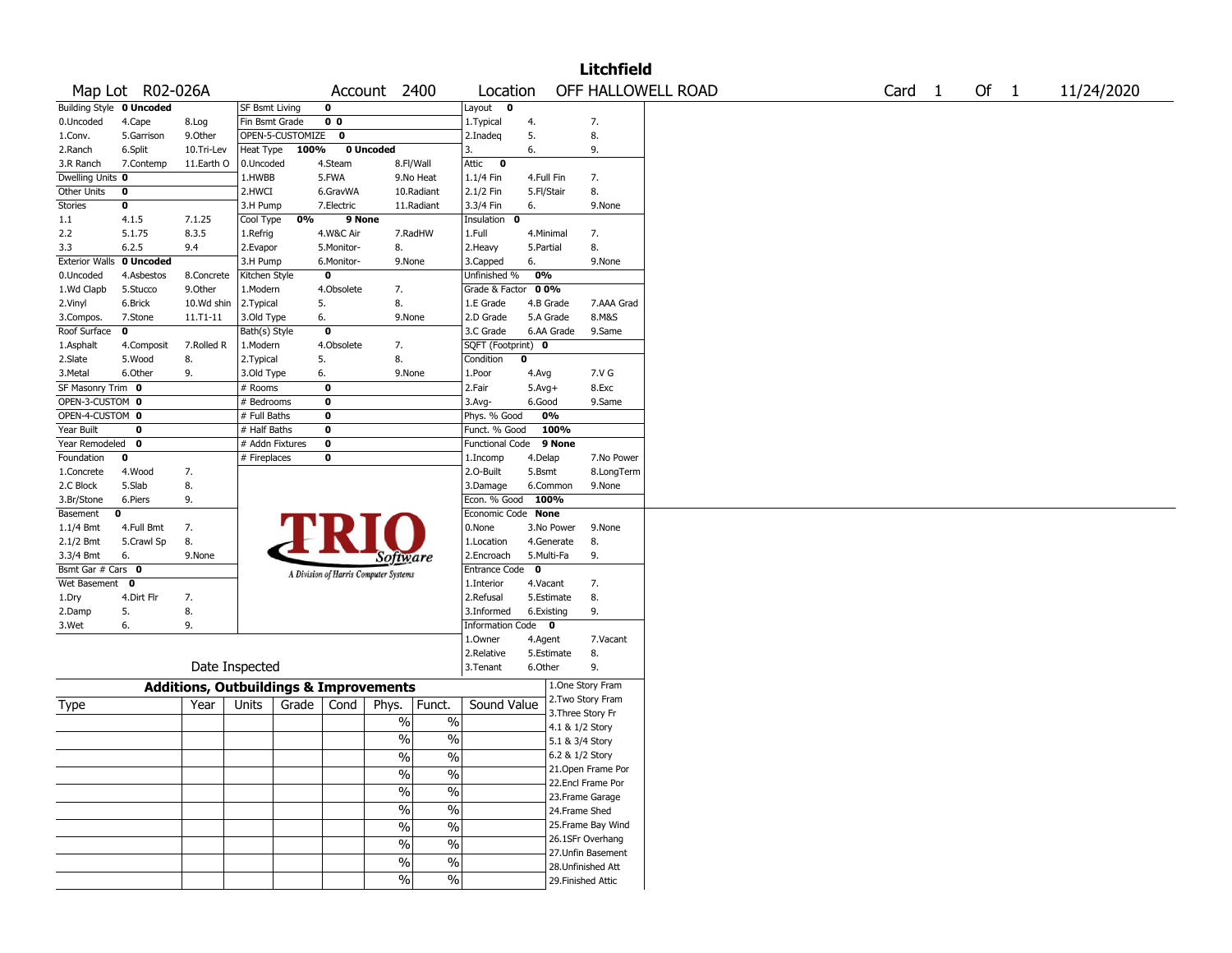|                   | Map Lot R02-027          | Account 1067 | Location                       | 2709 HALLOWELL ROAD                                  |                              |                 |                      | Card <sub>1</sub>        | Of $1$        |                                | 11/24/2020                            |
|-------------------|--------------------------|--------------|--------------------------------|------------------------------------------------------|------------------------------|-----------------|----------------------|--------------------------|---------------|--------------------------------|---------------------------------------|
| LILLY, GILBERT    |                          |              |                                | <b>Property Data</b>                                 |                              |                 |                      | <b>Assessment Record</b> |               |                                |                                       |
| 162 PARKS ROAD    |                          |              | Neighborhood 82 Hallowell Road |                                                      | Year                         | Land            |                      | <b>Buildings</b>         |               | Exempt                         | <b>Total</b>                          |
|                   | RICHMOND ME 04357        |              |                                |                                                      | 2007                         |                 | 71,280               |                          | 45,757        | 0                              | 117,037                               |
|                   |                          |              | Tree Growth Year               | $\mathbf 0$                                          | 2008                         |                 | 71,280               |                          | 45,981        | 0                              | 117,261                               |
| B3276P331         |                          |              | X Coordinate<br>Y Coordinate   | $\mathbf 0$<br>$\mathbf 0$                           | 2009                         |                 | 70,000               |                          | 56,252        | 0                              | 126,252                               |
|                   |                          |              | Zone/Land Use                  | <b>11 Residential</b>                                | 2010                         |                 | 70,000               |                          | 45,744        | 0                              | 115,744                               |
|                   |                          |              |                                |                                                      | 2011                         |                 |                      |                          |               | 0                              |                                       |
|                   |                          |              | Secondary Zone                 |                                                      |                              |                 | 70,000               |                          | 62,802        |                                | 132,802                               |
|                   |                          |              |                                |                                                      | 2012                         |                 | 70,000               |                          | 62,802        | 0                              | 132,802                               |
|                   |                          |              | Topography 2 Rolling           |                                                      | 2013                         |                 | 70,000               |                          | 72,611        | 0                              | 142,611                               |
|                   |                          |              | 1.Level                        | 4.Below St<br>7.Res Protec                           | 2014                         |                 | 70,000               |                          | 71,977        | 0                              | 141,977                               |
|                   |                          |              | 2.Rolling<br>3.Above St        | 5.Low<br>8.<br>9.<br>6.Swampy                        | 2015                         |                 | 70,000               |                          | 71,346        | 0                              | 141,346                               |
|                   |                          |              | Utilities 4 Drilled Well       | <b>6 Septic System</b>                               | 2016                         |                 | 70,000               |                          | 71,082        | 0                              | 141,082                               |
|                   |                          |              |                                |                                                      | 2017                         |                 | 70,000               |                          | 70,449        | 0                              | 140,449                               |
|                   |                          |              | 1.Public<br>2. Water           | 4.Dr Well<br>7.Cesspool<br>5.Dug Well<br>8.Lake/Pond | 2018                         |                 | 70,000               |                          | 69,789        | 0                              | 139,789                               |
|                   |                          |              | 3.Sewer                        | 6.Septic<br>9.None                                   | 2019                         |                 | 81,100               |                          | 124,500       | 0                              | 205,600                               |
|                   |                          |              | 1 Paved<br><b>Street</b>       |                                                      | 2020                         |                 | 81,100               |                          | 124,500       | 0                              | 205,600                               |
|                   |                          |              | 1.Paved                        | 7.<br>4.Proposed                                     |                              |                 |                      | <b>Land Data</b>         |               |                                |                                       |
|                   |                          |              | 2.Semi Imp<br>3.Gravel<br>6.   | 8.<br>5.R/O/W<br>9.None                              | <b>Front Foot</b>            |                 |                      | <b>Effective</b>         |               | <b>Influence</b>               | <b>Influence</b>                      |
|                   |                          |              |                                | 0                                                    |                              | <b>Type</b>     | Frontage             | <b>Depth</b>             | <b>Factor</b> | Code                           | <b>Codes</b>                          |
|                   | Inspection Witnessed By: |              |                                | $\mathbf 0$                                          | 11.1-100<br>12.101-200       |                 |                      |                          |               | %<br>$\frac{9}{6}$             | 1.Unimproved<br>2. Excess Frtg        |
|                   |                          |              |                                | <b>Sale Data</b>                                     | $13.201+$                    |                 |                      |                          |               | %                              | 3. Topography                         |
| X                 |                          | Date         | Sale Date                      |                                                      | 14.<br>15.                   |                 |                      |                          |               | %<br>%                         | 4.Size/Shape<br>5.Access              |
| No./Date          | Description              | Date Insp.   | Price                          |                                                      |                              |                 |                      |                          |               | %                              | 6.Restriction                         |
|                   |                          |              | Sale Type                      |                                                      | <b>Square Foot</b>           |                 |                      | <b>Square Feet</b>       |               | %                              | 7. Right of Way<br>8.View/Environ     |
|                   |                          |              | 1.Land<br>2.L & B              | 4.MFG UNIT<br>7.<br>8.<br>5.Other                    | 16.Regular Lot               |                 |                      |                          |               | $\frac{9}{6}$                  | 9.Fract Share                         |
|                   |                          |              | 3.Building<br>6.               | 9.                                                   | 17.Secondary Lot             |                 |                      |                          |               | $\frac{9}{6}$                  | <b>Acres</b><br>30.Frontage 1         |
|                   |                          |              | Financing                      |                                                      | 18.Excess Land               |                 |                      |                          |               | $\frac{9}{6}$<br>$\frac{9}{6}$ | 31. Frontage 2                        |
|                   |                          |              |                                |                                                      |                              |                 |                      |                          |               |                                | 32.Tillable                           |
|                   |                          |              |                                |                                                      | 19.Condominium               |                 |                      |                          |               |                                |                                       |
| Notes:            |                          |              | 1.Convent<br>2.FHA/VA          | 4.Seller<br>7.<br>8.<br>5.Private                    | 20.Miscellaneous             |                 |                      |                          |               | $\frac{9}{6}$<br>$\frac{9}{6}$ | 33.Tillable                           |
|                   |                          |              | 3.Assumed                      | 6.Cash<br>9.Unknown                                  |                              |                 |                      |                          |               | $\frac{9}{6}$                  | 34.Softwood F&O                       |
|                   |                          |              |                                |                                                      | <b>Fract. Acre</b>           |                 | <b>Acreage/Sites</b> |                          |               |                                | 35. Mixed Wood F&O                    |
|                   |                          |              | Validity                       |                                                      | 21. Houselot (Frac           | 24              |                      | 1.00                     | 100           | %<br>0                         | 36.Hardwood F&O                       |
|                   |                          |              | 1.Valid<br>2.Related           | 4.Split<br>7.Renovate<br>5.Partial<br>8.Other        | 22.Baselot(Fract)            | $\overline{26}$ |                      | 3.20                     | 100           | $\frac{9}{6}$<br>$\mathbf 0$   | 37.Softwood TG<br>38. Mixed Wood TG   |
|                   |                          |              | 3.Distress                     | 6.Exempt<br>9.                                       | 23.                          | 44              |                      | 2.00                     | 100           | $\frac{9}{6}$<br>$\mathbf 0$   | 39.Hardwood TG                        |
|                   |                          |              |                                |                                                      | <b>Acres</b><br>24. Houselot | $\overline{42}$ |                      | 1.00                     | 100           | $\frac{9}{6}$<br>$\mathbf 0$   | 40. Wasteland                         |
|                   |                          |              | Verified                       |                                                      | 25.Baselot                   |                 |                      |                          |               | $\frac{9}{6}$<br>$\frac{9}{6}$ | 41.Gravel Pit                         |
|                   |                          |              | 1.Buyer                        | 4.Agent<br>7.Family                                  | 26.Rear 1                    |                 |                      |                          |               | %                              | 42. Mobile Home Si                    |
|                   |                          |              | 2.Seller<br>3.Lender           | 5.Pub Rec<br>8.Other<br>6.MLS<br>9.                  | 27.Rear 2                    |                 |                      |                          |               |                                | 43.Camp Site                          |
| <b>Litchfield</b> |                          |              |                                |                                                      | 28. Rear 3<br>29. Rear 4     |                 |                      | <b>Total Acreage</b>     | 4.20          |                                | 44.Lot Improvemen<br>45. Access Right |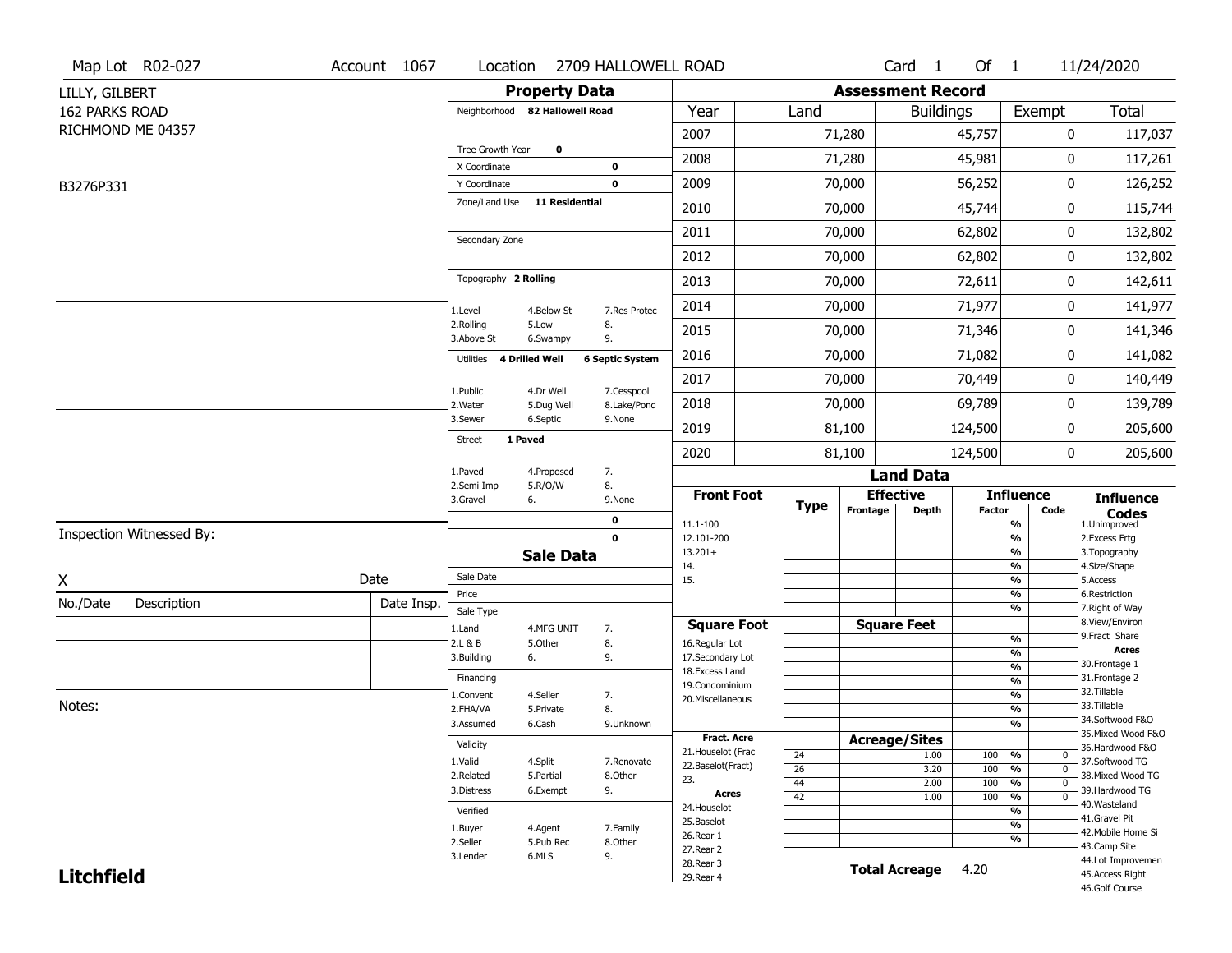|                                    |                               |                                                   |                            |                           |                          |                                       |                                   |                                           |                          | <b>Litchfield</b>                       |                     |                |                |                   |            |            |  |
|------------------------------------|-------------------------------|---------------------------------------------------|----------------------------|---------------------------|--------------------------|---------------------------------------|-----------------------------------|-------------------------------------------|--------------------------|-----------------------------------------|---------------------|----------------|----------------|-------------------|------------|------------|--|
|                                    | Map Lot R02-027               |                                                   |                            |                           |                          | Account 1067                          |                                   | Location                                  |                          |                                         | 2709 HALLOWELL ROAD |                |                | Card <sub>1</sub> | Of $1$     | 11/24/2020 |  |
|                                    | Building Style 1 Conventional |                                                   | SF Bsmt Living             |                           | 0                        |                                       |                                   | 1 Typical<br>Layout                       |                          |                                         |                     |                |                | SV SHED           |            |            |  |
| 0.Uncoded                          | 4.Cape                        | 8.Log                                             |                            | Fin Bsmt Grade            | 0 <sub>0</sub>           |                                       |                                   | 1. Typical                                | 4.                       | 7.                                      |                     | Shed           | ${\sf N\!N}$   | $12.3^{\circ}$    |            |            |  |
| 1.Conv.                            | 5.Garrison                    | 9.0ther                                           |                            | OPEN-5-CUSTOMIZE          | $\bullet$                |                                       |                                   | 2.Inadeg                                  | 5.                       | 8.                                      |                     |                |                | $8.0^\circ$       |            |            |  |
| 2.Ranch                            | 6.Split                       | 10.Tri-Lev                                        | Heat Type                  | 100%                      |                          | 5 Forced Warm Air                     |                                   | 3.                                        | 6.                       | 9.                                      |                     | $24.0^{\circ}$ |                |                   |            |            |  |
| 3.R Ranch                          | 7.Contemp                     | 11.Earth O                                        | 0.Uncoded                  |                           | 4.Steam                  |                                       | 8.Fl/Wall                         | 9 None<br>Attic                           |                          |                                         |                     |                |                |                   |            |            |  |
| Dwelling Units 1<br>Other Units    | $\mathbf{o}$                  |                                                   | 1.HWBB<br>2.HWCI           |                           | 5.FWA<br>6.GravWA        |                                       | 9.No Heat<br>10.Radiant           | $1.1/4$ Fin<br>2.1/2 Fin                  | 4.Full Fin<br>5.Fl/Stair | 7.<br>8.                                |                     | $12.0\,$       | 12.0           | 11/2sShed         |            |            |  |
| <b>Stories</b>                     | 4 One & 1/2 Story             |                                                   | 3.H Pump                   |                           | 7.Electric               |                                       | 11.Radiant                        | 3.3/4 Fin                                 | 6.                       | 9.None                                  |                     |                |                | 20.0"             |            |            |  |
| $1.1\,$                            | 4.1.5                         | 7.1.25                                            | Cool Type                  | 0%                        |                          | 9 None                                |                                   | Insulation                                | 4 Minimal                |                                         |                     |                |                |                   |            |            |  |
| 2.2                                | 5.1.75                        | 8.3.5                                             | 1.Refrig                   |                           | 4.W&C Air                |                                       | 7.RadHW                           | 1.Full                                    | 4.Minimal                | 7.                                      |                     |                |                |                   |            |            |  |
| 3.3                                | 6.2.5                         | 9.4                                               | 2.Evapor                   |                           | 5.Monitor-               | 8.                                    |                                   | 2. Heavy                                  | 5.Partial                | 8.                                      |                     | Canopy         | 40.0°<br>10.0  |                   |            |            |  |
| Exterior Walls 2 Vinyl             |                               |                                                   | 3.H Pump                   |                           | 6.Monitor-               | 9.None                                |                                   | 3.Capped                                  | 6.                       | 9.None                                  |                     |                | $30.3^{\circ}$ |                   |            |            |  |
| 0.Uncoded                          | 4.Asbestos                    | 8.Concrete                                        | Kitchen Style              |                           | 2 Typical                |                                       |                                   | Unfinished %                              | 0%                       |                                         |                     |                | Garage         |                   |            |            |  |
| 1.Wd Clapb                         | 5.Stucco                      | 9.Other                                           | 1.Modern                   |                           | 4.Obsolete               | 7.                                    |                                   | Grade & Factor 3 Average 95%              |                          |                                         |                     | 34.0'          |                |                   | NV.        |            |  |
| 2.Vinyl                            | 6.Brick                       | 10.Wd shin                                        | 2. Typical                 |                           | 5.                       | 8.                                    |                                   | 1.E Grade                                 | 4.B Grade                | 7.AAA Grad                              |                     | $24.0$ 24.0    |                |                   |            |            |  |
| 3.Compos.                          | 7.Stone                       | $11. T1 - 11$                                     | 3.Old Type                 |                           | 6.                       | 9.None                                |                                   | 2.D Grade                                 | 5.A Grade                | 8.M&S                                   |                     |                |                |                   |            |            |  |
| Roof Surface                       | <b>1 Asphalt Shingles</b>     |                                                   | Bath(s) Style              |                           |                          | 2 Typical Bath(s)                     |                                   | 3.C Grade                                 | 6.AA Grade               | 9.Same                                  |                     | $10.0^\circ$   | $30.0^\circ$   |                   |            |            |  |
| 1.Asphalt                          | 4.Composit                    | 7.Rolled R                                        | 1.Modern                   |                           | 4.Obsolete               | 7.                                    |                                   | SQFT (Footprint) 552                      |                          |                                         |                     |                |                |                   |            |            |  |
| 2.Slate                            | 5.Wood                        | 8.                                                | 2. Typical                 |                           | 5.                       | 8.                                    |                                   | Condition                                 | 4 Average                |                                         |                     |                |                |                   | A/25F      |            |  |
| 3.Metal                            | 6.Other                       | 9.                                                | 3.Old Type                 |                           | 6.                       | 9.None                                |                                   | 1.Poor                                    | 4.Avg                    | 7.V G                                   |                     |                |                |                   |            |            |  |
| SF Masonry Trim 0                  |                               |                                                   | # Rooms                    |                           | $\overline{\phantom{a}}$ |                                       |                                   | 2.Fair                                    | $5.Avg+$                 | 8.Exc                                   |                     |                |                | $23.0^{\circ}$    | 23.C       |            |  |
| OPEN-3-CUSTOM 0<br>OPEN-4-CUSTOM 0 |                               |                                                   | # Bedrooms<br># Full Baths |                           | 3<br>$\mathbf{1}$        |                                       |                                   | 3.Avg-                                    | 6.Good<br>0%             | 9.Same                                  |                     |                |                |                   |            |            |  |
| Year Built                         | 1843                          |                                                   | # Half Baths               |                           | $\mathbf{1}$             |                                       |                                   | Phys. % Good<br>Funct. % Good             | 100%                     |                                         |                     |                |                | $8.0^{\circ}$     | 20.0       |            |  |
| Year Remodeled 1977                |                               |                                                   |                            | # Addn Fixtures           | $\mathbf 0$              |                                       |                                   | Functional Code 9 None                    |                          |                                         |                     |                |                |                   |            |            |  |
| Foundation                         | 3 Brick &/or Stone            |                                                   | # Fireplaces               |                           | 1                        |                                       |                                   | 1.Incomp                                  | 4.Delap                  | 7.No Power                              |                     |                |                |                   | 13/4sFr/CS |            |  |
| 1.Concrete                         | 4.Wood                        | 7.                                                |                            |                           |                          |                                       |                                   | 2.O-Built                                 | 5.Bsmt                   | 8.LongTerm                              |                     |                |                | 24.0              |            |            |  |
| 2.C Block                          | 5.Slab                        | 8.                                                |                            |                           |                          |                                       |                                   | 3.Damage                                  | 6.Common                 | 9.None                                  |                     |                |                |                   |            |            |  |
| 3.Br/Stone                         | 6.Piers                       | 9.                                                |                            |                           |                          |                                       |                                   | Econ. % Good 100%                         |                          |                                         |                     |                |                |                   | 23.0       |            |  |
| Basement                           | <b>5 Crawl Space</b>          |                                                   |                            |                           |                          |                                       |                                   | Economic Code None                        |                          |                                         |                     |                |                |                   |            |            |  |
| 1.1/4 Bmt                          | 4.Full Bmt                    | 7.                                                |                            |                           |                          |                                       |                                   | 0.None                                    | 3.No Power               | 9.None                                  |                     |                |                |                   |            |            |  |
| 2.1/2 Bmt                          | 5.Crawl Sp                    | 8.                                                |                            |                           |                          |                                       |                                   | 1.Location                                | 4.Generate               | 8.                                      |                     |                |                |                   |            |            |  |
| 3.3/4 Bmt                          | 6.                            | 9.None                                            |                            |                           |                          | Software                              |                                   | 2.Encroach                                | 5.Multi-Fa               | 9.                                      |                     |                |                |                   |            |            |  |
| Bsmt Gar # Cars 0                  |                               |                                                   |                            |                           |                          | A Division of Harris Computer Systems |                                   | Entrance Code                             |                          | 5 Estimated                             |                     |                |                |                   |            |            |  |
| Wet Basement                       | 9 No Basement                 |                                                   |                            |                           |                          |                                       |                                   | 1.Interior                                | 4.Vacant                 | 7.                                      |                     |                |                |                   |            |            |  |
| 1.Dry                              | 4.Dirt Flr                    | 7.                                                |                            |                           |                          |                                       |                                   | 2.Refusal                                 | 5.Estimate               | 8.                                      |                     |                |                |                   |            |            |  |
| 2.Damp<br>3.Wet                    | 5.<br>6.                      | 8.<br>9.                                          |                            |                           |                          |                                       |                                   | 3.Informed<br>Information Code 5 Estimate | 6.Existing               | 9.                                      |                     |                |                |                   |            |            |  |
|                                    |                               |                                                   |                            |                           |                          |                                       |                                   | 1.0wner                                   | 4.Agent                  | 7.Vacant                                |                     |                |                |                   |            |            |  |
|                                    |                               |                                                   |                            |                           |                          |                                       |                                   | 2.Relative                                | 5.Estimate               | 8.                                      |                     |                |                |                   |            |            |  |
|                                    |                               |                                                   |                            | Date Inspected 10/18/2018 |                          |                                       |                                   | 3.Tenant                                  | 6.Other                  | 9.                                      |                     |                |                |                   |            |            |  |
|                                    |                               | <b>Additions, Outbuildings &amp; Improvements</b> |                            |                           |                          |                                       |                                   |                                           |                          | 1.One Story Fram                        |                     |                |                |                   |            |            |  |
|                                    |                               |                                                   | Units                      | Grade                     | Cond                     | Phys.                                 |                                   | Sound Value                               |                          | 2. Two Story Fram                       |                     |                |                |                   |            |            |  |
| Type<br>2 Two Story Frame          |                               | Year<br>1970                                      |                            |                           | 4                        | 0                                     | Funct.<br>% 100 %                 |                                           |                          | 3. Three Story Fr                       |                     |                |                |                   |            |            |  |
|                                    |                               |                                                   | 460                        | 9 100                     |                          |                                       |                                   |                                           |                          | 4.1 & 1/2 Story                         |                     |                |                |                   |            |            |  |
| 29 Finished Attic                  |                               | 1970                                              | 460                        | 9 1 0 0                   | 4                        | 0                                     | % 100 %                           |                                           |                          | 5.1 & 3/4 Story                         |                     |                |                |                   |            |            |  |
| 1 One Story Frame                  |                               | 1970  184                                         |                            | 9 100                     | 4                        | 10                                    | $% 100 \t%$                       |                                           |                          | 6.2 & 1/2 Story                         |                     |                |                |                   |            |            |  |
| 23 Frame Garage                    |                               | 1977                                              | 720                        | 2 100                     | 3                        | 10                                    | % 100 %                           |                                           |                          | 21. Open Frame Por<br>22.Encl Frame Por |                     |                |                |                   |            |            |  |
| 61 Canopy/s                        |                               | 1977                                              | 640                        | 1 100                     | 4                        | 0                                     | $\frac{9}{6}$ 75<br>$\sqrt{2}$    |                                           |                          | 23. Frame Garage                        |                     |                |                |                   |            |            |  |
| 83 1 1/2s Shed                     |                               | 1                                                 | 240                        | 2 100                     | 3                        | 0                                     | $\frac{1}{2}$<br>% 75             |                                           |                          | 24.Frame Shed                           |                     |                |                |                   |            |            |  |
| 24 Frame Shed                      |                               | 1                                                 | 288                        | 1 100                     | $\overline{2}$           | 0                                     | $\frac{9}{6}$ 75<br>$\frac{1}{2}$ |                                           |                          | 25. Frame Bay Wind                      |                     |                |                |                   |            |            |  |
| 24 Frame Shed                      |                               | $\pmb{0}$                                         |                            |                           |                          | $\%$                                  |                                   | % 200                                     |                          | 26.1SFr Overhang                        |                     |                |                |                   |            |            |  |
|                                    |                               |                                                   |                            |                           |                          |                                       |                                   |                                           |                          | 27.Unfin Basement                       |                     |                |                |                   |            |            |  |
|                                    |                               |                                                   |                            |                           |                          | %                                     | $\frac{1}{2}$                     |                                           |                          | 28. Unfinished Att                      |                     |                |                |                   |            |            |  |
|                                    |                               |                                                   |                            |                           |                          | $\%$                                  | $\sqrt{6}$                        |                                           |                          | 29. Finished Attic                      |                     |                |                |                   |            |            |  |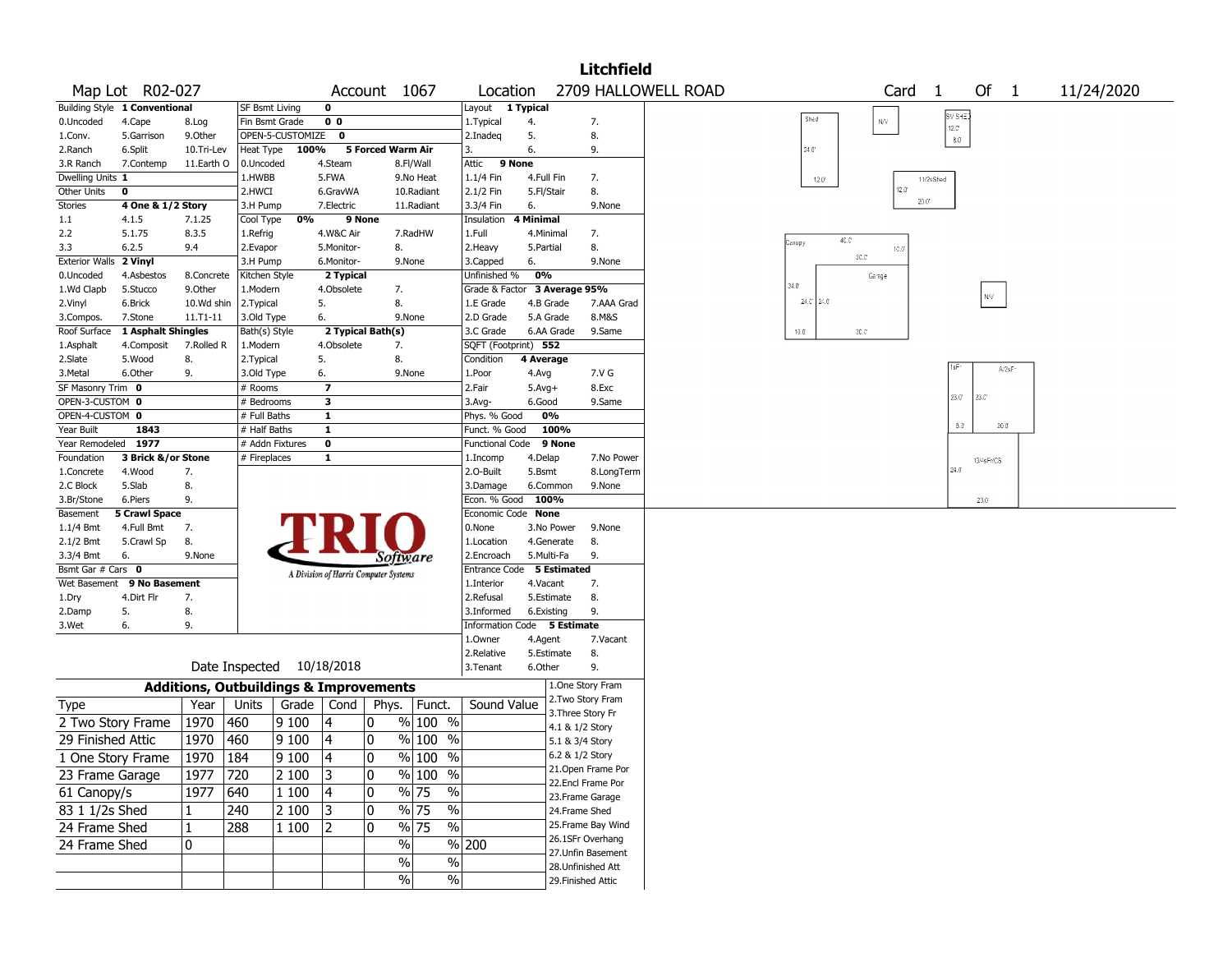|                   | Map Lot R02-027-ON       | Account 2636 | Location                       | 2703 HALLOWELL ROAD                       |                                  |             |                          | Card <sub>1</sub> | Of 1          |                                | 11/24/2020                           |
|-------------------|--------------------------|--------------|--------------------------------|-------------------------------------------|----------------------------------|-------------|--------------------------|-------------------|---------------|--------------------------------|--------------------------------------|
|                   | FURBISH RANDALL M        |              |                                | <b>Property Data</b>                      |                                  |             | <b>Assessment Record</b> |                   |               |                                |                                      |
|                   | 2703 HALLOWELL ROAD      |              | Neighborhood 82 Hallowell Road |                                           | Year                             | Land        |                          | <b>Buildings</b>  |               | Exempt                         | <b>Total</b>                         |
|                   | LITCHFIELD ME 04350      |              |                                |                                           | 2007                             |             | 0                        |                   | 24,858        | 19,000                         | 5,858                                |
|                   |                          |              | Tree Growth Year               | $\mathbf 0$                               | 2008                             |             | 0                        |                   | 24,148        | 18,050                         | 6,098                                |
|                   |                          |              | X Coordinate                   | $\mathbf 0$                               |                                  |             |                          |                   |               |                                |                                      |
|                   |                          |              | Y Coordinate                   | $\mathbf 0$                               | 2009                             |             | 0                        |                   | 23,437        | 15,200                         | 8,237                                |
|                   |                          |              | Zone/Land Use                  | <b>11 Residential</b>                     | 2010                             |             | 0                        |                   | 22,727        | 16,000                         | 6,727                                |
|                   |                          |              | Secondary Zone                 |                                           | 2011                             |             | 0                        |                   | 22,727        | 16,000                         | 6,727                                |
|                   |                          |              |                                |                                           | 2012                             |             | 0                        |                   | 22,613        | 16,000                         | 6,613                                |
|                   |                          |              | Topography 2 Rolling           |                                           | 2013                             |             | 0                        |                   | 21,903        | 16,000                         | 5,903                                |
|                   |                          |              | 1.Level                        | 4.Below St<br>7.Res Protec                | 2014                             |             | 0                        |                   | 18,279        | 16,000                         | 2,279                                |
|                   |                          |              | 2.Rolling<br>3.Above St        | 8.<br>5.Low<br>9.<br>6.Swampy             | 2015                             |             | 0                        |                   | 17,613        | 16,000                         | 1,613                                |
|                   |                          |              | 4 Drilled Well<br>Utilities    | <b>6 Septic System</b>                    | 2016                             |             | 0                        |                   | 16,977        | 16,977                         | 0                                    |
|                   |                          |              |                                | 4.Dr Well<br>7.Cesspool                   | 2017                             |             | 0                        |                   | 16,353        | 16,353                         | 0                                    |
|                   |                          |              | 1.Public<br>2. Water           | 5.Dug Well<br>8.Lake/Pond                 | 2018                             |             | 0                        |                   | 15,748        | 15,748                         | 0                                    |
|                   |                          |              | 3.Sewer                        | 6.Septic<br>9.None                        | 2019                             |             | 0                        |                   | 24,900        | 24,900                         | 0                                    |
|                   |                          |              | 1 Paved<br><b>Street</b>       |                                           | 2020                             |             | 0                        |                   | 23,900        | 23,900                         | $\pmb{0}$                            |
|                   |                          |              | 1.Paved<br>2.Semi Imp          | 7.<br>4.Proposed<br>8.<br>5.R/O/W         |                                  |             |                          | <b>Land Data</b>  |               |                                |                                      |
|                   |                          |              | 3.Gravel<br>6.                 | 9.None                                    | <b>Front Foot</b>                | <b>Type</b> | <b>Effective</b>         |                   |               | <b>Influence</b>               | <b>Influence</b>                     |
|                   |                          |              |                                | $\mathbf 0$                               | 11.1-100                         |             | Frontage                 | <b>Depth</b>      | <b>Factor</b> | Code<br>%                      | <b>Codes</b><br>1.Unimproved         |
|                   | Inspection Witnessed By: |              |                                | $\mathbf 0$                               | 12.101-200                       |             |                          |                   |               | $\frac{9}{6}$                  | 2.Excess Frtg                        |
|                   |                          |              |                                | <b>Sale Data</b>                          | $13.201+$<br>14.                 |             |                          |                   |               | %<br>%                         | 3. Topography<br>4.Size/Shape        |
| X                 |                          | Date         | Sale Date                      | 3/18/2006                                 | 15.                              |             |                          |                   |               | $\frac{9}{6}$                  | 5.Access                             |
| No./Date          | Description              | Date Insp.   | Price                          | 42,500                                    |                                  |             |                          |                   |               | %<br>%                         | 6.Restriction<br>7. Right of Way     |
|                   |                          |              | Sale Type<br>1.Land            | <b>4 MANUFACTURED</b><br>4.MFG UNIT<br>7. | <b>Square Foot</b>               |             | <b>Square Feet</b>       |                   |               |                                | 8.View/Environ                       |
|                   |                          |              | 2.L & B                        | 8.<br>5.0ther                             | 16.Regular Lot                   |             |                          |                   |               | $\frac{9}{6}$                  | 9.Fract Share                        |
|                   |                          |              | 3.Building<br>6.               | 9.                                        | 17.Secondary Lot                 |             |                          |                   |               | $\frac{9}{6}$<br>$\frac{9}{6}$ | <b>Acres</b><br>30. Frontage 1       |
|                   |                          |              | Financing                      | 9 Unknown                                 | 18.Excess Land<br>19.Condominium |             |                          |                   |               | $\frac{9}{6}$                  | 31. Frontage 2                       |
|                   |                          |              | 1.Convent                      | 4.Seller<br>7.                            | 20.Miscellaneous                 |             |                          |                   |               | $\frac{9}{6}$                  | 32.Tillable                          |
| Notes:            |                          |              | 2.FHA/VA                       | 8.<br>5.Private                           |                                  |             |                          |                   |               | $\frac{9}{6}$                  | 33.Tillable<br>34.Softwood F&O       |
|                   |                          |              | 3.Assumed                      | 6.Cash<br>9.Unknown                       | <b>Fract. Acre</b>               |             |                          |                   |               | $\frac{9}{6}$                  | 35. Mixed Wood F&O                   |
|                   |                          |              | Validity                       | 1 Arms Length Sale                        | 21. Houselot (Frac               |             | <b>Acreage/Sites</b>     |                   |               | %                              | 36.Hardwood F&O                      |
|                   |                          |              | 1.Valid                        | 4.Split<br>7.Renovate                     | 22.Baselot(Fract)                |             |                          |                   |               | %                              | 37.Softwood TG                       |
|                   |                          |              | 2.Related                      | 5.Partial<br>8.Other                      |                                  |             |                          |                   |               |                                | 38. Mixed Wood TG                    |
|                   |                          |              |                                |                                           | 23.                              |             |                          |                   |               | $\frac{9}{6}$                  |                                      |
|                   |                          |              | 3.Distress                     | 6.Exempt<br>9.                            | <b>Acres</b>                     |             |                          |                   |               | $\frac{9}{6}$                  | 39.Hardwood TG                       |
|                   |                          |              | Verified                       | 1 Buyer                                   | 24. Houselot                     |             |                          |                   |               | $\frac{9}{6}$                  | 40. Wasteland<br>41.Gravel Pit       |
|                   |                          |              | 1.Buyer                        | 4.Agent<br>7.Family                       | 25.Baselot<br>26.Rear 1          |             |                          |                   |               | $\frac{9}{6}$                  | 42. Mobile Home Si                   |
|                   |                          |              | 2.Seller                       | 5.Pub Rec<br>8.Other                      | 27.Rear 2                        |             |                          |                   |               | $\frac{9}{6}$                  | 43.Camp Site                         |
| <b>Litchfield</b> |                          |              | 3.Lender                       | 6.MLS<br>9.                               | 28.Rear 3<br>29. Rear 4          |             | <b>Total Acreage</b>     |                   | 0.00          |                                | 44.Lot Improvemen<br>45.Access Right |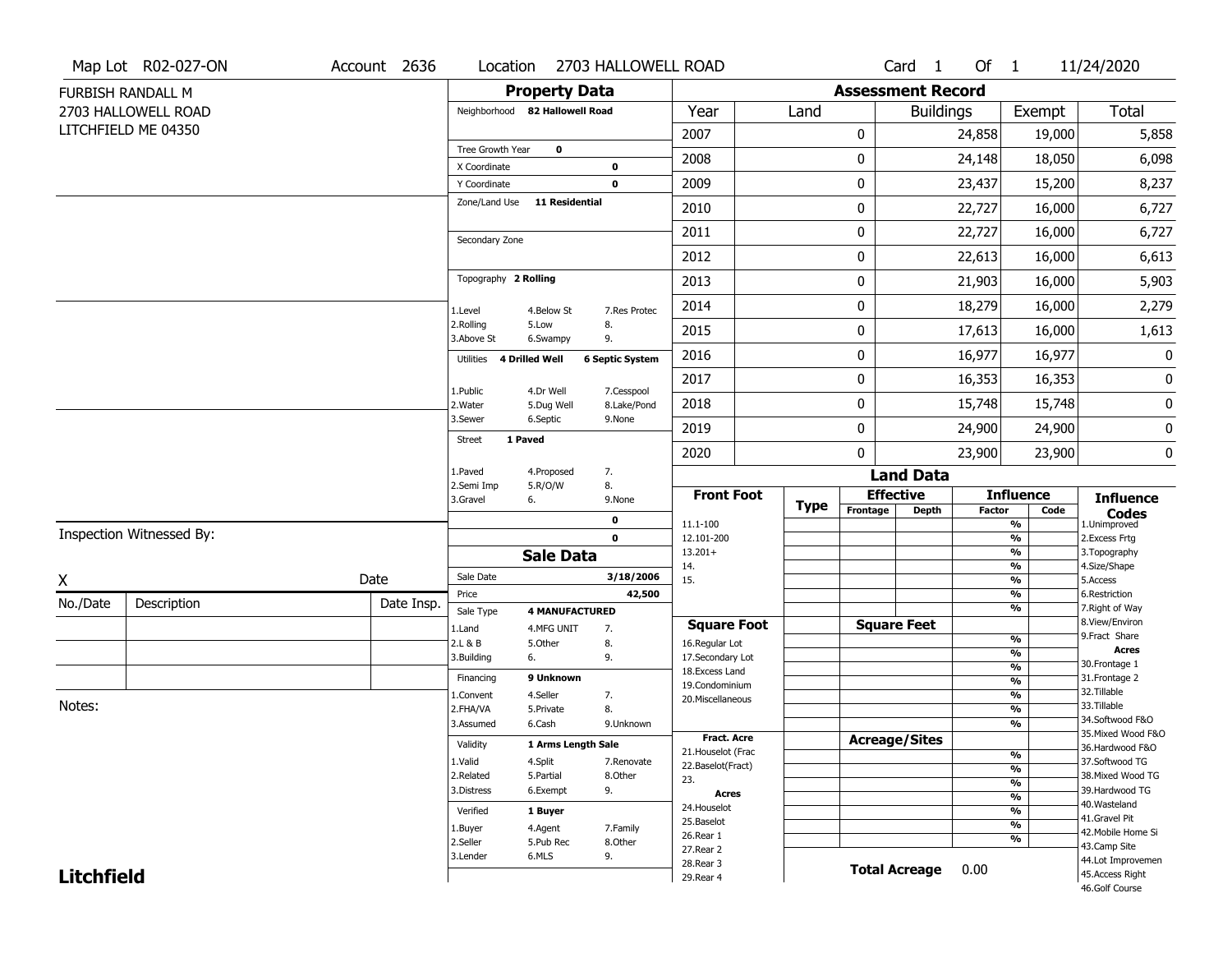|                       |                    |               |                |                  |            |                                                   |                          |                          |              |                 | <b>Litchfield</b>  |                     |           |                                |        |            |
|-----------------------|--------------------|---------------|----------------|------------------|------------|---------------------------------------------------|--------------------------|--------------------------|--------------|-----------------|--------------------|---------------------|-----------|--------------------------------|--------|------------|
|                       | Map Lot R02-027-ON |               |                |                  |            | Account 2636                                      |                          | Location                 |              |                 |                    | 2703 HALLOWELL ROAD |           | Card <sub>1</sub>              | Of $1$ | 11/24/2020 |
| <b>Building Style</b> |                    |               | SF Bsmt Living |                  |            |                                                   |                          | Layout                   |              |                 |                    |                     |           |                                |        |            |
| 0.Uncoded             | 4.Cape             | 8.Log         |                | Fin Bsmt Grade   |            |                                                   |                          | 1. Typical               | 4.           |                 | 7.                 |                     |           |                                |        |            |
| 1.Conv.               | 5.Garrison         | 9.0ther       |                | OPEN-5-CUSTOMIZE |            |                                                   |                          | 2.Inadeq                 | 5.           |                 | 8.                 |                     |           |                                |        |            |
| 2.Ranch               | 6.Split            | 10.Tri-Lev    | Heat Type      | 100%             |            |                                                   |                          | 3.                       | 6.           |                 | 9.                 |                     |           |                                |        |            |
| 3.R Ranch             | 7.Contemp          | 11.Earth O    | 0.Uncoded      |                  | 4.Steam    |                                                   | 8.Fl/Wall                | <b>Attic</b>             |              |                 |                    |                     |           |                                |        |            |
| <b>Dwelling Units</b> |                    |               | 1.HWBB         |                  | 5.FWA      |                                                   | 9.No Heat                | 1.1/4 Fin                | 4.Full Fin   |                 | 7.                 |                     |           |                                |        |            |
| Other Units           |                    |               | 2.HWCI         |                  | 6.GravWA   |                                                   | 10.Radiant               | 2.1/2 Fin                | 5.Fl/Stair   |                 | 8.                 |                     |           |                                |        |            |
| Stories               |                    |               | 3.H Pump       |                  | 7.Electric |                                                   | 11.Radiant               | 3.3/4 Fin                | 6.           |                 | 9.None             |                     |           |                                |        |            |
| 1.1                   | 4.1.5              | 7.1.25        | Cool Type      | 0%               |            |                                                   |                          | Insulation               |              |                 |                    |                     |           |                                |        |            |
| 2.2                   | 5.1.75             | 8.3.5         | 1.Refrig       |                  | 4.W&C Air  |                                                   | 7.RadHW                  | 1.Full                   | 4.Minimal    |                 | 7.                 |                     |           |                                |        |            |
| 3.3                   | 6.2.5              | 9.4           | 2.Evapor       |                  | 5.Monitor- | 8.                                                |                          | 2. Heavy                 | 5.Partial    |                 | 8.                 |                     |           |                                |        |            |
| <b>Exterior Walls</b> |                    |               | 3.H Pump       |                  | 6.Monitor- |                                                   | 9.None                   | 3.Capped                 | 6.           |                 | 9.None             |                     |           |                                |        |            |
| 0.Uncoded             | 4.Asbestos         | 8.Concrete    | Kitchen Style  |                  |            |                                                   |                          | Unfinished %             |              |                 |                    | 14.0'               | Redman MH |                                |        |            |
| 1.Wd Clapb            | 5.Stucco           | 9.0ther       | 1.Modern       |                  | 4.Obsolete | 7.                                                |                          | Grade & Factor           |              |                 |                    |                     |           |                                |        |            |
| 2.Vinyl               | 6.Brick            | 10.Wd shin    | 2. Typical     |                  | 5.         | 8.                                                |                          | 1.E Grade                | 4.B Grade    |                 | 7.AAA Grad         |                     |           |                                |        |            |
| 3.Compos.             | 7.Stone            | $11. T1 - 11$ | 3.Old Type     |                  | 6.         |                                                   | 9.None                   | 2.D Grade                | 5.A Grade    |                 | 8.M&S              |                     |           | 76.0                           |        |            |
| Roof Surface          |                    |               | Bath(s) Style  |                  |            |                                                   |                          | 3.C Grade                |              | 6.AA Grade      | 9.Same             |                     |           | <b>OP</b>                      |        |            |
| 1.Asphalt             | 4.Composit         | 7.Rolled R    | 1.Modern       |                  | 4.Obsolete | 7.                                                |                          | SQFT (Footprint)         |              |                 |                    |                     |           |                                |        |            |
| 2.Slate               | 5.Wood             | 8.            | 2. Typical     |                  | 5.         | 8.                                                |                          | Condition                |              |                 |                    |                     |           | $6.0^{\circ}$<br>$6.0^{\circ}$ |        |            |
| 3.Metal               | 6.Other            | 9.            | 3.Old Type     |                  | 6.         |                                                   | 9.None                   | 1.Poor                   | 4.Avg        |                 | 7.V G              |                     |           |                                |        |            |
| SF Masonry Trim       |                    |               | $#$ Rooms      |                  |            |                                                   |                          | 2.Fair                   | $5.$ Avg $+$ |                 | 8.Exc              |                     |           |                                |        |            |
| OPEN-3-CUSTOM         |                    |               | # Bedrooms     |                  |            |                                                   |                          | 3.Avg-                   | 6.Good       |                 | 9.Same             |                     |           |                                |        |            |
| OPEN-4-CUSTOM         |                    |               | # Full Baths   |                  |            |                                                   |                          | Phys. % Good             |              |                 |                    |                     |           |                                |        |            |
| Year Built            |                    |               | # Half Baths   |                  |            |                                                   |                          | Funct. % Good            |              |                 |                    |                     |           |                                |        |            |
| Year Remodeled        |                    |               |                | # Addn Fixtures  |            |                                                   |                          | <b>Functional Code</b>   |              |                 |                    |                     |           |                                |        |            |
| Foundation            |                    |               | # Fireplaces   |                  |            |                                                   |                          | 1.Incomp                 | 4.Delap      |                 | 7.No Power         |                     |           |                                |        |            |
| 1.Concrete            | 4.Wood             | 7.            |                |                  |            |                                                   |                          | 2.O-Built                | 5.Bsmt       |                 | 8.LongTerm         |                     |           |                                |        |            |
| 2.C Block             | 5.Slab             | 8.            |                |                  |            |                                                   |                          | 3.Damage                 |              | 6.Common        | 9.None             |                     |           |                                |        |            |
| 3.Br/Stone            | 6.Piers            | 9.            |                |                  |            |                                                   |                          | Econ. % Good             |              |                 |                    |                     |           |                                |        |            |
| Basement              |                    |               |                |                  |            |                                                   |                          | Economic Code            |              |                 |                    |                     |           |                                |        |            |
| $1.1/4$ Bmt           | 4.Full Bmt         | 7.            |                |                  |            |                                                   |                          | 0.None                   |              | 3.No Power      | 9.None             |                     |           |                                |        |            |
| 2.1/2 Bmt             | 5.Crawl Sp         | 8.            |                |                  |            |                                                   |                          | 1.Location               |              | 4.Generate      | 8.                 |                     |           |                                |        |            |
| 3.3/4 Bmt             | 6.                 | 9.None        |                |                  |            | Software                                          |                          | 2.Encroach               | 5.Multi-Fa   |                 | 9.                 |                     |           |                                |        |            |
| Bsmt Gar # Cars       |                    |               |                |                  |            | A Division of Harris Computer Systems             |                          | Entrance Code            |              |                 | 1 Interior Inspect |                     |           |                                |        |            |
| Wet Basement          |                    |               |                |                  |            |                                                   |                          | 1.Interior               | 4.Vacant     |                 | 7.                 |                     |           |                                |        |            |
| 1.Dry                 | 4.Dirt Flr         | 7.            |                |                  |            |                                                   |                          | 2.Refusal                |              | 5.Estimate      | 8.                 |                     |           |                                |        |            |
| 2.Damp                | 5.                 | 8.            |                |                  |            |                                                   |                          | 3.Informed               | 6.Existing   |                 | 9.                 |                     |           |                                |        |            |
| 3.Wet                 | 6.                 | 9.            |                |                  |            |                                                   |                          | Information Code 1 Owner |              |                 |                    |                     |           |                                |        |            |
|                       |                    |               |                |                  |            |                                                   |                          | 1.Owner                  | 4.Agent      |                 | 7.Vacant           |                     |           |                                |        |            |
|                       |                    |               |                |                  |            |                                                   |                          | 2.Relative               | 5.Estimate   |                 | 8.                 |                     |           |                                |        |            |
|                       |                    |               | Date Inspected |                  | 10/18/2018 |                                                   |                          | 3.Tenant                 | 6.Other      |                 | 9.                 |                     |           |                                |        |            |
|                       |                    |               |                |                  |            | <b>Additions, Outbuildings &amp; Improvements</b> |                          |                          |              |                 | 1.One Story Fram   |                     |           |                                |        |            |
| <b>Type</b>           |                    | Year          | Units          | Grade            | Cond       | Phys.                                             | Funct.                   | Sound Value              |              |                 | 2. Two Story Fram  |                     |           |                                |        |            |
| 903 Redman            |                    | 2005          | 14x76          | 3100             | 4          | 0                                                 | % 100 %                  |                          |              |                 | 3. Three Story Fr  |                     |           |                                |        |            |
|                       |                    |               |                |                  |            | 0                                                 |                          |                          |              | 4.1 & 1/2 Story |                    |                     |           |                                |        |            |
| 21 Open Frame         |                    | 2010          | 36             | 2 100            | 19         |                                                   | % 100<br>$\%$            |                          |              | 5.1 & 3/4 Story |                    |                     |           |                                |        |            |
|                       |                    |               |                |                  |            | $\sqrt{6}$                                        | $\%$                     |                          |              | 6.2 & 1/2 Story |                    |                     |           |                                |        |            |
|                       |                    |               |                |                  |            | $\sqrt{2}$                                        | $\%$                     |                          |              |                 | 21. Open Frame Por |                     |           |                                |        |            |
|                       |                    |               |                |                  |            | $\sqrt{6}$                                        | $\overline{\frac{0}{6}}$ |                          |              |                 | 22.Encl Frame Por  |                     |           |                                |        |            |
|                       |                    |               |                |                  |            |                                                   |                          |                          |              |                 | 23. Frame Garage   |                     |           |                                |        |            |
|                       |                    |               |                |                  |            | $\sqrt{6}$                                        | $\%$                     |                          |              |                 | 24.Frame Shed      |                     |           |                                |        |            |
|                       |                    |               |                |                  |            | $\sqrt{6}$                                        | $\overline{\frac{0}{6}}$ |                          |              |                 | 25. Frame Bay Wind |                     |           |                                |        |            |
|                       |                    |               |                |                  |            | $\%$                                              | $\%$                     |                          |              |                 | 26.1SFr Overhang   |                     |           |                                |        |            |
|                       |                    |               |                |                  |            | $\sqrt{6}$                                        | $\%$                     |                          |              |                 | 27. Unfin Basement |                     |           |                                |        |            |
|                       |                    |               |                |                  |            |                                                   |                          |                          |              |                 | 28. Unfinished Att |                     |           |                                |        |            |
|                       |                    |               |                |                  |            | $\sqrt{2}$                                        | $\sqrt{6}$               |                          |              |                 | 29. Finished Attic |                     |           |                                |        |            |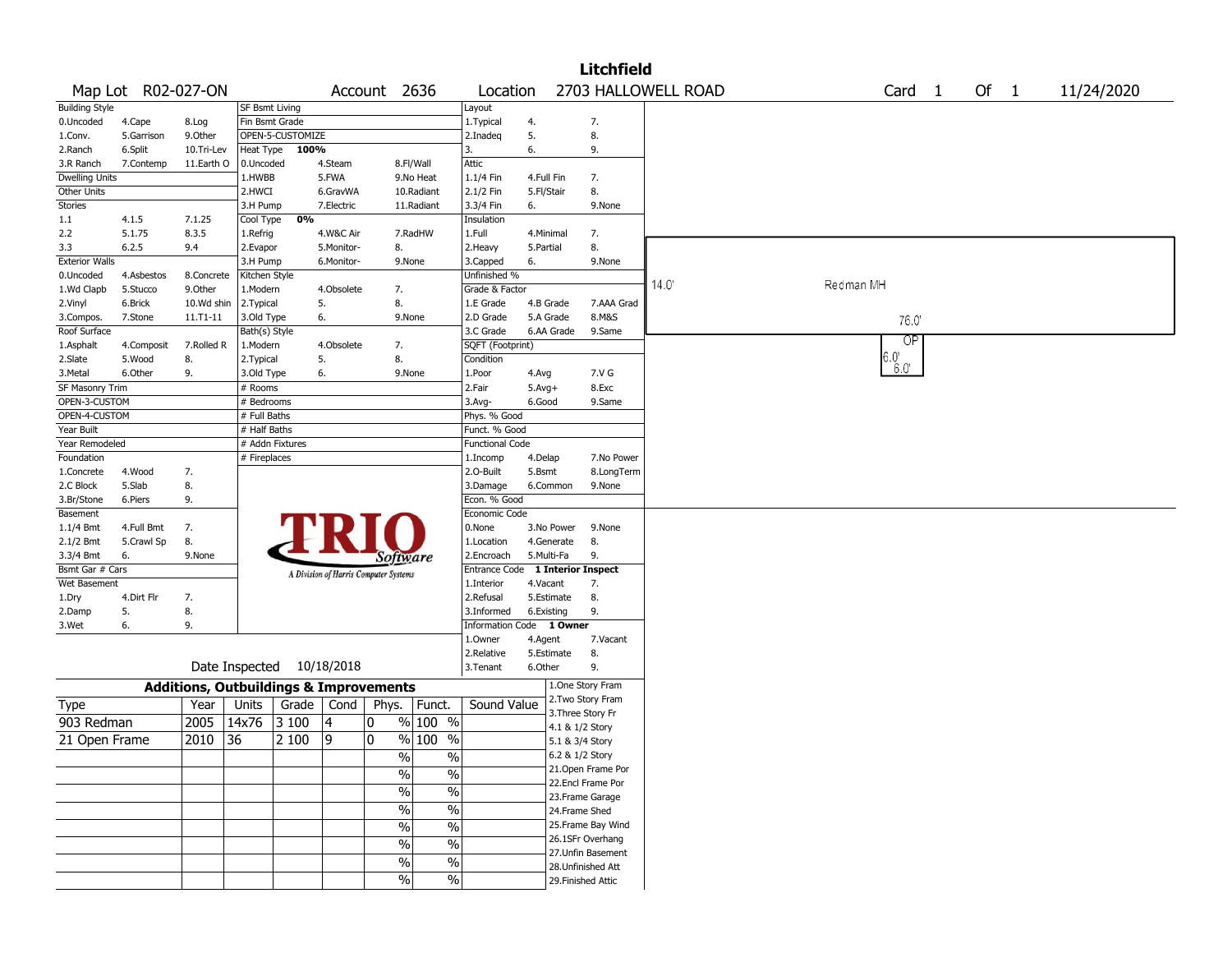|                       | Map Lot R02-028                                     | Account 423 | Location                     |                                  | 2691 HALLOWELL ROAD        |                                         |             |                      | Card <sub>1</sub>    | Of $1$        |                                | 11/24/2020                            |  |  |  |  |  |
|-----------------------|-----------------------------------------------------|-------------|------------------------------|----------------------------------|----------------------------|-----------------------------------------|-------------|----------------------|----------------------|---------------|--------------------------------|---------------------------------------|--|--|--|--|--|
|                       | SHORETTE, MILLARD                                   |             |                              | <b>Property Data</b>             |                            | <b>Assessment Record</b>                |             |                      |                      |               |                                |                                       |  |  |  |  |  |
| SHORETTE, DENISE      |                                                     |             |                              | Neighborhood 82 Hallowell Road   |                            | Year                                    | Land        |                      | <b>Buildings</b>     |               | Exempt                         | <b>Total</b>                          |  |  |  |  |  |
|                       | 2691 HALLOWELL ROAD                                 |             |                              |                                  |                            | 2007                                    |             | 43,190               |                      | 81,781        | 13,000                         | 111,971                               |  |  |  |  |  |
|                       | LITCHFIELD ME 04350                                 |             | Tree Growth Year             | 0                                |                            | 2008                                    |             | 43,190               |                      | 81,781        | 12,350                         | 112,621                               |  |  |  |  |  |
|                       |                                                     |             | X Coordinate<br>Y Coordinate |                                  | $\mathbf 0$<br>$\mathbf 0$ | 2009                                    |             | 42,750               |                      | 114,330       | 9,500                          | 147,580                               |  |  |  |  |  |
| <b>Previous Owner</b> | B1076P325 B10716P300 B11515P23 B12314P69 B12516P217 |             | Zone/Land Use                | <b>11 Residential</b>            |                            |                                         |             |                      |                      |               |                                |                                       |  |  |  |  |  |
|                       | SECRETARY OF VETERANS AFFAIRS                       |             |                              |                                  |                            | 2010                                    |             | 42,750               |                      | 110,007       | 0                              | 152,757                               |  |  |  |  |  |
|                       | 3401 WEST END AVENUE, SUITE 760W                    |             | Secondary Zone               |                                  |                            | 2011                                    |             | 42,750               |                      | 111,915       | 0                              | 154,665                               |  |  |  |  |  |
|                       |                                                     |             |                              |                                  |                            | 2012                                    |             | 42,750               |                      | 111,915       | 6,000                          | 148,665                               |  |  |  |  |  |
|                       | NASHVILLE TN 37203                                  |             | Topography 2 Rolling         |                                  |                            | 2013                                    |             | 42,750               |                      | 111,033       | 6,000                          | 147,783                               |  |  |  |  |  |
| Previous Owner        | Sale Date: 3/30/2018                                |             | 1.Level                      | 4.Below St                       | 7.Res Protec               | 2014                                    |             | 42,750               |                      | 87,834        | 0                              | 130,584                               |  |  |  |  |  |
|                       | MAINE STATE HOUSING AUTHORITY                       |             | 2.Rolling                    | 5.Low                            | 8.                         | 2015                                    |             | 42,750               |                      | 86,609        | 0                              | 129,359                               |  |  |  |  |  |
|                       | C/O BANK OF AMERICA, N.A.                           |             | 3.Above St                   | 6.Swampy                         | 9.                         |                                         |             |                      |                      |               |                                |                                       |  |  |  |  |  |
|                       | 7105 CORPORATE DRIVE                                |             | Utilities                    | <b>4 Drilled Well</b>            | <b>6 Septic System</b>     | 2016                                    |             | 42,750               |                      | 85,122        | 0                              | 127,872                               |  |  |  |  |  |
| <b>PLANO TX 75024</b> |                                                     |             | 1.Public                     | 4.Dr Well                        | 7.Cesspool                 | 2017                                    |             | 42,750               |                      | 83,993        | 0                              | 126,743                               |  |  |  |  |  |
|                       | Sale Date: 7/24/2017                                |             | 2. Water                     | 5.Dug Well                       | 8.Lake/Pond                | 2018                                    |             | 42,750               |                      | 82,573        | 0                              | 125,323                               |  |  |  |  |  |
| Previous Owner        |                                                     |             | 3.Sewer                      | 6.Septic                         | 9.None                     | 2019                                    |             | 48,300               |                      | 62,600        | 0                              | 110,900                               |  |  |  |  |  |
| MILNE, MERRY LOU      | MILNE II, WILLIAM J.                                |             | 1 Paved<br><b>Street</b>     |                                  |                            | 2020                                    |             | 48,300               |                      | 61,700        | 6,000                          | 104,000                               |  |  |  |  |  |
|                       | 2691 HALLOWELL ROAD                                 |             | 1.Paved                      | 4.Proposed                       | 7.                         |                                         |             |                      | <b>Land Data</b>     |               |                                |                                       |  |  |  |  |  |
|                       | LITCHFIELD ME 04350                                 |             | 2.Semi Imp<br>3.Gravel       | 5.R/O/W<br>6.                    | 8.<br>9.None               | <b>Front Foot</b>                       |             | <b>Effective</b>     |                      |               | <b>Influence</b>               | <b>Influence</b>                      |  |  |  |  |  |
|                       | Sale Date: 11/30/2016                               |             |                              |                                  | 0                          |                                         | <b>Type</b> | Frontage             | <b>Depth</b>         | <b>Factor</b> | Code                           | <b>Codes</b>                          |  |  |  |  |  |
|                       | Inspection Witnessed By:                            |             |                              |                                  | $\mathbf 0$                | 11.1-100<br>12.101-200                  |             |                      |                      |               | %<br>$\frac{9}{6}$             | 1.Unimproved<br>2.Excess Frtg         |  |  |  |  |  |
|                       |                                                     |             |                              | <b>Sale Data</b>                 |                            | $13.201+$                               |             |                      |                      |               | %                              | 3. Topography                         |  |  |  |  |  |
| Χ                     |                                                     | Date        | Sale Date                    |                                  | 3/30/2018                  | 14.<br>15.                              |             |                      |                      |               | $\frac{9}{6}$<br>$\frac{9}{6}$ | 4.Size/Shape<br>5.Access              |  |  |  |  |  |
| No./Date              | Description                                         | Date Insp.  | Price                        |                                  | 75,000                     |                                         |             |                      |                      |               | %<br>%                         | 6.Restriction                         |  |  |  |  |  |
|                       |                                                     |             | Sale Type<br>1.Land          | 2 Land & Buildings<br>4.MFG UNIT | 7.                         | <b>Square Foot</b>                      |             | <b>Square Feet</b>   |                      |               |                                | 7. Right of Way<br>8.View/Environ     |  |  |  |  |  |
|                       |                                                     |             | 2.L & B                      | 5.Other                          | 8.                         | 16.Regular Lot                          |             |                      |                      |               | %                              | 9.Fract Share<br><b>Acres</b>         |  |  |  |  |  |
|                       |                                                     |             | 3.Building                   | 6.                               | 9.                         | 17.Secondary Lot<br>18.Excess Land      |             |                      |                      |               | %<br>$\overline{\frac{9}{6}}$  | 30. Frontage 1                        |  |  |  |  |  |
|                       |                                                     |             | Financing                    | 9 Unknown                        |                            | 19.Condominium                          |             |                      |                      |               | %                              | 31. Frontage 2                        |  |  |  |  |  |
| Notes:                |                                                     |             | 1.Convent<br>2.FHA/VA        | 4.Seller<br>5.Private            | 7.<br>8.                   | 20.Miscellaneous                        |             |                      |                      |               | $\overline{\frac{9}{6}}$<br>%  | 32. Tillable<br>33.Tillable           |  |  |  |  |  |
|                       |                                                     |             | 3.Assumed                    | 6.Cash                           | 9.Unknown                  |                                         |             |                      |                      |               | $\overline{\frac{9}{6}}$       | 34.Softwood F&O                       |  |  |  |  |  |
|                       |                                                     |             | Validity                     | 1 Arms Length Sale               |                            | <b>Fract. Acre</b>                      |             | <b>Acreage/Sites</b> |                      |               |                                | 35. Mixed Wood F&O<br>36.Hardwood F&O |  |  |  |  |  |
|                       |                                                     |             | 1.Valid                      | 4.Split                          | 7.Renovate                 | 21. Houselot (Frac<br>22.Baselot(Fract) | 24<br>26    |                      | 1.00<br>1.10         | 100<br>100    | %<br>0<br>$\Omega$<br>%        | 37.Softwood TG                        |  |  |  |  |  |
|                       |                                                     |             | 2.Related                    | 5.Partial                        | 8.Other                    | 23.                                     | 44          |                      | 1.00                 | 100           | $\frac{9}{6}$<br>$\mathbf 0$   | 38. Mixed Wood TG                     |  |  |  |  |  |
|                       |                                                     |             |                              | 9.                               | Acres                      |                                         |             |                      |                      | %             | 39.Hardwood TG                 |                                       |  |  |  |  |  |
|                       |                                                     |             | 3.Distress<br>6.Exempt       |                                  |                            |                                         |             |                      |                      |               |                                |                                       |  |  |  |  |  |
|                       |                                                     |             | Verified                     | <b>5 Public Record</b>           |                            | 24. Houselot                            |             |                      |                      |               | %                              | 40.Wasteland<br>41.Gravel Pit         |  |  |  |  |  |
|                       |                                                     |             | 1.Buyer                      | 4.Agent                          | 7.Family                   | 25.Baselot                              |             |                      |                      |               | %                              | 42. Mobile Home Si                    |  |  |  |  |  |
|                       |                                                     |             | 2.Seller                     | 5.Pub Rec                        | 8.0ther                    | 26.Rear 1<br>27.Rear 2                  |             |                      |                      |               | %                              | 43.Camp Site                          |  |  |  |  |  |
| <b>Litchfield</b>     |                                                     |             | 3.Lender                     | 6.MLS                            | 9.                         | 28. Rear 3<br>29. Rear 4                |             |                      | <b>Total Acreage</b> | 2.10          |                                | 44.Lot Improvemen<br>45.Access Right  |  |  |  |  |  |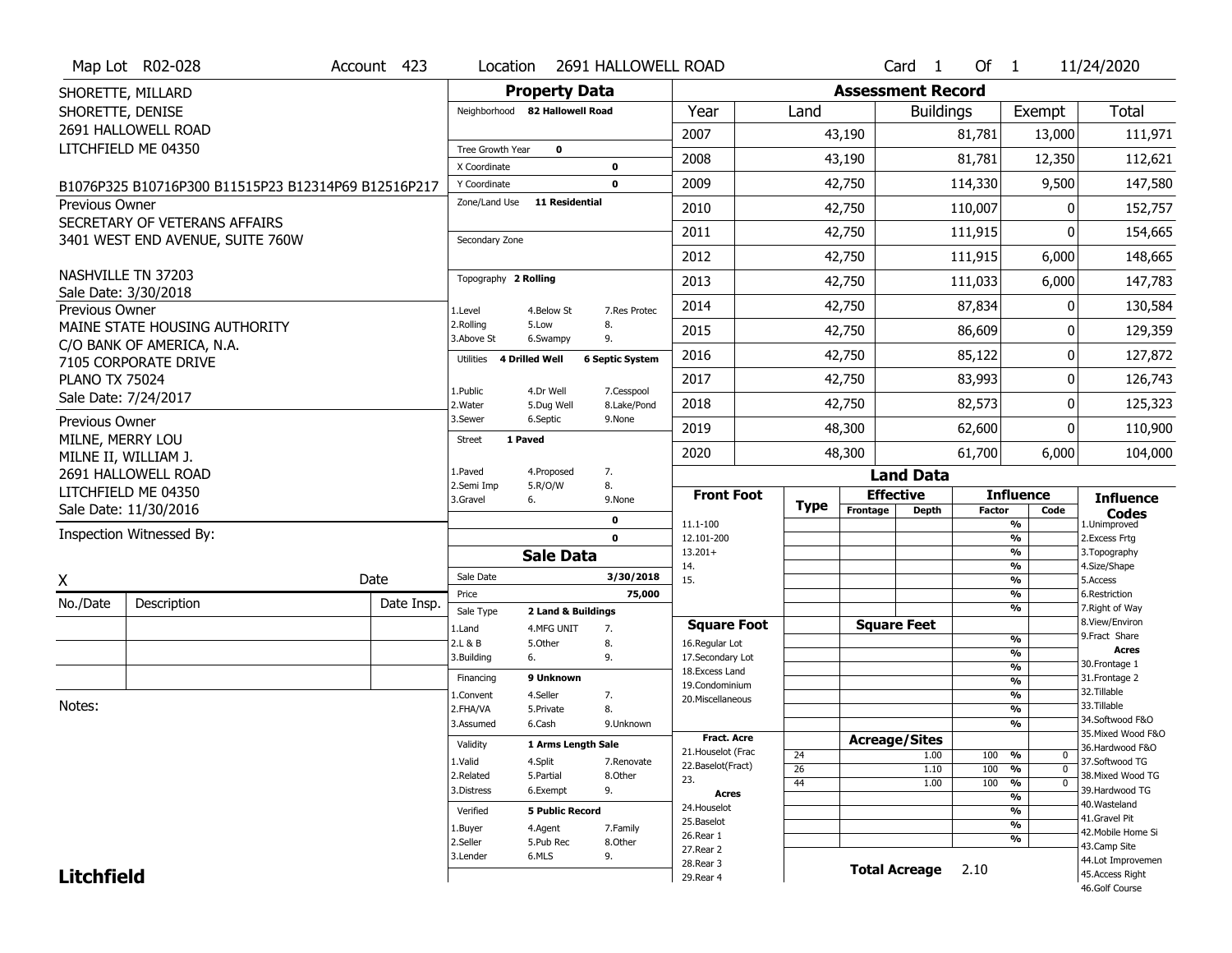|                                                                                                                                                                                                                                                                                                                                                                                                                                                                                                               |                 |              |                                                                                                                                                                                                                                                                                                                                                                                                                                                                                                                                                                                                                                                                                           |                           |    |                                       |              |                             |              |                 | <b>Litchfield</b>  |                     |      |                |              |                    |                   |               |      |  |            |  |
|---------------------------------------------------------------------------------------------------------------------------------------------------------------------------------------------------------------------------------------------------------------------------------------------------------------------------------------------------------------------------------------------------------------------------------------------------------------------------------------------------------------|-----------------|--------------|-------------------------------------------------------------------------------------------------------------------------------------------------------------------------------------------------------------------------------------------------------------------------------------------------------------------------------------------------------------------------------------------------------------------------------------------------------------------------------------------------------------------------------------------------------------------------------------------------------------------------------------------------------------------------------------------|---------------------------|----|---------------------------------------|--------------|-----------------------------|--------------|-----------------|--------------------|---------------------|------|----------------|--------------|--------------------|-------------------|---------------|------|--|------------|--|
|                                                                                                                                                                                                                                                                                                                                                                                                                                                                                                               | Map Lot R02-028 |              |                                                                                                                                                                                                                                                                                                                                                                                                                                                                                                                                                                                                                                                                                           |                           |    |                                       |              | Location                    |              |                 |                    | 2691 HALLOWELL ROAD |      |                |              |                    | Card <sub>1</sub> |               | Of 1 |  | 11/24/2020 |  |
| <b>Building Style</b>                                                                                                                                                                                                                                                                                                                                                                                                                                                                                         |                 |              |                                                                                                                                                                                                                                                                                                                                                                                                                                                                                                                                                                                                                                                                                           |                           |    |                                       |              | Layout                      |              |                 |                    |                     |      |                |              |                    |                   |               |      |  |            |  |
| 0.Uncoded                                                                                                                                                                                                                                                                                                                                                                                                                                                                                                     | 4.Cape          | 8.Log        |                                                                                                                                                                                                                                                                                                                                                                                                                                                                                                                                                                                                                                                                                           |                           |    |                                       |              | 1. Typical                  | 4.           |                 | 7.                 |                     |      |                |              |                    |                   |               |      |  |            |  |
| 1.Conv.                                                                                                                                                                                                                                                                                                                                                                                                                                                                                                       | 5.Garrison      | 9.0ther      | Account 423<br><b>SF Bsmt Living</b><br>Fin Bsmt Grade<br>OPEN-5-CUSTOMIZE<br>Heat Type<br>100%<br>0.Uncoded<br>4.Steam<br>8.Fl/Wall<br>5.FWA<br>1.HWBB<br>9.No Heat<br>2.HWCI<br>6.GravWA<br>10.Radiant<br>3.H Pump<br>7.Electric<br>11.Radiant<br>0%<br>Cool Type<br>4.W&C Air<br>7.RadHW<br>1.Refrig<br>2.Evapor<br>5.Monitor-<br>8.<br>3.H Pump<br>6.Monitor-<br>9.None<br>Kitchen Style<br>1.Modern<br>4.Obsolete<br>7.<br>5.<br>8.<br>2. Typical<br>3.Old Type<br>6.<br>9.None<br>Bath(s) Style<br>1.Modern<br>4.Obsolete<br>7.<br>5.<br>8.<br>2. Typical<br>3.Old Type<br>6.<br>9.None<br># Rooms<br># Bedrooms<br># Full Baths<br># Half Baths<br># Addn Fixtures<br># Fireplaces |                           |    |                                       |              | 2.Inadeg                    | 5.           |                 | 8.                 |                     |      |                |              |                    |                   |               |      |  |            |  |
| 2.Ranch                                                                                                                                                                                                                                                                                                                                                                                                                                                                                                       | 6.Split         | 10.Tri-Lev   |                                                                                                                                                                                                                                                                                                                                                                                                                                                                                                                                                                                                                                                                                           |                           |    |                                       |              | 3.                          | 6.           |                 | 9.                 |                     |      |                |              |                    |                   | 2007 D-Wide/S |      |  |            |  |
| 3.R Ranch                                                                                                                                                                                                                                                                                                                                                                                                                                                                                                     | 7.Contemp       | 11.Earth O   |                                                                                                                                                                                                                                                                                                                                                                                                                                                                                                                                                                                                                                                                                           |                           |    |                                       |              | Attic                       |              |                 |                    |                     |      |                |              | 28.C <sup>*</sup>  |                   |               |      |  |            |  |
| <b>Dwelling Units</b>                                                                                                                                                                                                                                                                                                                                                                                                                                                                                         |                 |              |                                                                                                                                                                                                                                                                                                                                                                                                                                                                                                                                                                                                                                                                                           |                           |    |                                       |              | 1.1/4 Fin                   | 4.Full Fin   |                 | 7.                 |                     |      |                |              |                    |                   |               |      |  |            |  |
| Other Units                                                                                                                                                                                                                                                                                                                                                                                                                                                                                                   |                 |              |                                                                                                                                                                                                                                                                                                                                                                                                                                                                                                                                                                                                                                                                                           |                           |    |                                       |              | 2.1/2 Fin                   | 5.Fl/Stair   |                 | 8.                 |                     |      |                |              |                    |                   |               |      |  |            |  |
| Stories                                                                                                                                                                                                                                                                                                                                                                                                                                                                                                       |                 |              |                                                                                                                                                                                                                                                                                                                                                                                                                                                                                                                                                                                                                                                                                           |                           |    |                                       |              | 3.3/4 Fin                   | 6.           |                 | 9.None             |                     |      |                |              |                    |                   |               | 48.0 |  |            |  |
| 1.1                                                                                                                                                                                                                                                                                                                                                                                                                                                                                                           | 4.1.5           | 7.1.25       |                                                                                                                                                                                                                                                                                                                                                                                                                                                                                                                                                                                                                                                                                           |                           |    |                                       |              | Insulation                  |              |                 |                    |                     |      |                |              |                    |                   |               |      |  |            |  |
| 2.2                                                                                                                                                                                                                                                                                                                                                                                                                                                                                                           | 5.1.75          | 8.3.5        |                                                                                                                                                                                                                                                                                                                                                                                                                                                                                                                                                                                                                                                                                           |                           |    |                                       |              | 1.Full                      | 4.Minimal    |                 | 7.                 |                     |      |                |              |                    |                   |               |      |  |            |  |
| 3.3                                                                                                                                                                                                                                                                                                                                                                                                                                                                                                           | 6.2.5           | 9.4          |                                                                                                                                                                                                                                                                                                                                                                                                                                                                                                                                                                                                                                                                                           |                           |    |                                       |              | 2.Heavy                     | 5.Partial    |                 | 8.                 |                     |      |                |              |                    |                   |               |      |  |            |  |
|                                                                                                                                                                                                                                                                                                                                                                                                                                                                                                               |                 |              |                                                                                                                                                                                                                                                                                                                                                                                                                                                                                                                                                                                                                                                                                           |                           |    |                                       |              | 3.Capped                    | 6.           |                 | 9.None             |                     |      |                |              |                    |                   |               |      |  |            |  |
| 0.Uncoded                                                                                                                                                                                                                                                                                                                                                                                                                                                                                                     | 4.Asbestos      | 8.Concrete   |                                                                                                                                                                                                                                                                                                                                                                                                                                                                                                                                                                                                                                                                                           |                           |    |                                       |              | Unfinished %                |              |                 |                    |                     |      |                |              |                    |                   |               |      |  |            |  |
| 1.Wd Clapb                                                                                                                                                                                                                                                                                                                                                                                                                                                                                                    | 5.Stucco        | 9.Other      |                                                                                                                                                                                                                                                                                                                                                                                                                                                                                                                                                                                                                                                                                           |                           |    |                                       |              | Grade & Factor              |              |                 |                    |                     |      |                |              |                    |                   |               |      |  |            |  |
| 2.Vinyl                                                                                                                                                                                                                                                                                                                                                                                                                                                                                                       | 6.Brick         | 10.Wd shin   |                                                                                                                                                                                                                                                                                                                                                                                                                                                                                                                                                                                                                                                                                           |                           |    |                                       |              | 1.E Grade                   | 4.B Grade    |                 | 7.AAA Grad         |                     |      |                |              |                    |                   |               |      |  |            |  |
| 3.Compos.                                                                                                                                                                                                                                                                                                                                                                                                                                                                                                     | 7.Stone         | $11.71 - 11$ |                                                                                                                                                                                                                                                                                                                                                                                                                                                                                                                                                                                                                                                                                           |                           |    |                                       |              | 2.D Grade                   | 5.A Grade    |                 | 8.M&S              |                     |      |                |              |                    |                   |               |      |  |            |  |
| Roof Surface                                                                                                                                                                                                                                                                                                                                                                                                                                                                                                  |                 |              |                                                                                                                                                                                                                                                                                                                                                                                                                                                                                                                                                                                                                                                                                           |                           |    |                                       |              | 3.C Grade                   |              | 6.AA Grade      | 9.Same             |                     |      |                |              |                    |                   |               |      |  |            |  |
| 1.Asphalt<br>4.Composit<br>2.Slate<br>5.Wood<br>8.                                                                                                                                                                                                                                                                                                                                                                                                                                                            |                 |              |                                                                                                                                                                                                                                                                                                                                                                                                                                                                                                                                                                                                                                                                                           |                           |    |                                       |              | SQFT (Footprint)            |              |                 |                    |                     |      |                |              |                    |                   |               |      |  |            |  |
|                                                                                                                                                                                                                                                                                                                                                                                                                                                                                                               |                 |              |                                                                                                                                                                                                                                                                                                                                                                                                                                                                                                                                                                                                                                                                                           |                           |    |                                       |              | Condition                   |              |                 |                    |                     |      |                |              | Canop <sub>1</sub> |                   |               |      |  |            |  |
| 3.Metal                                                                                                                                                                                                                                                                                                                                                                                                                                                                                                       | 6.Other         | 9.           |                                                                                                                                                                                                                                                                                                                                                                                                                                                                                                                                                                                                                                                                                           |                           |    |                                       |              | 1.Poor                      | 4.Avg        |                 | 7.V G              |                     |      | $13.0^{\circ}$ |              |                    |                   |               |      |  |            |  |
|                                                                                                                                                                                                                                                                                                                                                                                                                                                                                                               |                 |              |                                                                                                                                                                                                                                                                                                                                                                                                                                                                                                                                                                                                                                                                                           |                           |    |                                       |              | 2.Fair                      | $5.$ Avg $+$ |                 | 8.Exc              |                     |      |                |              |                    |                   |               |      |  |            |  |
|                                                                                                                                                                                                                                                                                                                                                                                                                                                                                                               |                 |              |                                                                                                                                                                                                                                                                                                                                                                                                                                                                                                                                                                                                                                                                                           |                           |    |                                       |              | 3.Avg-                      | 6.Good       |                 | 9.Same             |                     |      |                | $32.0^\circ$ |                    |                   |               |      |  |            |  |
|                                                                                                                                                                                                                                                                                                                                                                                                                                                                                                               |                 |              |                                                                                                                                                                                                                                                                                                                                                                                                                                                                                                                                                                                                                                                                                           |                           |    |                                       |              | Phys. % Good                |              |                 |                    |                     |      |                |              | Garage             |                   |               |      |  |            |  |
| <b>Exterior Walls</b><br>7.Rolled R<br>SF Masonry Trim<br>OPEN-3-CUSTOM<br>OPEN-4-CUSTOM<br>Year Built<br>Year Remodeled<br>Foundation<br>4.Wood<br>7.<br>1.Concrete<br>2.C Block<br>5.Slab<br>8.<br>3.Br/Stone<br>6.Piers<br>9.<br>Basement<br>$1.1/4$ Bmt<br>4.Full Bmt<br>7.<br>2.1/2 Bmt<br>5.Crawl Sp<br>8.<br>3.3/4 Bmt<br>6.<br>9.None<br>Bsmt Gar # Cars<br>Wet Basement<br>4.Dirt Flr<br>7.<br>1.Dry<br>5.<br>8.<br>2.Damp<br>6.<br>9.<br>3.Wet<br><b>Additions, Outbuildings &amp; Improvements</b> |                 |              |                                                                                                                                                                                                                                                                                                                                                                                                                                                                                                                                                                                                                                                                                           |                           |    |                                       |              | Funct. % Good               |              |                 |                    |                     |      |                |              |                    |                   |               |      |  |            |  |
|                                                                                                                                                                                                                                                                                                                                                                                                                                                                                                               |                 |              |                                                                                                                                                                                                                                                                                                                                                                                                                                                                                                                                                                                                                                                                                           |                           |    |                                       |              | <b>Functional Code</b>      |              |                 |                    |                     |      |                |              |                    |                   |               |      |  |            |  |
|                                                                                                                                                                                                                                                                                                                                                                                                                                                                                                               |                 |              |                                                                                                                                                                                                                                                                                                                                                                                                                                                                                                                                                                                                                                                                                           |                           |    |                                       |              | 1.Incomp                    | 4.Delap      |                 | 7.No Power         |                     | 26.0 |                |              |                    |                   |               |      |  |            |  |
|                                                                                                                                                                                                                                                                                                                                                                                                                                                                                                               |                 |              |                                                                                                                                                                                                                                                                                                                                                                                                                                                                                                                                                                                                                                                                                           |                           |    |                                       | 2.O-Built    | 5.Bsmt                      |              | 8.LongTerm      |                    |                     |      |                |              |                    |                   |               |      |  |            |  |
|                                                                                                                                                                                                                                                                                                                                                                                                                                                                                                               |                 |              |                                                                                                                                                                                                                                                                                                                                                                                                                                                                                                                                                                                                                                                                                           |                           |    |                                       |              | 3.Damage                    |              | 6.Common        | 9.None             |                     |      |                |              |                    |                   |               |      |  |            |  |
|                                                                                                                                                                                                                                                                                                                                                                                                                                                                                                               |                 |              |                                                                                                                                                                                                                                                                                                                                                                                                                                                                                                                                                                                                                                                                                           |                           |    |                                       |              | Econ. % Good                |              |                 |                    |                     |      |                | $32.0^\circ$ |                    |                   |               |      |  |            |  |
|                                                                                                                                                                                                                                                                                                                                                                                                                                                                                                               |                 |              |                                                                                                                                                                                                                                                                                                                                                                                                                                                                                                                                                                                                                                                                                           |                           |    |                                       |              | Economic Code               |              |                 |                    |                     |      |                |              |                    |                   |               |      |  |            |  |
|                                                                                                                                                                                                                                                                                                                                                                                                                                                                                                               |                 |              |                                                                                                                                                                                                                                                                                                                                                                                                                                                                                                                                                                                                                                                                                           |                           |    |                                       |              | 0.None                      |              | 3.No Power      | 9.None             |                     |      |                |              |                    |                   |               |      |  |            |  |
|                                                                                                                                                                                                                                                                                                                                                                                                                                                                                                               |                 |              |                                                                                                                                                                                                                                                                                                                                                                                                                                                                                                                                                                                                                                                                                           |                           |    |                                       |              | 1.Location                  |              | 4.Generate      | 8.                 |                     |      |                |              |                    |                   |               |      |  |            |  |
|                                                                                                                                                                                                                                                                                                                                                                                                                                                                                                               |                 |              |                                                                                                                                                                                                                                                                                                                                                                                                                                                                                                                                                                                                                                                                                           |                           |    | Software                              |              | 2.Encroach                  | 5.Multi-Fa   |                 | 9.                 |                     |      |                |              |                    |                   |               |      |  |            |  |
|                                                                                                                                                                                                                                                                                                                                                                                                                                                                                                               |                 |              |                                                                                                                                                                                                                                                                                                                                                                                                                                                                                                                                                                                                                                                                                           |                           |    |                                       |              | Entrance Code 5 Estimated   |              |                 |                    |                     |      |                |              |                    |                   |               |      |  |            |  |
|                                                                                                                                                                                                                                                                                                                                                                                                                                                                                                               |                 |              |                                                                                                                                                                                                                                                                                                                                                                                                                                                                                                                                                                                                                                                                                           |                           |    | A Division of Harris Computer Systems |              | 1.Interior                  | 4.Vacant     |                 | 7.                 |                     |      |                |              |                    |                   |               |      |  |            |  |
|                                                                                                                                                                                                                                                                                                                                                                                                                                                                                                               |                 |              |                                                                                                                                                                                                                                                                                                                                                                                                                                                                                                                                                                                                                                                                                           |                           |    |                                       |              | 2.Refusal                   |              | 5.Estimate      | 8.                 |                     |      |                |              |                    |                   |               |      |  |            |  |
|                                                                                                                                                                                                                                                                                                                                                                                                                                                                                                               |                 |              |                                                                                                                                                                                                                                                                                                                                                                                                                                                                                                                                                                                                                                                                                           |                           |    |                                       |              | 3.Informed                  | 6.Existing   |                 | 9.                 |                     |      |                |              |                    |                   |               |      |  |            |  |
|                                                                                                                                                                                                                                                                                                                                                                                                                                                                                                               |                 |              |                                                                                                                                                                                                                                                                                                                                                                                                                                                                                                                                                                                                                                                                                           |                           |    |                                       |              | Information Code 5 Estimate |              |                 |                    |                     |      |                |              |                    |                   |               |      |  |            |  |
|                                                                                                                                                                                                                                                                                                                                                                                                                                                                                                               |                 |              |                                                                                                                                                                                                                                                                                                                                                                                                                                                                                                                                                                                                                                                                                           |                           |    |                                       |              | 1.0wner                     | 4.Agent      |                 | 7.Vacant           |                     |      |                |              |                    |                   |               |      |  |            |  |
|                                                                                                                                                                                                                                                                                                                                                                                                                                                                                                               |                 |              |                                                                                                                                                                                                                                                                                                                                                                                                                                                                                                                                                                                                                                                                                           |                           |    |                                       |              | 2.Relative                  |              | 5.Estimate      | 8.                 |                     |      |                |              |                    |                   |               |      |  |            |  |
|                                                                                                                                                                                                                                                                                                                                                                                                                                                                                                               |                 |              |                                                                                                                                                                                                                                                                                                                                                                                                                                                                                                                                                                                                                                                                                           | Date Inspected 10/18/2018 |    |                                       |              | 3. Tenant                   | 6.Other      |                 | 9.                 |                     |      |                |              |                    |                   |               |      |  |            |  |
|                                                                                                                                                                                                                                                                                                                                                                                                                                                                                                               |                 |              |                                                                                                                                                                                                                                                                                                                                                                                                                                                                                                                                                                                                                                                                                           |                           |    |                                       |              |                             |              |                 | 1.One Story Fram   |                     |      |                |              |                    |                   |               |      |  |            |  |
| Type                                                                                                                                                                                                                                                                                                                                                                                                                                                                                                          |                 | Year         | Units                                                                                                                                                                                                                                                                                                                                                                                                                                                                                                                                                                                                                                                                                     | Grade   Cond              |    | Phys.                                 | Funct.       | Sound Value                 |              |                 | 2. Two Story Fram  |                     |      |                |              |                    |                   |               |      |  |            |  |
|                                                                                                                                                                                                                                                                                                                                                                                                                                                                                                               |                 |              |                                                                                                                                                                                                                                                                                                                                                                                                                                                                                                                                                                                                                                                                                           |                           |    |                                       |              |                             |              |                 | 3. Three Story Fr  |                     |      |                |              |                    |                   |               |      |  |            |  |
| 991 Double wide                                                                                                                                                                                                                                                                                                                                                                                                                                                                                               |                 | 2007         | 28x48                                                                                                                                                                                                                                                                                                                                                                                                                                                                                                                                                                                                                                                                                     | 3 100                     | 16 | 0                                     | % 100 %      |                             |              | 4.1 & 1/2 Story |                    |                     |      |                |              |                    |                   |               |      |  |            |  |
| 101 Conc Slab                                                                                                                                                                                                                                                                                                                                                                                                                                                                                                 |                 | 2007         | 1344                                                                                                                                                                                                                                                                                                                                                                                                                                                                                                                                                                                                                                                                                      | 3 100                     | 4  | 0                                     | % 100 %      |                             |              | 5.1 & 3/4 Story |                    |                     |      |                |              |                    |                   |               |      |  |            |  |
| 23 Frame Garage                                                                                                                                                                                                                                                                                                                                                                                                                                                                                               |                 | 1990         | 832                                                                                                                                                                                                                                                                                                                                                                                                                                                                                                                                                                                                                                                                                       | 2 100                     | 14 | 0                                     | % 100 %      |                             |              | 6.2 & 1/2 Story |                    |                     |      |                |              |                    |                   |               |      |  |            |  |
|                                                                                                                                                                                                                                                                                                                                                                                                                                                                                                               |                 |              | 416                                                                                                                                                                                                                                                                                                                                                                                                                                                                                                                                                                                                                                                                                       | 1 100                     | 4  | 0                                     | % 75<br>$\%$ |                             |              |                 | 21. Open Frame Por |                     |      |                |              |                    |                   |               |      |  |            |  |
| 61 Canopy/s                                                                                                                                                                                                                                                                                                                                                                                                                                                                                                   |                 | 2000         |                                                                                                                                                                                                                                                                                                                                                                                                                                                                                                                                                                                                                                                                                           |                           |    |                                       |              |                             |              |                 | 22.Encl Frame Por  |                     |      |                |              |                    |                   |               |      |  |            |  |
|                                                                                                                                                                                                                                                                                                                                                                                                                                                                                                               |                 |              |                                                                                                                                                                                                                                                                                                                                                                                                                                                                                                                                                                                                                                                                                           |                           |    | $\frac{0}{6}$                         | $\%$         |                             |              |                 | 23. Frame Garage   |                     |      |                |              |                    |                   |               |      |  |            |  |
|                                                                                                                                                                                                                                                                                                                                                                                                                                                                                                               |                 |              |                                                                                                                                                                                                                                                                                                                                                                                                                                                                                                                                                                                                                                                                                           |                           |    | $\sqrt{6}$                            | $\%$         |                             |              |                 | 24.Frame Shed      |                     |      |                |              |                    |                   |               |      |  |            |  |
|                                                                                                                                                                                                                                                                                                                                                                                                                                                                                                               |                 |              |                                                                                                                                                                                                                                                                                                                                                                                                                                                                                                                                                                                                                                                                                           |                           |    | $\sqrt{6}$                            | $\%$         |                             |              |                 | 25. Frame Bay Wind |                     |      |                |              |                    |                   |               |      |  |            |  |
|                                                                                                                                                                                                                                                                                                                                                                                                                                                                                                               |                 |              |                                                                                                                                                                                                                                                                                                                                                                                                                                                                                                                                                                                                                                                                                           |                           |    |                                       |              |                             |              |                 | 26.1SFr Overhang   |                     |      |                |              |                    |                   |               |      |  |            |  |
|                                                                                                                                                                                                                                                                                                                                                                                                                                                                                                               |                 |              |                                                                                                                                                                                                                                                                                                                                                                                                                                                                                                                                                                                                                                                                                           |                           |    | $\sqrt{6}$                            | $\%$         |                             |              |                 | 27.Unfin Basement  |                     |      |                |              |                    |                   |               |      |  |            |  |
|                                                                                                                                                                                                                                                                                                                                                                                                                                                                                                               |                 |              |                                                                                                                                                                                                                                                                                                                                                                                                                                                                                                                                                                                                                                                                                           |                           |    | %                                     | $\%$         |                             |              |                 | 28. Unfinished Att |                     |      |                |              |                    |                   |               |      |  |            |  |
|                                                                                                                                                                                                                                                                                                                                                                                                                                                                                                               |                 |              |                                                                                                                                                                                                                                                                                                                                                                                                                                                                                                                                                                                                                                                                                           |                           |    | %                                     | $\%$         |                             |              |                 | 29. Finished Attic |                     |      |                |              |                    |                   |               |      |  |            |  |
|                                                                                                                                                                                                                                                                                                                                                                                                                                                                                                               |                 |              |                                                                                                                                                                                                                                                                                                                                                                                                                                                                                                                                                                                                                                                                                           |                           |    |                                       |              |                             |              |                 |                    |                     |      |                |              |                    |                   |               |      |  |            |  |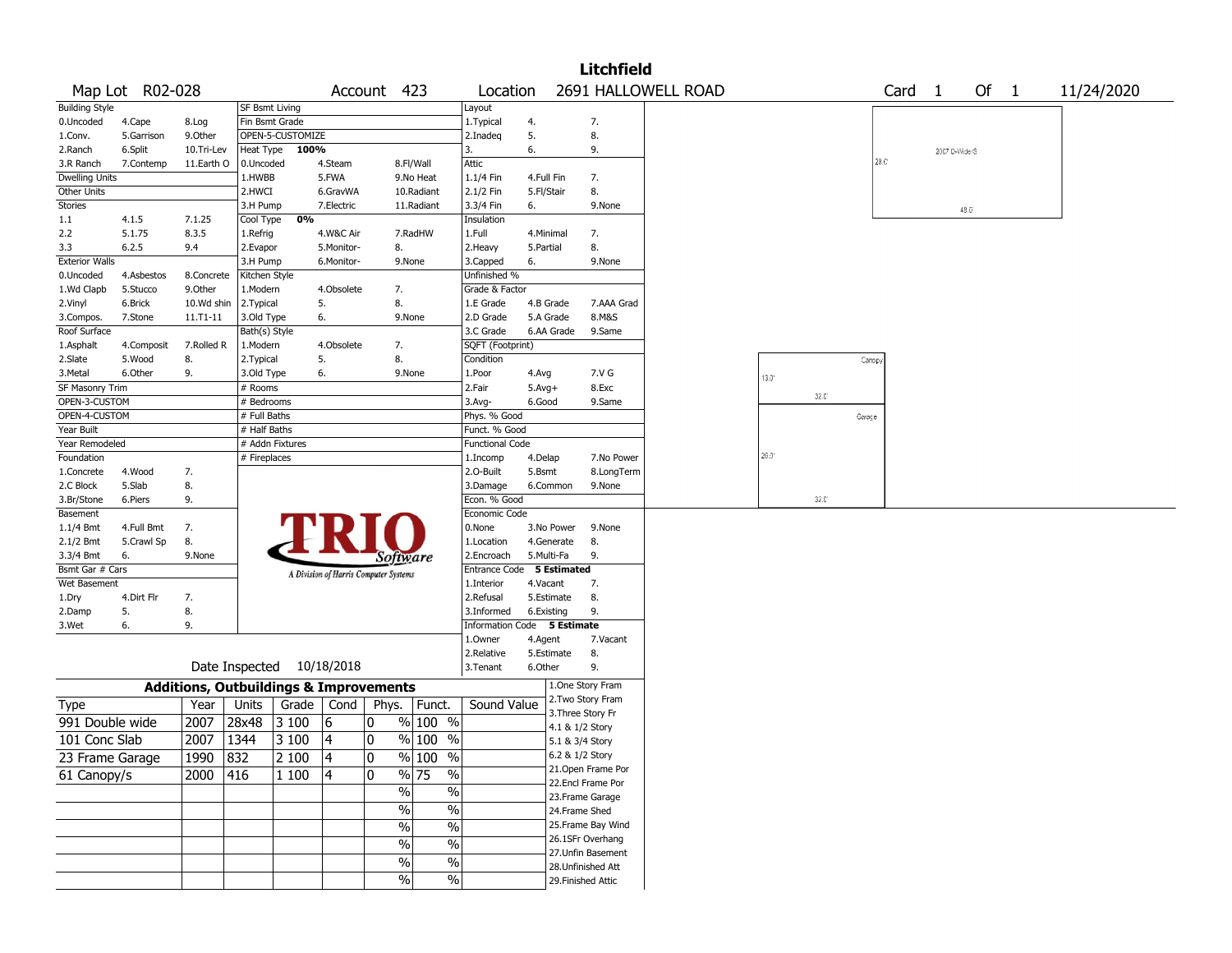|                   | Map Lot R02-029                                                  | Account 1015 | Location                     |                                | <b>HALLOWELL ROAD</b>     |                                    |        |                       |                          | Card <sub>1</sub>    | Of $1$        |                                                                    | 11/24/2020                          |
|-------------------|------------------------------------------------------------------|--------------|------------------------------|--------------------------------|---------------------------|------------------------------------|--------|-----------------------|--------------------------|----------------------|---------------|--------------------------------------------------------------------|-------------------------------------|
|                   | LARRABEE, GREGORY                                                |              |                              | <b>Property Data</b>           |                           |                                    |        |                       | <b>Assessment Record</b> |                      |               |                                                                    |                                     |
| LARRABEE, LAURA   |                                                                  |              |                              | Neighborhood 82 Hallowell Road |                           | Year                               |        | Land                  |                          | <b>Buildings</b>     |               | Exempt                                                             | Total                               |
|                   | 2676 HALLOWELL RD                                                |              |                              |                                |                           | 2007                               |        |                       | 5,522                    |                      | $\mathbf 0$   | 0                                                                  | 5,522                               |
|                   | LITCHFIELD ME 04350                                              |              | Tree Growth Year             | $\mathbf 0$                    | 2008                      |                                    |        | 5,496                 |                          | $\mathbf{0}$         | O             | 5,496                                                              |                                     |
|                   |                                                                  |              | X Coordinate<br>Y Coordinate |                                | 0<br>$\mathbf 0$          | 2009                               |        |                       | 5,779                    |                      | $\mathbf 0$   | 0                                                                  | 5,779                               |
| B4949P328         |                                                                  |              | Zone/Land Use                | 11 Residential                 |                           |                                    |        |                       |                          |                      |               |                                                                    |                                     |
|                   |                                                                  |              |                              |                                |                           | 2010                               |        |                       | 33,374                   |                      | 4,980         | 0                                                                  | 38,354                              |
|                   |                                                                  |              | Secondary Zone               | 2011                           |                           |                                    | 33,374 |                       | 4,980                    | 0                    | 38,354        |                                                                    |                                     |
|                   |                                                                  |              |                              |                                |                           | 2012                               |        |                       | 5,866                    |                      | 4,980         | 0                                                                  | 10,846                              |
|                   |                                                                  |              | Topography 2 Rolling         |                                |                           | 2013                               |        |                       | 5,876                    |                      | 4,924         | 0                                                                  | 10,800                              |
|                   |                                                                  |              | 1.Level                      | 4.Below St                     | 7.Res Protec              | 2014                               |        |                       | 4,126                    |                      | 4,868         | 0                                                                  | 8,994                               |
|                   |                                                                  |              | 2.Rolling<br>3.Above St      | 5.Low<br>6.Swampy              | 8.<br>9.                  | 2015                               |        |                       | 4,156                    |                      | 4,868         | 0                                                                  | 9,024                               |
|                   |                                                                  |              | Utilities 9 None             |                                | 9 None                    | 2016                               |        |                       | 4,156                    |                      | 4,812         | 0                                                                  | 8,968                               |
|                   |                                                                  |              |                              |                                |                           | 2017                               |        |                       | 4,156                    |                      | 4,756         | 0                                                                  | 8,912                               |
|                   |                                                                  |              | 1.Public<br>2. Water         | 4.Dr Well<br>5.Dug Well        | 7.Cesspool<br>8.Lake/Pond | 2018                               |        |                       | 4,538                    |                      | 4,756         | 0                                                                  | 9,294                               |
|                   |                                                                  |              | 3.Sewer                      | 6.Septic                       | 9.None                    | 2019                               |        |                       | 5,300                    |                      | 8,900         | 0                                                                  | 14,200                              |
|                   |                                                                  |              | <b>Street</b>                | 1 Paved                        |                           | 2020                               |        |                       | 5,000                    |                      | 8,900         | 0                                                                  | 13,900                              |
|                   |                                                                  |              |                              | 4.Proposed                     | 7.                        |                                    |        |                       |                          | <b>Land Data</b>     |               |                                                                    |                                     |
|                   |                                                                  |              | 2.Semi Imp<br>3.Gravel       | 5.R/O/W<br>6.                  | 8.<br>9.None              | <b>Front Foot</b>                  |        |                       | <b>Effective</b>         |                      |               | <b>Influence</b>                                                   | <b>Influence</b>                    |
|                   |                                                                  |              |                              |                                | 0                         | 11.1-100                           |        | Type                  | Frontage                 | <b>Depth</b>         | <b>Factor</b> | Code<br>$\overline{\frac{9}{6}}$                                   | <b>Codes</b><br>1.Unimproved        |
|                   | Inspection Witnessed By:                                         |              |                              |                                | 0                         | 12.101-200                         |        |                       |                          |                      |               | $\frac{9}{6}$                                                      | 2.Excess Frtg                       |
|                   |                                                                  |              |                              | <b>Sale Data</b>               |                           | $13.201+$<br>14.                   |        |                       |                          |                      |               | $\overline{\frac{9}{6}}$<br>$\frac{9}{6}$                          | 3. Topography<br>4.Size/Shape       |
| X                 |                                                                  | Date         | Sale Date                    |                                | 8/11/1995                 | 15.                                |        |                       |                          |                      |               | $\frac{9}{6}$                                                      | 5.Access                            |
| No./Date          | Description                                                      | Date Insp.   | Price<br>Sale Type           | 1 Land Only                    |                           |                                    |        |                       |                          |                      |               | %<br>%                                                             | 6.Restriction<br>7. Right of Way    |
|                   |                                                                  |              | 1.Land                       | 4.MFG UNIT                     | 7.                        | <b>Square Foot</b>                 |        |                       |                          | <b>Square Feet</b>   |               |                                                                    | 8.View/Environ<br>9.Fract Share     |
|                   |                                                                  |              | 2.L & B                      | 5.0ther<br>6.                  | 8.<br>9.                  | 16.Regular Lot<br>17.Secondary Lot |        |                       |                          |                      |               | $\frac{9}{6}$<br>%                                                 | <b>Acres</b>                        |
|                   |                                                                  |              | 3.Building                   |                                |                           | 18.Excess Land                     |        |                       |                          |                      |               | $\frac{9}{6}$                                                      | 30. Frontage 1                      |
|                   |                                                                  |              | Financing                    | 9 Unknown                      |                           | 19.Condominium                     |        |                       |                          |                      |               | $\frac{9}{6}$                                                      | 31. Frontage 2<br>32.Tillable       |
| Notes:            |                                                                  |              | 1.Convent<br>2.FHA/VA        | 4.Seller<br>5.Private          | 7.<br>8.                  | 20.Miscellaneous                   |        |                       |                          |                      |               | %<br>%                                                             | 33.Tillable                         |
|                   | '19 Per review this lot had one acre out previously for building |              | 3.Assumed                    | 6.Cash                         | 9.Unknown                 |                                    |        |                       |                          |                      |               | %                                                                  | 34.Softwood F&O                     |
|                   | and apparently was removed from assessment in error. Assess      |              | Validity                     | 1 Arms Length Sale             |                           | <b>Fract. Acre</b>                 |        |                       | <b>Acreage/Sites</b>     |                      |               |                                                                    | 35. Mixed Wood F&O                  |
|                   | one acre contiguous lot for barn.                                |              | 1.Valid                      | 4.Split                        | 7.Renovate                | 21. Houselot (Frac                 |        | 47                    |                          | 9.00                 | 100           | %<br>$\mathbf{0}$                                                  | 36.Hardwood F&O<br>37.Softwood TG   |
|                   | '14 adjust Farmland values to State recommended.                 |              | 2.Related                    | 5.Partial                      | 8.Other                   | 22.Baselot(Fract)<br>23.           |        | $\overline{35}$       |                          | 2.00                 | 100           | $\overline{0}$<br>%                                                | 38. Mixed Wood TG                   |
|                   |                                                                  |              | 3.Distress                   | 6.Exempt                       | 9.                        | Acres                              |        | 36<br>$\overline{27}$ |                          | 2.00<br>1.00         | 100<br>100    | $\frac{9}{6}$<br>$\overline{0}$<br>$\frac{9}{6}$<br>$\overline{0}$ | 39.Hardwood TG                      |
|                   |                                                                  |              | Verified                     | <b>5 Public Record</b>         |                           | 24. Houselot                       |        |                       |                          |                      |               | %                                                                  | 40.Wasteland                        |
|                   |                                                                  |              | 1.Buyer                      | 4.Agent                        | 7.Family                  | 25.Baselot                         |        |                       |                          |                      |               | %                                                                  | 41.Gravel Pit<br>42. Mobile Home Si |
|                   |                                                                  |              | 2.Seller                     | 5.Pub Rec                      | 8.Other                   | 26.Rear 1<br>27. Rear 2            |        |                       |                          |                      |               | %                                                                  | 43.Camp Site                        |
|                   |                                                                  |              | 3.Lender                     | 6.MLS                          | 9.                        | 28. Rear 3                         |        |                       |                          |                      |               |                                                                    | 44.Lot Improvemen                   |
| <b>Litchfield</b> |                                                                  |              |                              |                                |                           | 29. Rear 4                         |        |                       |                          | <b>Total Acreage</b> | 14.00         |                                                                    | 45.Access Right<br>46.Golf Course   |
|                   |                                                                  |              |                              |                                |                           |                                    |        |                       |                          |                      |               |                                                                    |                                     |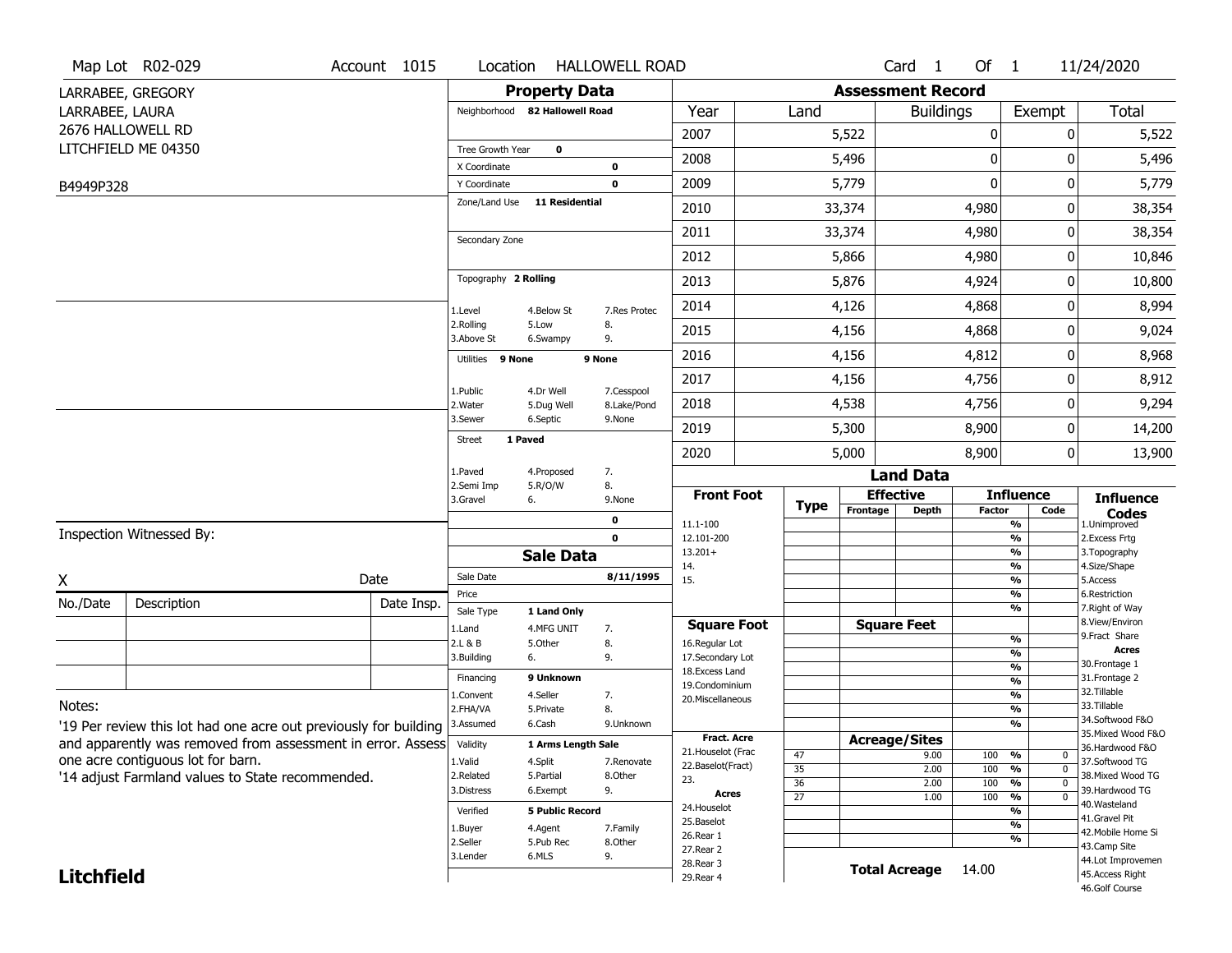|                       |                          |                                                   |                |                    |                |                                       |                          |                             |                                  |                                      | <b>Litchfield</b>         |  |                                                                                                        |  |  |  |  |  |            |
|-----------------------|--------------------------|---------------------------------------------------|----------------|--------------------|----------------|---------------------------------------|--------------------------|-----------------------------|----------------------------------|--------------------------------------|---------------------------|--|--------------------------------------------------------------------------------------------------------|--|--|--|--|--|------------|
|                       | Map Lot R02-029          |                                                   |                |                    |                | Account 1015                          |                          | Location                    |                                  |                                      | <b>HALLOWELL ROAD</b>     |  |                                                                                                        |  |  |  |  |  | 11/24/2020 |
|                       | Building Style 0 Uncoded |                                                   | SF Bsmt Living |                    | 0              |                                       |                          | Layout<br>0                 |                                  |                                      |                           |  |                                                                                                        |  |  |  |  |  |            |
| 0.Uncoded             | 4.Cape                   | 8.Log                                             | Fin Bsmt Grade |                    | 0 <sub>0</sub> |                                       |                          | 1. Typical                  | 4.                               |                                      | 7.                        |  |                                                                                                        |  |  |  |  |  |            |
| 1.Conv.               | 5.Garrison               | 9.0ther                                           |                | OPEN-5-CUSTOMIZE 0 |                |                                       |                          | 2.Inadeq                    | 5.                               |                                      | 8.                        |  |                                                                                                        |  |  |  |  |  |            |
| 2.Ranch               | 6.Split                  | 10.Tri-Lev                                        | Heat Type      | 100%               |                | 0 Uncoded                             |                          | 3.                          | 6.                               |                                      | 9.                        |  |                                                                                                        |  |  |  |  |  |            |
| 3.R Ranch             | 7.Contemp                | 11.Earth O                                        | 0.Uncoded      |                    | 4.Steam        |                                       | 8.Fl/Wall                | Attic<br>0                  |                                  |                                      |                           |  |                                                                                                        |  |  |  |  |  |            |
| Dwelling Units 0      |                          |                                                   | 1.HWBB         |                    | 5.FWA          |                                       | 9.No Heat                | 1.1/4 Fin                   | 4.Full Fin                       |                                      | 7.                        |  |                                                                                                        |  |  |  |  |  |            |
| Other Units           | 0                        |                                                   | 2.HWCI         |                    | 6.GravWA       |                                       | 10.Radiant               | 2.1/2 Fin                   | 5.Fl/Stair                       |                                      | 8.                        |  |                                                                                                        |  |  |  |  |  |            |
| Stories               | 0                        |                                                   | 3.H Pump       |                    | 7.Electric     |                                       | 11.Radiant               | 3.3/4 Fin                   | 6.                               |                                      | 9.None                    |  |                                                                                                        |  |  |  |  |  |            |
| 1.1                   | 4.1.5                    | 7.1.25                                            | Cool Type      | 0%                 | 9 None         |                                       |                          | Insulation<br>0             |                                  |                                      |                           |  |                                                                                                        |  |  |  |  |  |            |
| 2.2                   | 5.1.75                   | 8.3.5                                             | 1.Refrig       |                    | 4.W&C Air      |                                       | 7.RadHW                  | 1.Full                      | 4.Minimal                        |                                      | 7.                        |  |                                                                                                        |  |  |  |  |  |            |
| 3.3                   | 6.2.5                    | 9.4                                               | 2.Evapor       |                    | 5.Monitor-     | 8.                                    |                          | 2.Heavy                     | 5.Partial                        |                                      | 8.                        |  |                                                                                                        |  |  |  |  |  |            |
| <b>Exterior Walls</b> | 0 Uncoded                |                                                   | 3.H Pump       |                    | 6.Monitor-     | 9.None                                |                          | 3.Capped                    | 6.                               |                                      | 9.None                    |  |                                                                                                        |  |  |  |  |  |            |
| 0.Uncoded             | 4.Asbestos               | 8.Concrete                                        | Kitchen Style  |                    | $\mathbf 0$    |                                       |                          | Unfinished %                | 0%                               |                                      |                           |  |                                                                                                        |  |  |  |  |  |            |
| 1.Wd Clapb            | 5.Stucco                 | 9.Other                                           | 1.Modern       |                    | 4.Obsolete     | 7.                                    |                          | Grade & Factor              | 00%                              |                                      |                           |  |                                                                                                        |  |  |  |  |  |            |
| 2.Vinyl               | 6.Brick                  | 10.Wd shin                                        | 2.Typical      |                    | 5.             | 8.                                    |                          | 1.E Grade                   | 4.B Grade                        |                                      | 7.AAA Grad                |  |                                                                                                        |  |  |  |  |  |            |
| 3.Compos.             | 7.Stone                  | 11.T1-11                                          | 3.Old Type     |                    | 6.             | 9.None                                |                          | 2.D Grade                   | 5.A Grade                        |                                      | 8.M&S                     |  |                                                                                                        |  |  |  |  |  |            |
| Roof Surface          | 0                        |                                                   | Bath(s) Style  |                    | $\mathbf 0$    |                                       |                          | 3.C Grade                   |                                  | 6.AA Grade                           | 9.Same                    |  |                                                                                                        |  |  |  |  |  |            |
| 1.Asphalt             | 4.Composit               | 7.Rolled R                                        | 1.Modern       |                    | 4.Obsolete     | 7.                                    |                          | SQFT (Footprint) 0          |                                  |                                      |                           |  |                                                                                                        |  |  |  |  |  |            |
| 2.Slate               | 5.Wood                   | 8.                                                | 2. Typical     |                    | 5.             | 8.                                    |                          | Condition                   | 0                                |                                      |                           |  |                                                                                                        |  |  |  |  |  |            |
| 3. Metal              | 6.Other                  | 9.                                                | 3.Old Type     |                    | 6.             |                                       | 9.None                   | 1.Poor                      | 4.Avg                            |                                      | 7.V G                     |  |                                                                                                        |  |  |  |  |  |            |
| SF Masonry Trim 0     |                          |                                                   | # Rooms        |                    | 0              |                                       |                          | 2.Fair                      | $5.$ Avg $+$                     |                                      | 8.Exc                     |  |                                                                                                        |  |  |  |  |  |            |
| OPEN-3-CUSTOM 0       |                          |                                                   | # Bedrooms     |                    | 0              |                                       |                          | 3.Avg-                      | 6.Good                           |                                      | 9.Same                    |  |                                                                                                        |  |  |  |  |  |            |
| OPEN-4-CUSTOM 0       |                          |                                                   | # Full Baths   |                    | 0              |                                       |                          | Phys. % Good                | 0%                               |                                      |                           |  | Card 1<br>Of 1<br>Barn<br>30.0<br>36.0<br>Shed<br>Shed<br>$20.0^{\circ}$<br>16.0<br>$8.0^\circ$<br>8.0 |  |  |  |  |  |            |
| Year Built            | 0                        |                                                   | # Half Baths   |                    | 0              |                                       |                          | Funct. % Good               |                                  | 100%                                 |                           |  |                                                                                                        |  |  |  |  |  |            |
| Year Remodeled        | $\mathbf 0$              |                                                   |                | # Addn Fixtures    | 0              |                                       |                          |                             | 9 None<br><b>Functional Code</b> |                                      |                           |  |                                                                                                        |  |  |  |  |  |            |
| Foundation            | 0                        |                                                   | # Fireplaces   |                    | 0              |                                       |                          | 1.Incomp                    | 4.Delap                          |                                      | 7.No Power                |  |                                                                                                        |  |  |  |  |  |            |
| 1.Concrete            | 4.Wood                   | 7.                                                |                |                    |                |                                       |                          | 2.0-Built                   | 5.Bsmt                           |                                      | 8.LongTerm                |  |                                                                                                        |  |  |  |  |  |            |
| 2.C Block             | 5.Slab                   | 8.                                                |                |                    |                |                                       |                          | 3.Damage                    | 6.Common                         |                                      | 9.None                    |  |                                                                                                        |  |  |  |  |  |            |
| 3.Br/Stone            | 6.Piers                  | 9.                                                |                |                    |                |                                       |                          | Econ. % Good                | 100%                             |                                      |                           |  |                                                                                                        |  |  |  |  |  |            |
| Basement              | 0                        |                                                   |                |                    |                |                                       |                          | Economic Code None          |                                  |                                      |                           |  |                                                                                                        |  |  |  |  |  |            |
| 1.1/4 Bmt             | 4.Full Bmt               | 7.                                                |                |                    |                |                                       |                          | 0.None                      |                                  | 3.No Power                           | 9.None                    |  |                                                                                                        |  |  |  |  |  |            |
| 2.1/2 Bmt             | 5.Crawl Sp               | 8.                                                |                |                    |                |                                       |                          | 1.Location                  |                                  | 4.Generate                           | 8.                        |  |                                                                                                        |  |  |  |  |  |            |
| 3.3/4 Bmt             | 6.                       | 9.None                                            |                |                    |                | Software                              |                          | 2.Encroach                  | 5.Multi-Fa                       |                                      | 9.                        |  |                                                                                                        |  |  |  |  |  |            |
| Bsmt Gar # Cars 0     |                          |                                                   |                |                    |                | A Division of Harris Computer Systems |                          | Entrance Code               |                                  |                                      | <b>6 Existing Records</b> |  |                                                                                                        |  |  |  |  |  |            |
| Wet Basement          | 0                        |                                                   |                |                    |                |                                       |                          | 1.Interior                  | 4.Vacant                         |                                      | 7.                        |  |                                                                                                        |  |  |  |  |  |            |
| 1.Dry                 | 4.Dirt Flr               | 7.                                                |                |                    |                |                                       |                          | 2.Refusal                   |                                  | 5.Estimate                           | 8.                        |  |                                                                                                        |  |  |  |  |  |            |
| 2.Damp                | 5.                       | 8.                                                |                |                    |                |                                       |                          | 3.Informed                  | 6.Existing                       |                                      | 9.                        |  |                                                                                                        |  |  |  |  |  |            |
| 3.Wet                 | 6.                       | 9.                                                |                |                    |                |                                       |                          | Information Code 5 Estimate |                                  |                                      |                           |  |                                                                                                        |  |  |  |  |  |            |
|                       |                          |                                                   |                |                    |                |                                       |                          | 1.Owner                     | 4.Agent                          |                                      | 7.Vacant                  |  |                                                                                                        |  |  |  |  |  |            |
|                       |                          |                                                   |                |                    |                |                                       |                          | 2.Relative                  |                                  | 5.Estimate                           | 8.                        |  |                                                                                                        |  |  |  |  |  |            |
|                       |                          |                                                   | Date Inspected |                    | 10/18/2018     |                                       |                          | 3. Tenant                   | 6.Other                          |                                      | 9.                        |  |                                                                                                        |  |  |  |  |  |            |
|                       |                          | <b>Additions, Outbuildings &amp; Improvements</b> |                |                    |                |                                       |                          |                             |                                  |                                      | 1.One Story Fram          |  |                                                                                                        |  |  |  |  |  |            |
| Type                  |                          | Year                                              | Units          | Grade              | Cond           | Phys.                                 | Funct.                   | Sound Value                 |                                  |                                      | 2. Two Story Fram         |  |                                                                                                        |  |  |  |  |  |            |
| 65 Sm Barn            |                          | 2010                                              | 1080           | 1 100              | 3              | 0                                     | % 75<br>$\%$             |                             |                                  | 3. Three Story Fr<br>4.1 & 1/2 Story |                           |  |                                                                                                        |  |  |  |  |  |            |
| 24 Frame Shed         |                          | 10                                                |                |                    |                | $\%$                                  |                          | %   600                     |                                  | 5.1 & 3/4 Story                      |                           |  |                                                                                                        |  |  |  |  |  |            |
|                       |                          |                                                   |                |                    |                | $\frac{1}{2}$                         | $\frac{9}{6}$            |                             |                                  | 6.2 & 1/2 Story                      |                           |  |                                                                                                        |  |  |  |  |  |            |
|                       |                          |                                                   |                |                    |                |                                       |                          |                             |                                  |                                      | 21. Open Frame Por        |  |                                                                                                        |  |  |  |  |  |            |
|                       |                          |                                                   |                |                    |                | $\frac{0}{0}$                         | $\overline{\frac{0}{0}}$ |                             |                                  |                                      | 22.Encl Frame Por         |  |                                                                                                        |  |  |  |  |  |            |
|                       |                          |                                                   |                |                    |                | $\frac{1}{2}$                         | $\frac{0}{6}$            |                             |                                  |                                      | 23. Frame Garage          |  |                                                                                                        |  |  |  |  |  |            |
|                       |                          |                                                   |                |                    |                | $\frac{1}{2}$                         | $\overline{\frac{0}{0}}$ |                             |                                  | 24.Frame Shed                        |                           |  |                                                                                                        |  |  |  |  |  |            |
|                       |                          |                                                   |                |                    |                |                                       |                          |                             |                                  |                                      | 25. Frame Bay Wind        |  |                                                                                                        |  |  |  |  |  |            |
|                       |                          |                                                   |                |                    |                | $\frac{1}{2}$                         | $\frac{0}{6}$            |                             |                                  |                                      | 26.1SFr Overhang          |  |                                                                                                        |  |  |  |  |  |            |
|                       |                          |                                                   |                |                    |                | $\frac{0}{0}$                         | $\overline{\frac{0}{0}}$ |                             |                                  |                                      | 27.Unfin Basement         |  |                                                                                                        |  |  |  |  |  |            |
|                       |                          |                                                   |                |                    |                | $\%$                                  | $\overline{\frac{0}{0}}$ |                             |                                  |                                      | 28. Unfinished Att        |  |                                                                                                        |  |  |  |  |  |            |
|                       |                          |                                                   |                |                    |                | $\frac{1}{2}$                         | $\sqrt{6}$               |                             |                                  |                                      | 29. Finished Attic        |  |                                                                                                        |  |  |  |  |  |            |
|                       |                          |                                                   |                |                    |                |                                       |                          |                             |                                  |                                      |                           |  |                                                                                                        |  |  |  |  |  |            |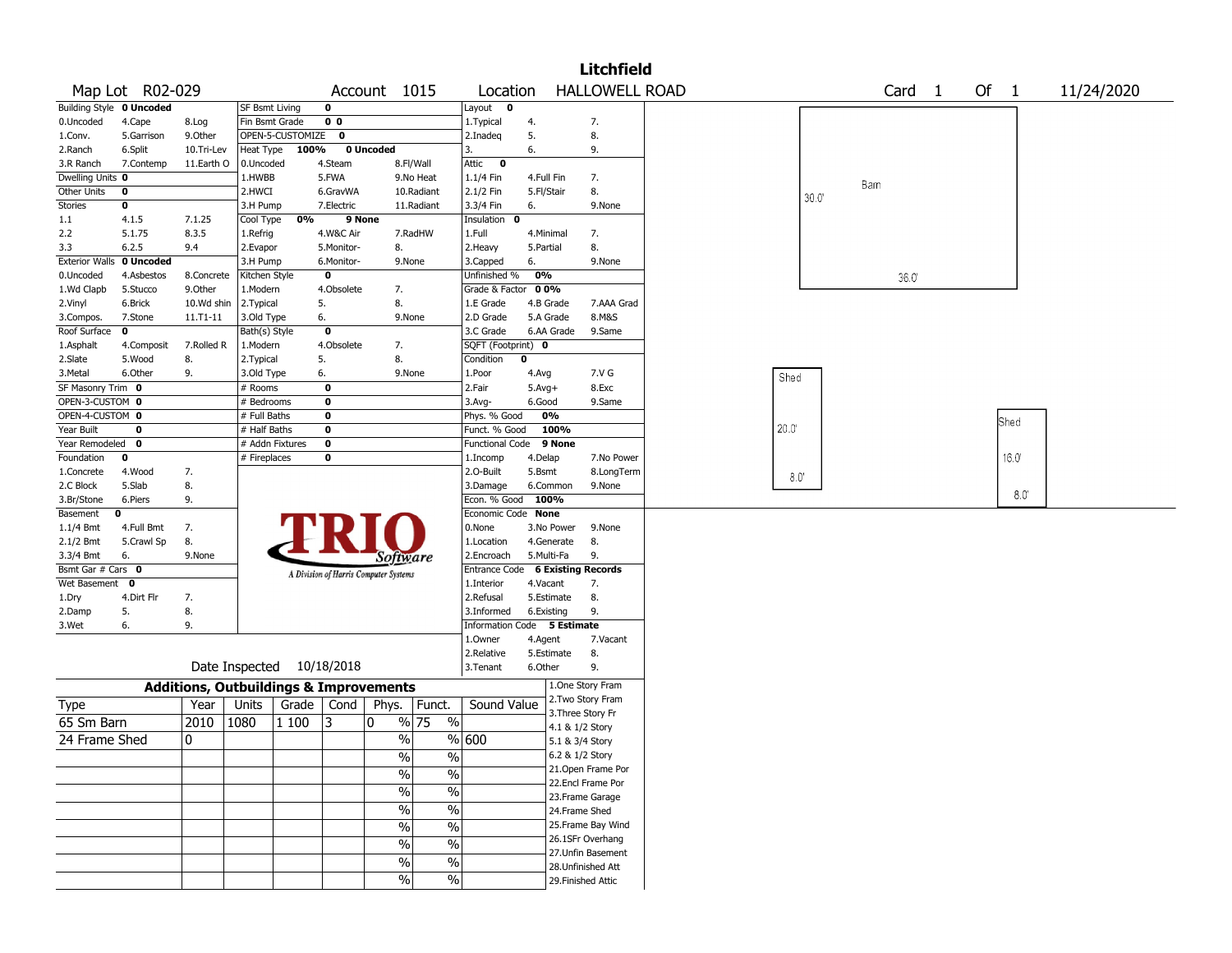|                   | Map Lot R02-030                                          | Account 1630 | Location                            |                        | 2651 HALLOWELL ROAD    |                                     |                 |                              | Card <sub>1</sub> | Of $1$        |                                | 11/24/2020                           |  |  |
|-------------------|----------------------------------------------------------|--------------|-------------------------------------|------------------------|------------------------|-------------------------------------|-----------------|------------------------------|-------------------|---------------|--------------------------------|--------------------------------------|--|--|
|                   | SMITH, LELAND S JR                                       |              |                                     | <b>Property Data</b>   |                        |                                     |                 | <b>Assessment Record</b>     |                   |               |                                |                                      |  |  |
|                   | 2651 HALLOWELL ROAD                                      |              | Neighborhood 82 Hallowell Road      |                        |                        | Year                                | Land            |                              | <b>Buildings</b>  |               | Exempt                         | Total                                |  |  |
|                   | LITCHFIELD ME 04350                                      |              |                                     |                        |                        | 2007                                |                 | 89,800                       |                   | 71,749        | 0                              | 161,549                              |  |  |
|                   |                                                          |              | Tree Growth Year                    | $\mathbf 0$            |                        | 2008                                |                 | 89,800                       |                   | 71,749        | O                              | 161,549                              |  |  |
| B13458P121        |                                                          |              | X Coordinate<br>Y Coordinate        |                        | 0<br>0                 | 2009                                |                 | 73,500                       |                   | 72,676        | 0                              | 146,176                              |  |  |
| Previous Owner    |                                                          |              | Zone/Land Use                       | <b>11 Residential</b>  |                        |                                     |                 |                              |                   |               | 0                              |                                      |  |  |
|                   | SMITH, LELAND, ET AL                                     |              |                                     |                        |                        | 2010                                |                 | 73,500                       |                   | 66,523        |                                | 140,023                              |  |  |
|                   | 660 ALEXANDER REED RD                                    |              | Secondary Zone                      |                        |                        | 2011                                |                 | 73,500                       |                   | 71,749        | 0                              | 145,249                              |  |  |
|                   | 280 LANGDON ROAD                                         |              |                                     |                        |                        | 2012                                |                 | 73,500                       |                   | 71,749        | 0                              | 145,249                              |  |  |
|                   | RICHMOND ME 04357<br>Sale Date: 1/20/2020                |              | Topography 2 Rolling                |                        |                        | 2013                                |                 | 73,500                       |                   | 71,728        | 0                              | 145,228                              |  |  |
|                   |                                                          |              | 1.Level                             | 4.Below St             | 7.Res Protec           | 2014                                |                 | 73,500                       |                   | 71,728        | 0                              | 145,228                              |  |  |
|                   |                                                          |              | 2.Rolling<br>3.Above St             | 5.Low<br>6.Swampy      | 8.<br>9.               | 2015                                |                 | 73,500                       |                   | 71,708        | 0                              | 145,208                              |  |  |
|                   |                                                          |              | Utilities 4 Drilled Well            |                        | <b>6 Septic System</b> | 2016                                |                 | 73,500                       |                   | 71,708        | $\Omega$                       | 145,208                              |  |  |
|                   |                                                          |              | 1.Public                            | 4.Dr Well              | 7.Cesspool             | 2017                                |                 | 73,500                       |                   | 69,039        | 0                              | 142,539                              |  |  |
|                   |                                                          |              | 2. Water                            | 5.Dug Well             | 8.Lake/Pond            | 2018                                |                 | 73,500                       |                   | 72,551        | 0                              | 146,051                              |  |  |
|                   |                                                          |              | 3.Sewer<br>1 Paved<br><b>Street</b> | 6.Septic               | 9.None                 | 2019                                |                 | 78,500                       |                   | 56,500        | 0                              | 135,000                              |  |  |
|                   |                                                          |              |                                     |                        |                        | 2020                                |                 | 78,500                       |                   | 56,500        | 0                              | 135,000                              |  |  |
|                   |                                                          |              | 1.Paved<br>2.Semi Imp               | 4.Proposed<br>5.R/O/W  | 7.<br>8.               |                                     |                 |                              | <b>Land Data</b>  |               |                                |                                      |  |  |
|                   |                                                          |              | 3.Gravel                            | 6.                     | 9.None                 | <b>Front Foot</b>                   | Type            | <b>Effective</b><br>Frontage | <b>Depth</b>      | <b>Factor</b> | <b>Influence</b><br>Code       | <b>Influence</b>                     |  |  |
|                   |                                                          |              |                                     |                        | 0                      | 11.1-100                            |                 |                              |                   |               | $\overline{\frac{9}{6}}$       | <b>Codes</b><br>1.Unimproved         |  |  |
|                   | Inspection Witnessed By:                                 |              |                                     |                        | 0                      | 12.101-200<br>$13.201+$             |                 |                              |                   |               | $\frac{9}{6}$<br>$\frac{9}{6}$ | 2.Excess Frtg<br>3. Topography       |  |  |
|                   |                                                          |              |                                     | <b>Sale Data</b>       |                        | 14.                                 |                 |                              |                   |               | %                              | 4.Size/Shape                         |  |  |
| X                 |                                                          | Date         | Sale Date                           |                        | 1/20/2020              | 15.                                 |                 |                              |                   |               | $\frac{9}{6}$<br>%             | 5.Access                             |  |  |
| No./Date          | Description                                              | Date Insp.   | Price<br>Sale Type                  | 2 Land & Buildings     |                        |                                     |                 |                              |                   |               | %                              | 6.Restriction<br>7. Right of Way     |  |  |
|                   |                                                          |              | 1.Land                              | 4.MFG UNIT             | 7.                     | <b>Square Foot</b>                  |                 | <b>Square Feet</b>           |                   |               |                                | 8.View/Environ                       |  |  |
|                   |                                                          |              | 2.L & B                             | 5.0ther                | 8.                     | 16.Regular Lot                      |                 |                              |                   |               | %<br>%                         | 9. Fract Share<br><b>Acres</b>       |  |  |
|                   |                                                          |              | 3.Building                          | 6.                     | 9.                     | 17.Secondary Lot<br>18. Excess Land |                 |                              |                   |               | %                              | 30. Frontage 1                       |  |  |
|                   |                                                          |              | Financing                           | 9 Unknown              |                        | 19.Condominium                      |                 |                              |                   |               | %                              | 31. Frontage 2                       |  |  |
| Notes:            |                                                          |              | 1.Convent                           | 4.Seller               | 7.                     | 20.Miscellaneous                    |                 |                              |                   |               | %                              | 32. Tillable<br>33.Tillable          |  |  |
|                   |                                                          |              | 2.FHA/VA<br>3.Assumed               | 5.Private<br>6.Cash    | 8.<br>9.Unknown        |                                     |                 |                              |                   |               | %<br>%                         | 34.Softwood F&O                      |  |  |
|                   | 4/27/18 W/ Mrs. @ door add shed and canopy will not be a |              |                                     |                        |                        | <b>Fract. Acre</b>                  |                 | <b>Acreage/Sites</b>         |                   |               |                                | 35. Mixed Wood F&O                   |  |  |
|                   | new barn constructed                                     |              | Validity                            | 8 Other Non Valid      |                        | 21. Houselot (Frac                  | 24              |                              | 1.00              | 100           | %<br>0                         | 36.Hardwood F&O                      |  |  |
|                   | '17 old barn gone no new barn check 2018.                |              | 1.Valid                             | 4.Split                | 7.Renovate             | 22.Baselot(Fract)                   | $\overline{26}$ |                              | 5.00              | 100           | $\frac{9}{6}$<br>$\mathbf 0$   | 37.Softwood TG                       |  |  |
|                   |                                                          |              | 2.Related                           | 5.Partial              | 8.Other                | 23.                                 | $\overline{27}$ |                              | 10.00             | 100           | $\frac{9}{6}$<br>$\mathbf 0$   | 38. Mixed Wood TG<br>39.Hardwood TG  |  |  |
|                   |                                                          |              | 9.<br>3.Distress<br>6.Exempt        |                        |                        | <b>Acres</b>                        | 28              |                              | 22.00             | 100           | $\frac{9}{6}$<br>0             | 40.Wasteland                         |  |  |
|                   |                                                          |              | Verified                            | <b>5 Public Record</b> |                        | 24. Houselot                        | 44              |                              | 1.00              | 100           | %<br>0                         | 41.Gravel Pit                        |  |  |
|                   |                                                          |              | 1.Buyer<br>4.Agent<br>7.Family      |                        |                        |                                     |                 |                              |                   | %             |                                |                                      |  |  |
|                   |                                                          |              |                                     |                        |                        | 25.Baselot                          |                 |                              |                   |               |                                | 42. Mobile Home Si                   |  |  |
|                   |                                                          |              | 2.Seller                            | 5.Pub Rec              | 8.Other                | 26.Rear 1<br>27. Rear 2             |                 |                              |                   |               | %                              | 43.Camp Site                         |  |  |
| <b>Litchfield</b> |                                                          |              | 3.Lender                            | 6.MLS                  | 9.                     | 28. Rear 3<br>29. Rear 4            |                 | <b>Total Acreage</b>         |                   | 38.00         |                                | 44.Lot Improvemen<br>45.Access Right |  |  |